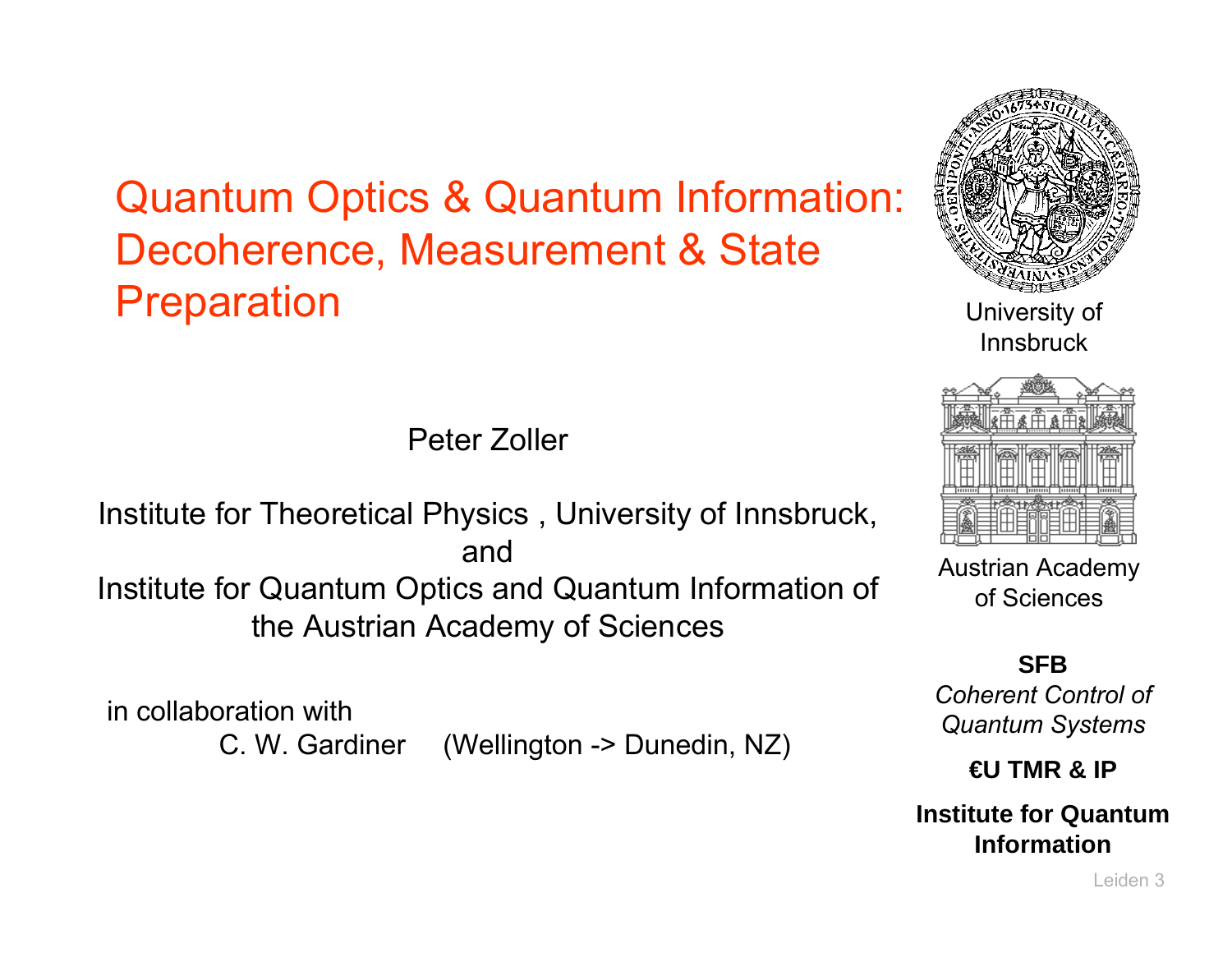### Quantum Network



- • Nodes: local quantum computing
	- store quantum information
	- local quantum processing
- • Channels: quantum communication
	- transmit quantum information

- • Lecture 1: Quantum computing with trapped ions
	- entanglement engineering: atoms as qmemory, gates etc.
- • Lecture 2: Quantum communication
	- quantum repeater: nested purification protocol
	- implementation: deterministic / probabilistic; photons & atoms
- • Lecture 3: Quantum optical systems as *open* quantum systems
	- Measurement, state preparation & decoherence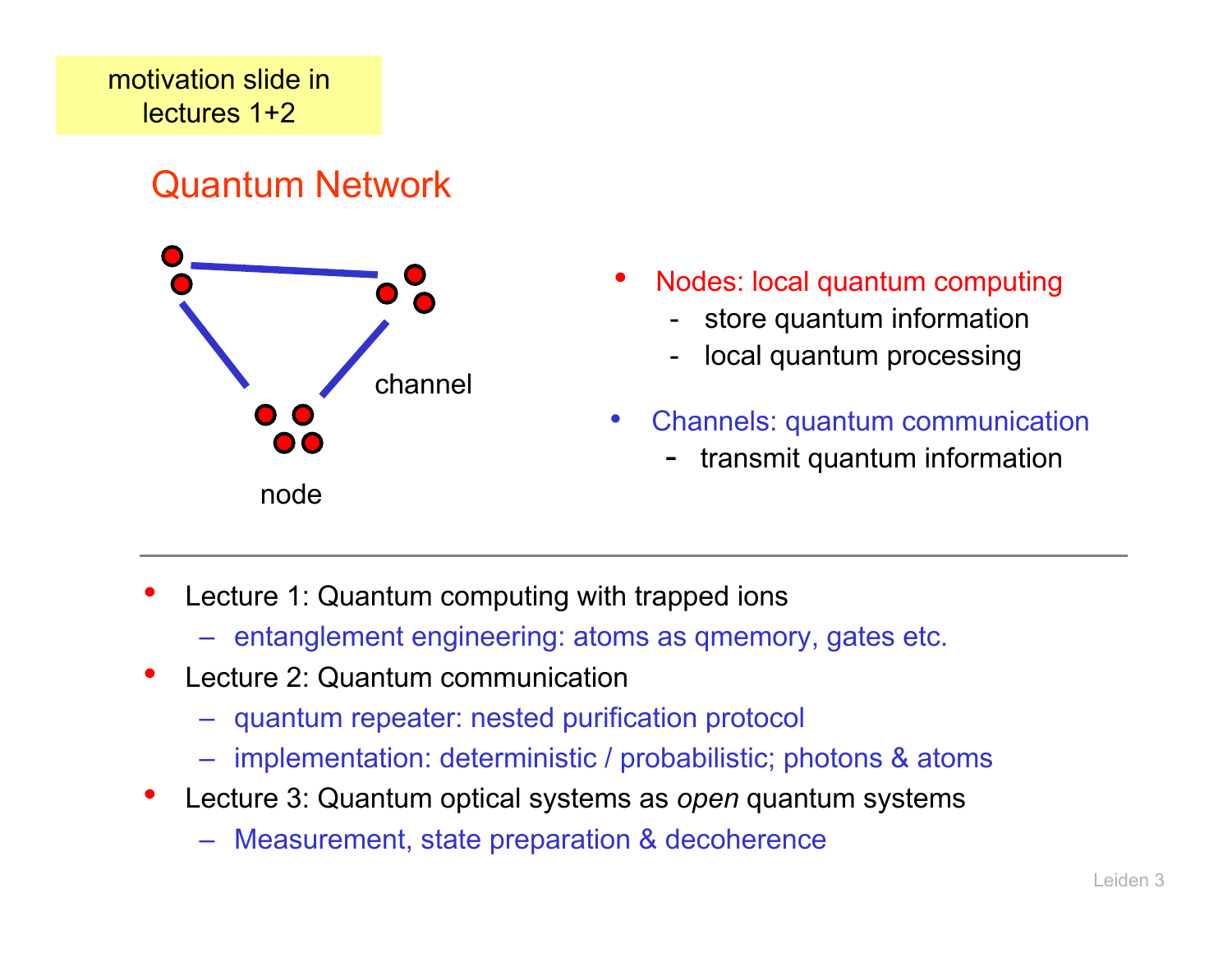# Lecture 1: Quantum computing with trapped ions

•trapped ions

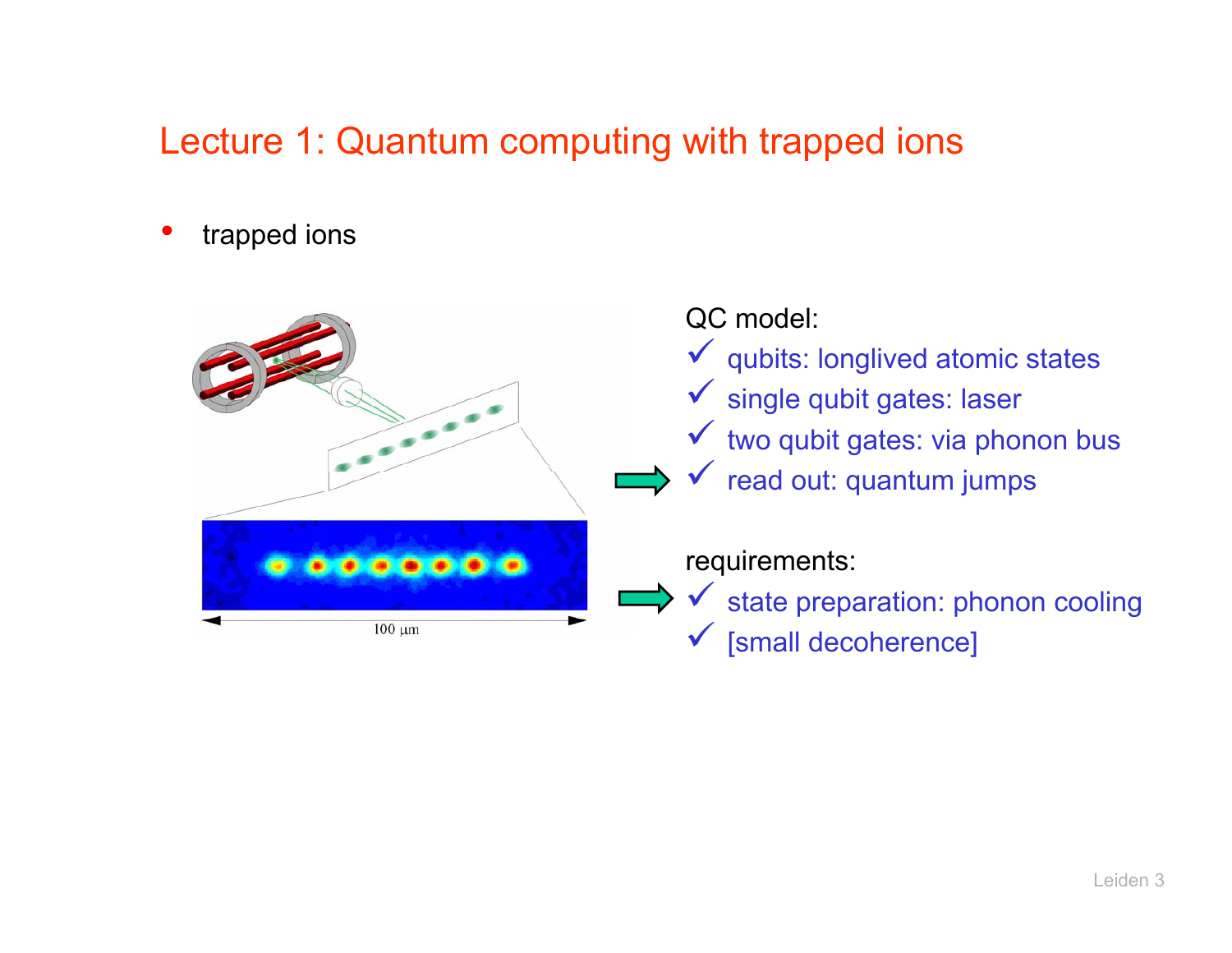#### Trapped ion: the system

• $system = internal + external degrees of freedom$ 



 $\checkmark$  qubit / state measurement

 $\checkmark$  Hamiltonian: quantum state engineering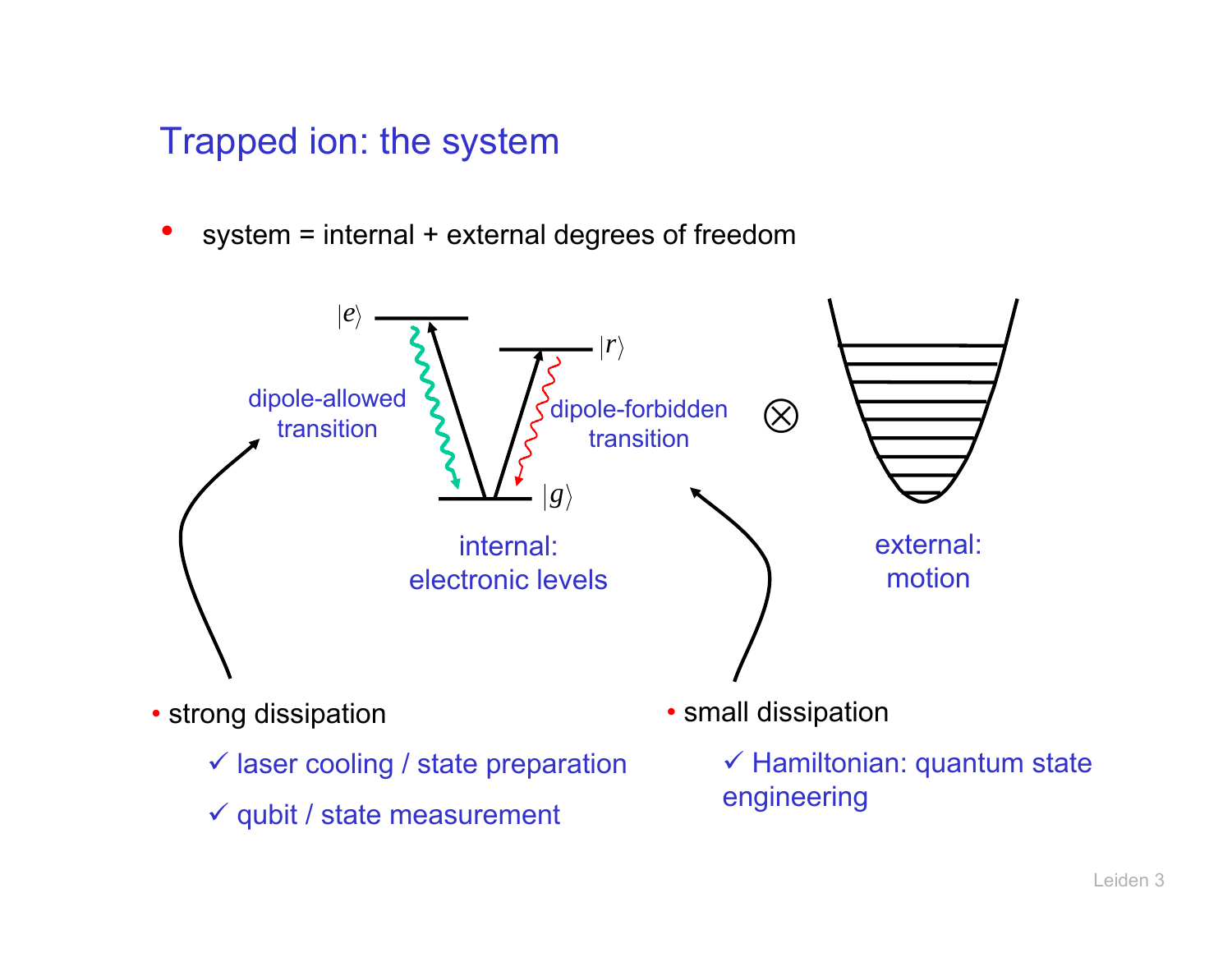#### System + Reservoir



Development of the theory:

- •system: Hamiltonian (control)
- •reservoir: master equation + continuous measurement theory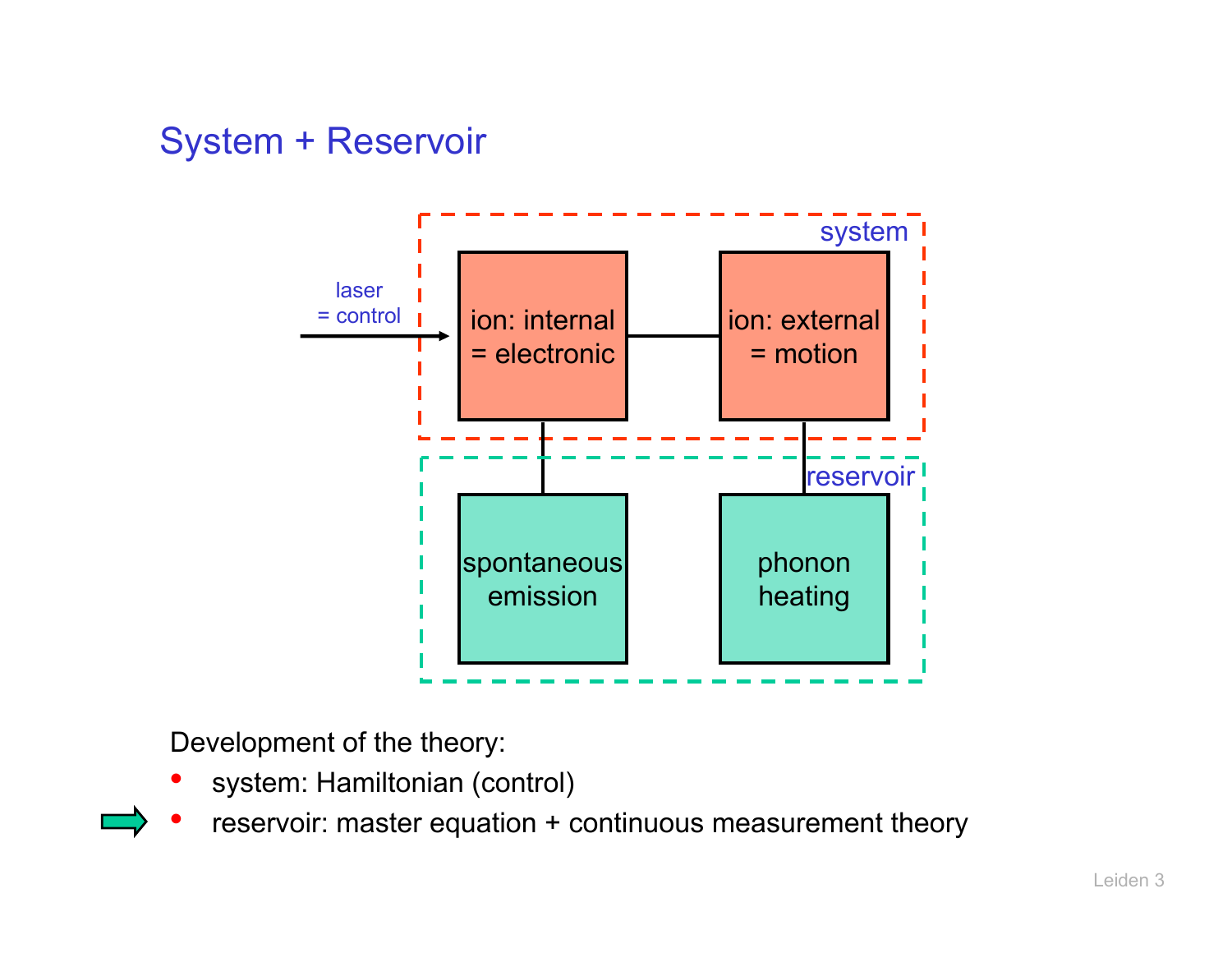## Lecture 2: Atom - light interfaces & transmission of qubits

•deterministic transmission of qubits



- • system:
	- $\checkmark$  single atoms
	- $\checkmark$  high-Q cavities
	- $\checkmark$  transmission line / fiber (continuum of modes)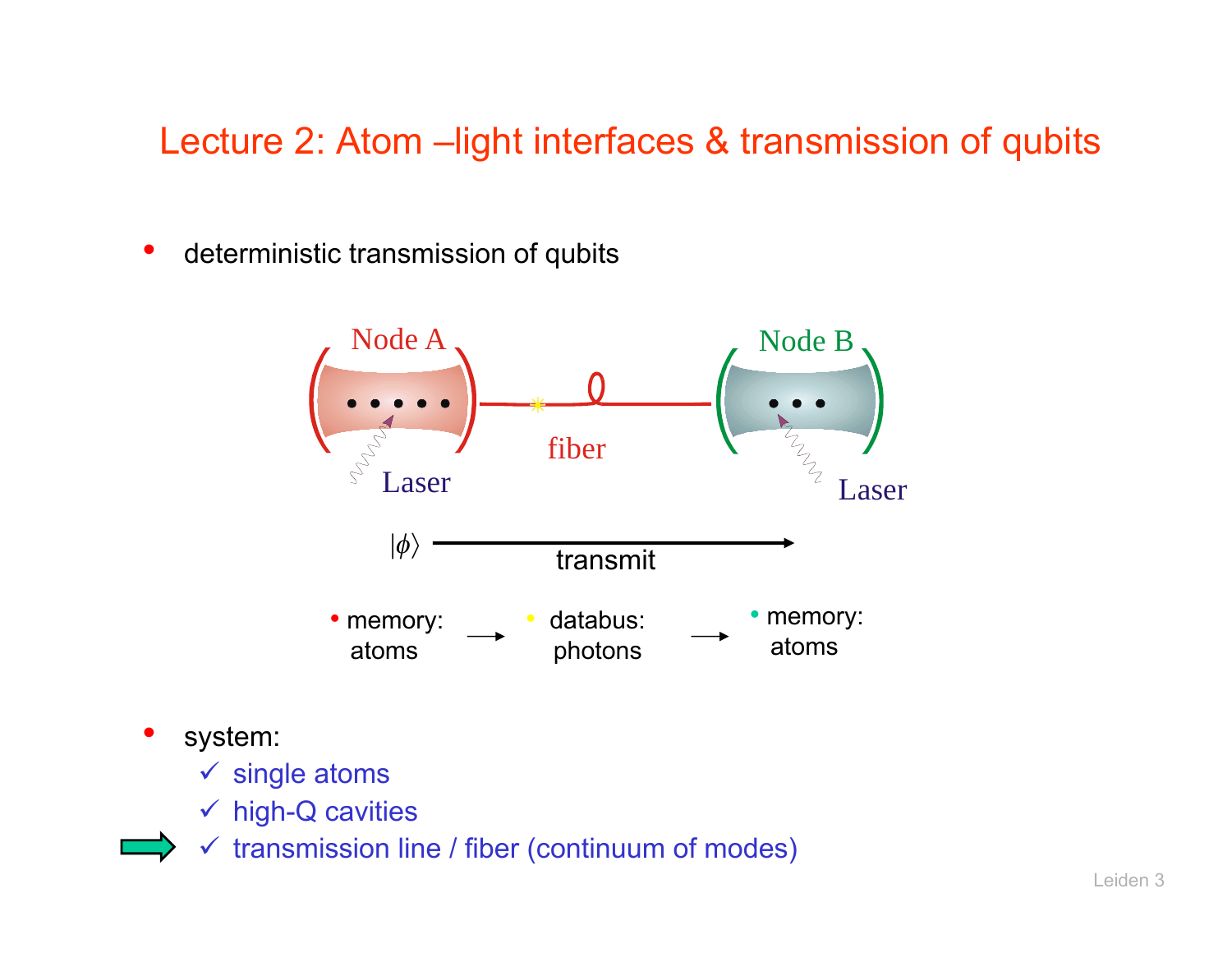Our approach ...



•Open quantum system





•Quantum operations



$$
\checkmark \quad \text{master equation} \qquad \qquad \rho \to \mathcal{E}(\rho) = \sum_k E_k \rho E_k^{\dagger}
$$

•Continuous observation



 $\checkmark$  Stochastic Schrödinger Equation

"Quantum Markov processes"

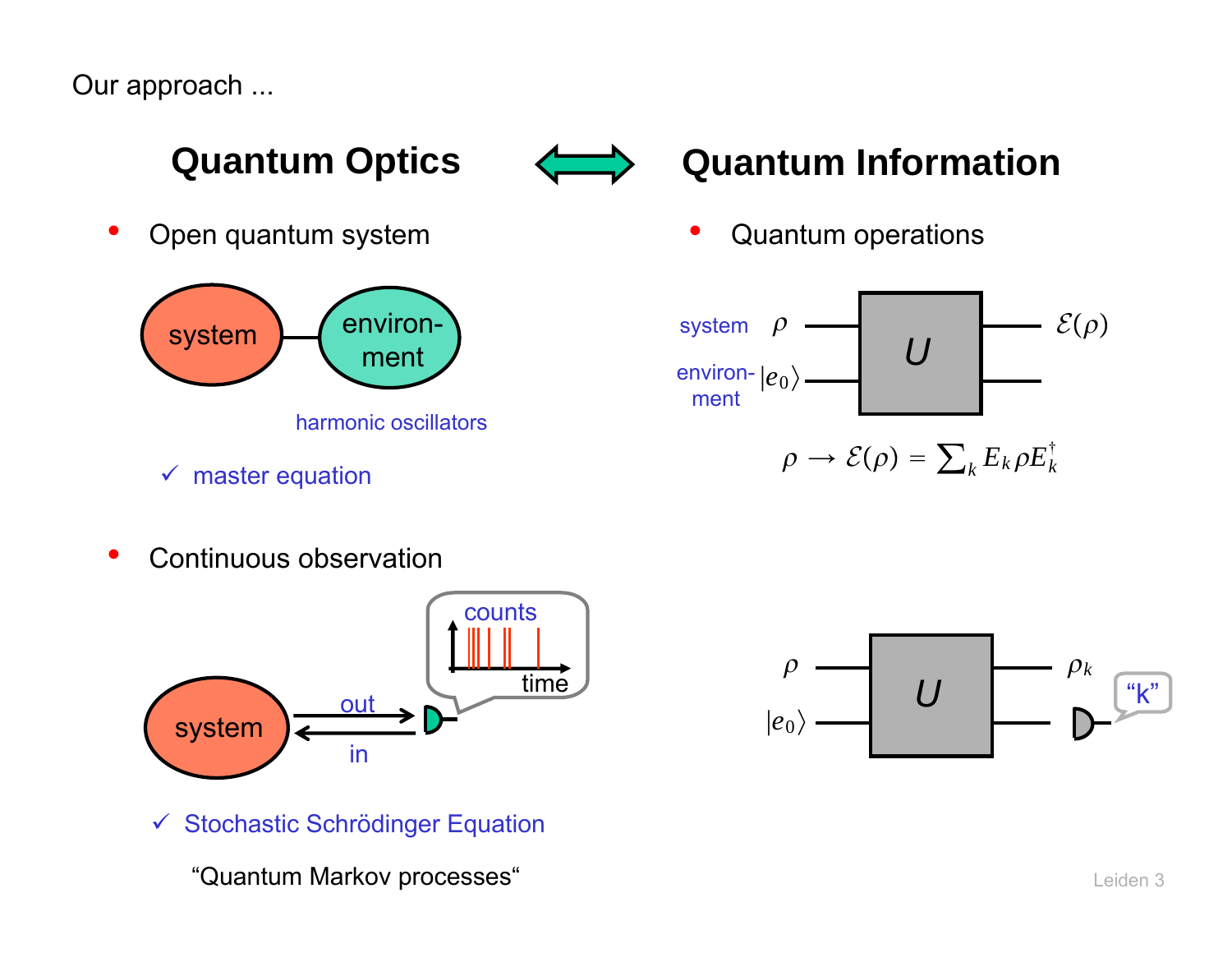1. Quantum Operations

Ref.: Nielsen & Chuang, Quantum Information and Quantum Computation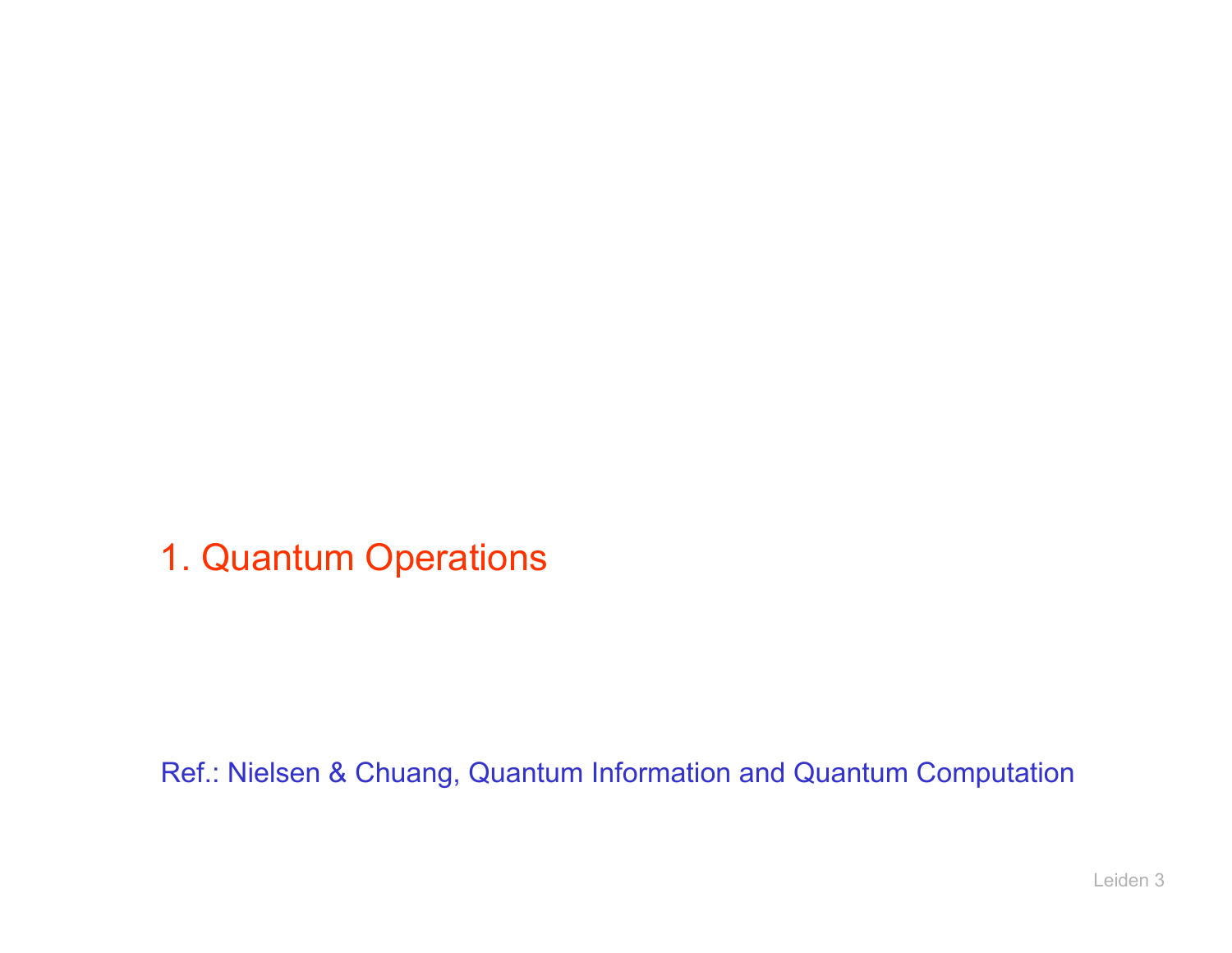#### Quantum operations

**Evolution of <sup>a</sup> quantum system coupled to an environment:** open quantum system

system 
$$
\rho
$$
  $\longrightarrow$   $\mathcal{E}(\rho)$   $\rho \to \mathcal{E}(\rho) = tr_{env}[U(\rho \otimes \rho_B)U^{\dagger}]$   
environment  $|e_0\rangle$   $\longrightarrow$   $U$   $\longrightarrow$   $\rho \to \mathcal{E}(\rho) = tr_{env}[U(\rho \otimes \rho_B)U^{\dagger}]$ 

**Operator sum representation:**

$$
\rho \to \mathcal{E}(\rho) = \text{tr}_{env}[U(\rho \otimes |e_0\rangle\langle e_0|)U^{\dagger}]
$$
  
= 
$$
\sum_{k} \langle e_k | U(\rho \otimes |e_0\rangle\langle e_0|)U^{\dagger} |e_k\rangle
$$
  
= 
$$
\sum_{k} E_k \rho E_k^{\dagger} \text{ with } E_k = \langle e_k | U | e_0 \rangle \text{ operation elements}
$$

 $\textsf{Properties:}\quad \sum_k E_k^\dagger E_k = 1$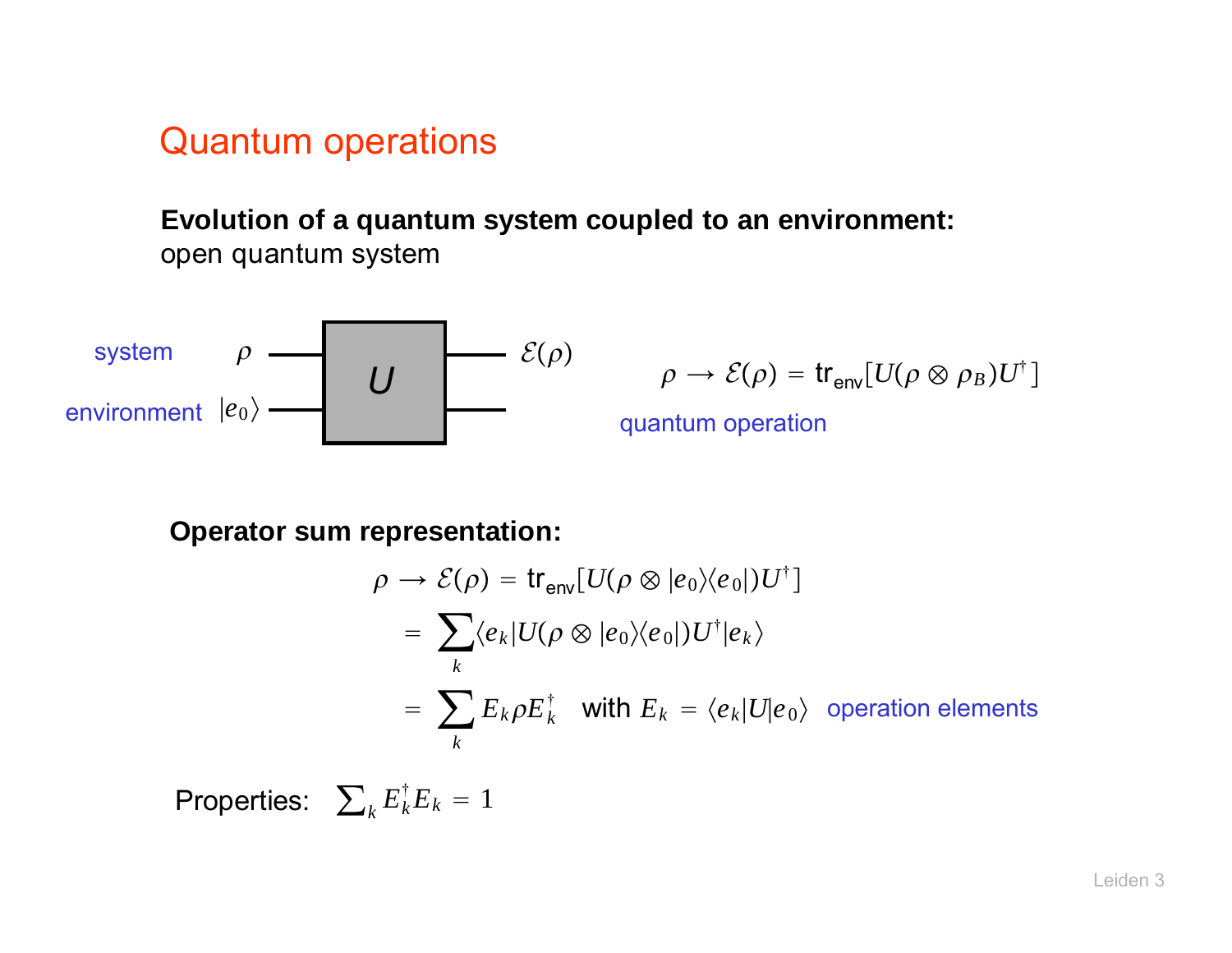#### Quantum operations

 $\bm{\mathsf{Me}a}$ surement of the environment:  ${{P}_{k}}$   $\equiv |{{e}_{k}}\rangle \langle {{e}_{k}}|$ 



Remark: if we do not read out the measurement

$$
\rho \to \mathcal{E}(\rho) = \sum_k p_k \rho_k
$$
  
= 
$$
\sum_k E_k \rho E_k^{\dagger}
$$
 Leiden 3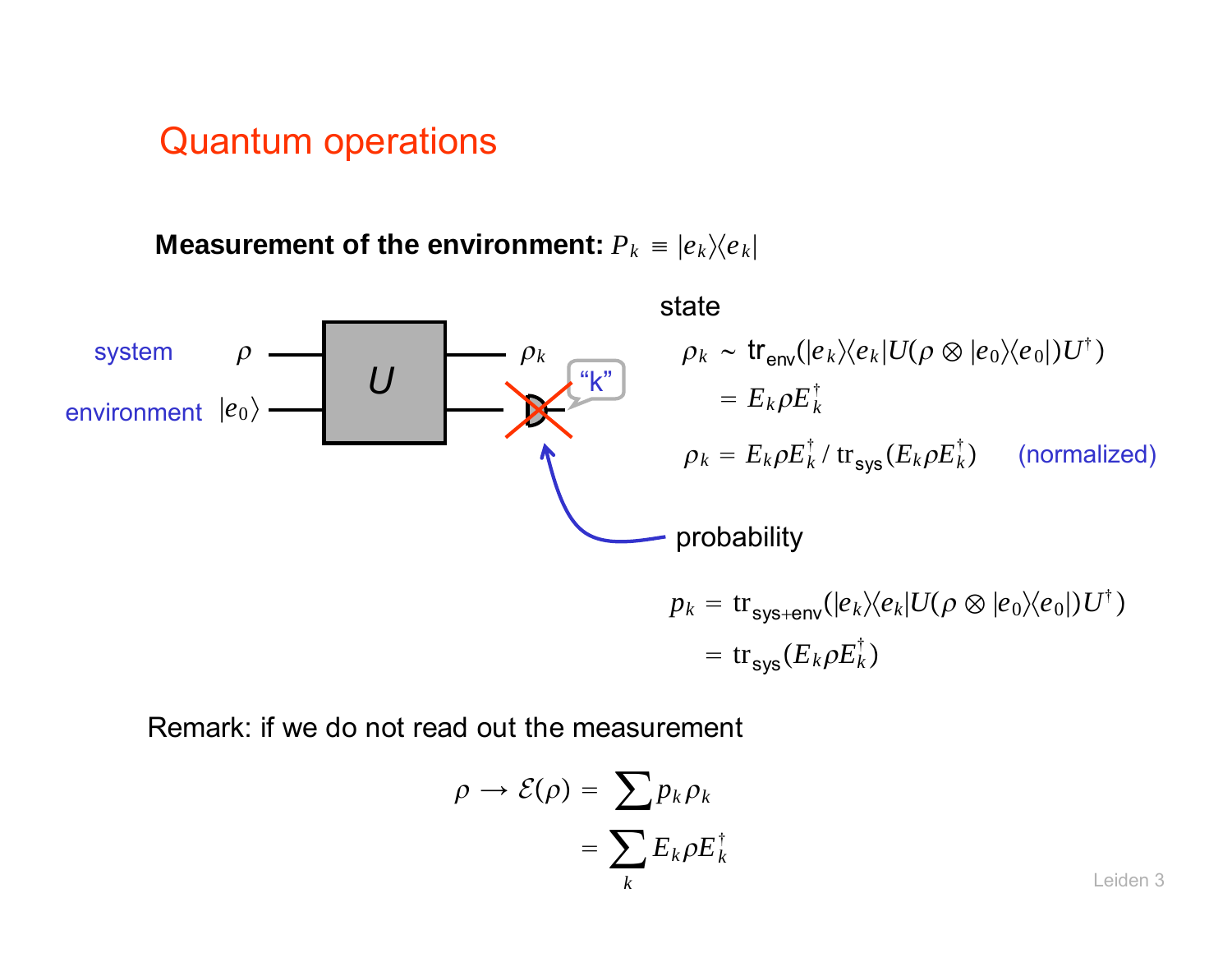## 2. Quantum Noise Models in Quantum Optics

- system + environment model
- $\bullet$  formulation
	- operator / c-number stochastic Schrödinger equation
	- [(operator) Langevin equation]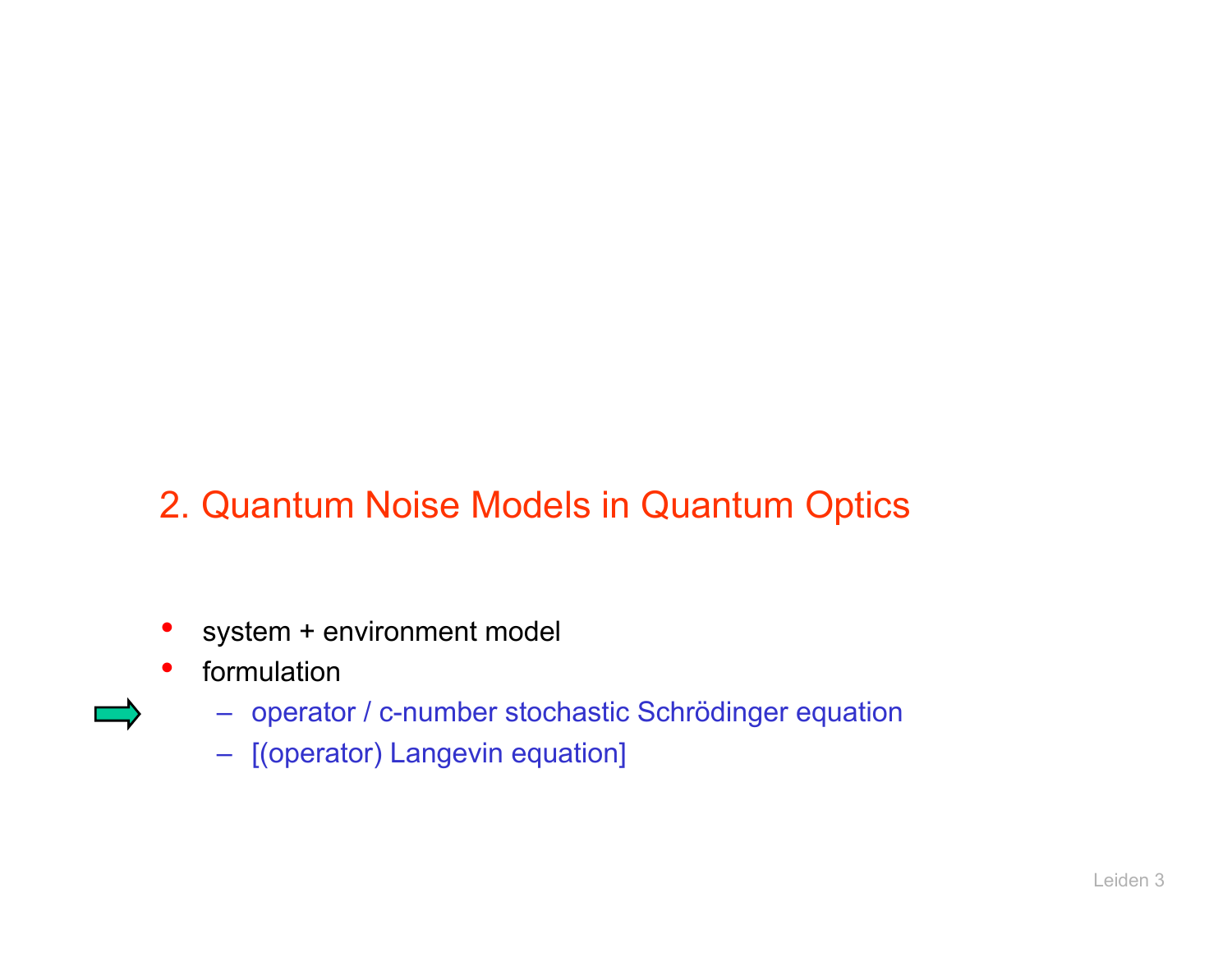#### System + environment model



**Assumptions:**

•rotating wave approximation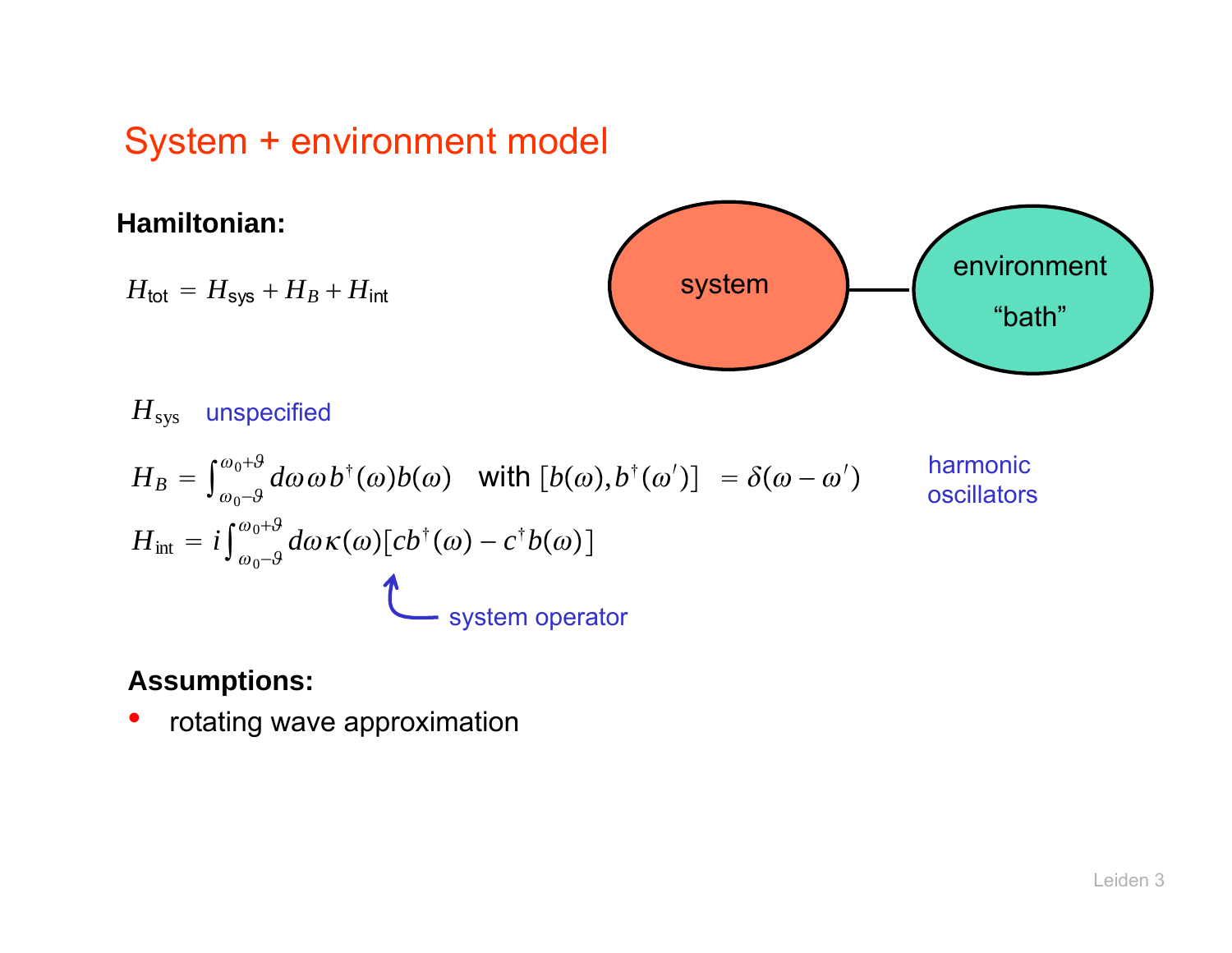Simplest possible ...

#### Example: spontaneous emission

 $\bullet$ driven two-level system undergoing spontaneous emission

$$
c \to \sigma_{-} = |g\rangle\langle e|
$$
\n
$$
H_{\text{sys}} = \omega_{eg} |e\rangle\langle e| - (\frac{1}{2} \Omega e^{-i\omega_{L}t} \sigma_{+} + \text{h.c.})
$$
\n
$$
H_{\text{loss}} = \omega_{eg} |e\rangle\langle e| - (\frac{1}{2} \Omega e^{-i\omega_{L}t} \sigma_{+} + \text{h.c.})
$$
\n
$$
H_{\text{inst}} = -\vec{\mu}_{eg} \cdot \vec{E}^{(+)}(0) \sigma_{+} + \text{h.c.}
$$
\n
$$
\to i \int_{\omega_{eg} \to 0}^{\omega_{eg} \to 0} d\omega \kappa(\omega) b^{\dagger}(\omega) \sigma_{+} + \text{h.c.}
$$

 $\bullet$ ... including the recoil from spontaneous emission



$$
H_{int} = -\vec{\mu}_{eg} \cdot \vec{E}^{(+)}(\vec{x}) \sigma_{+} + \text{h.c.}
$$

$$
\rightarrow \sum_{\lambda} \int d^{3}k ... b_{\lambda} \vec{k} e^{i\vec{k}\cdot\vec{x}} \sigma_{+} + \text{h.c.}
$$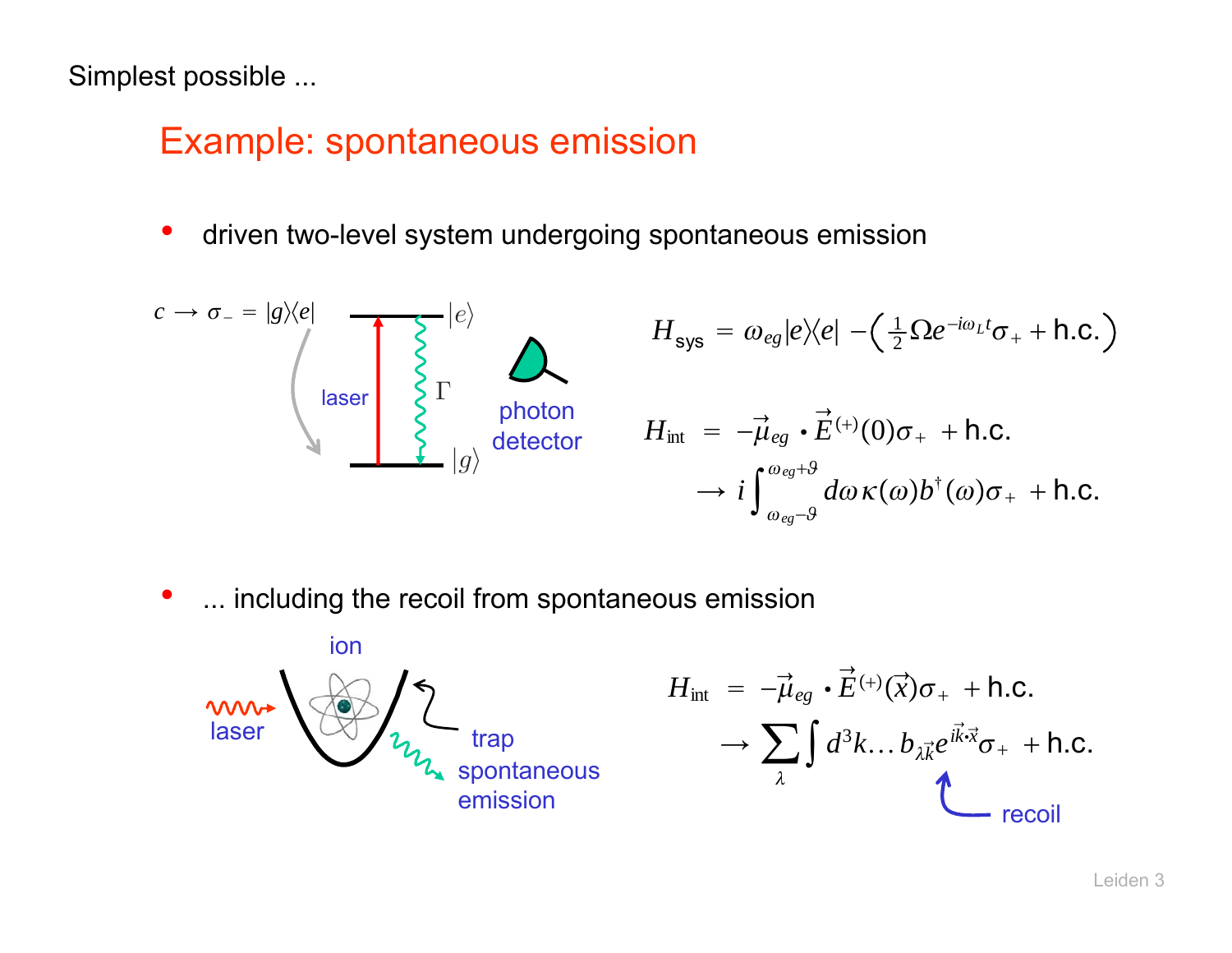## System + environment model

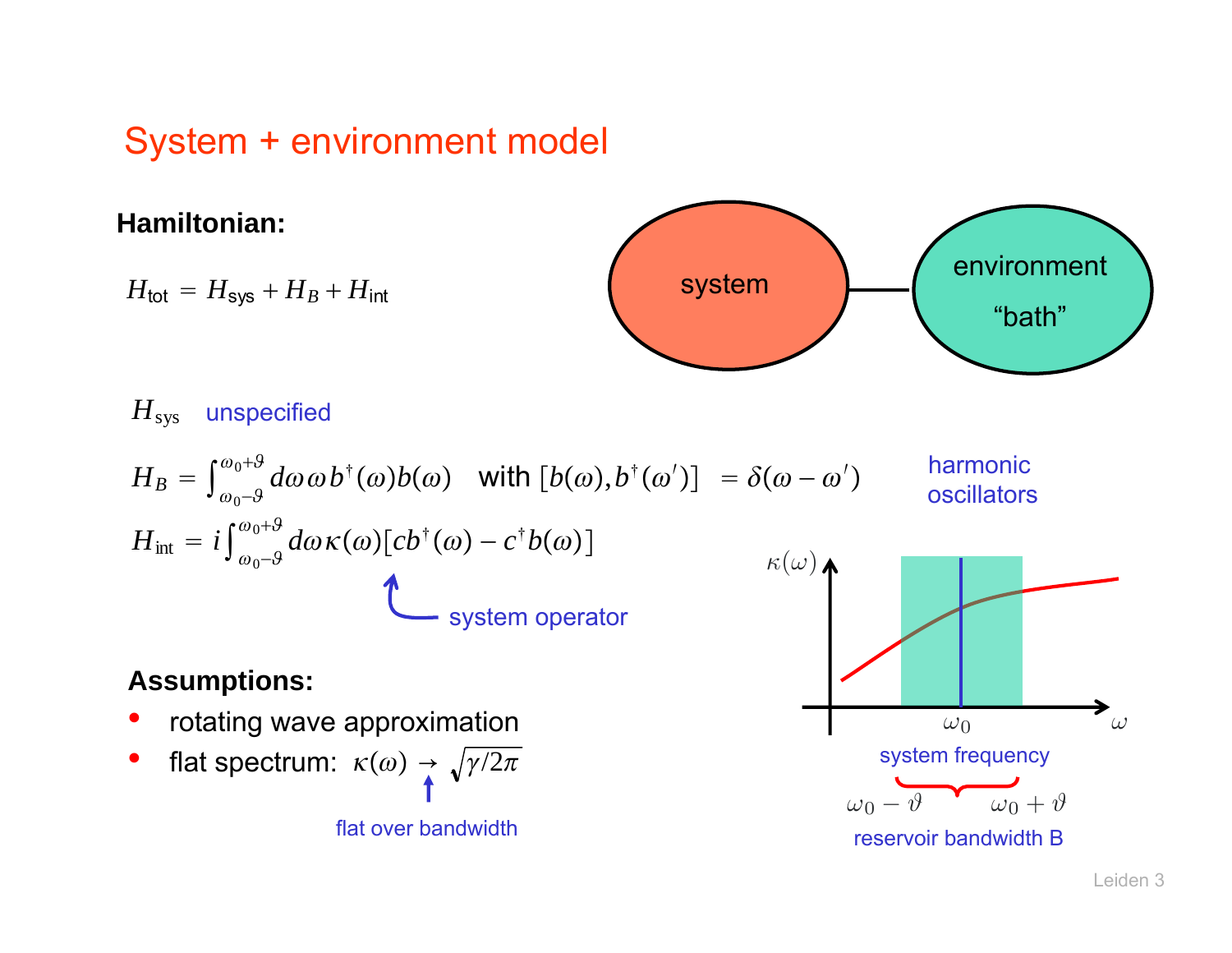## Schrödinger Equation

•Schrödinger equation

$$
\frac{d}{dt}|\Psi_t\rangle = -i[H_{\text{sys}} + H_B + H_{\text{int}}]|\Psi_t\rangle \qquad |\psi\rangle \otimes |\text{vac}\rangle
$$
\ninitial condition

•convenient to transform …

> $\frac{d}{dt}|\tilde{\Psi}|$  $\left\vert \tilde{\Psi}_{t}\right\rangle =\big\vert -i\tilde{H}% \Vert _{F}^{(2)}\left\vert \varphi_{t}\right\rangle \left\vert \varphi_{t}\right\rangle$  $\int_{\cos s} + \left( \int_{\omega_0 - \theta}^{\omega_0 + \theta} d\omega \left( \kappa(\omega) b(\omega)^{\dagger} e^{i(\omega - \omega_0)t} \right) c - \text{h.c.} \right] \vert \tilde{\Psi}_t \rangle$ interaction picture with respect to bath  $\langle \Psi_t \rangle \rightarrow e^{-iH_Bt} |\Psi_t \rangle$  **interaction picture**  $b(\omega) \rightarrow b(\omega)e^{-i\omega t}$  $H_{\mathsf{sys}} \to \tilde{H}$  sys "rotating frame" (transform optical frequencies away)  $c \rightarrow c e^{-i\omega_0 t}$  $\kappa(\omega) \rightarrow \sqrt{\gamma/2\pi}$ "noise operators"  $b(t)\,\coloneqq\,\frac{1}{\sqrt{2\pi}}\int_{\omega_0-9}^{\omega_0+9} \,d\omega\; b\,(\omega)e^{-\imath(\omega-\omega_0)t}$ flat over bandwidth

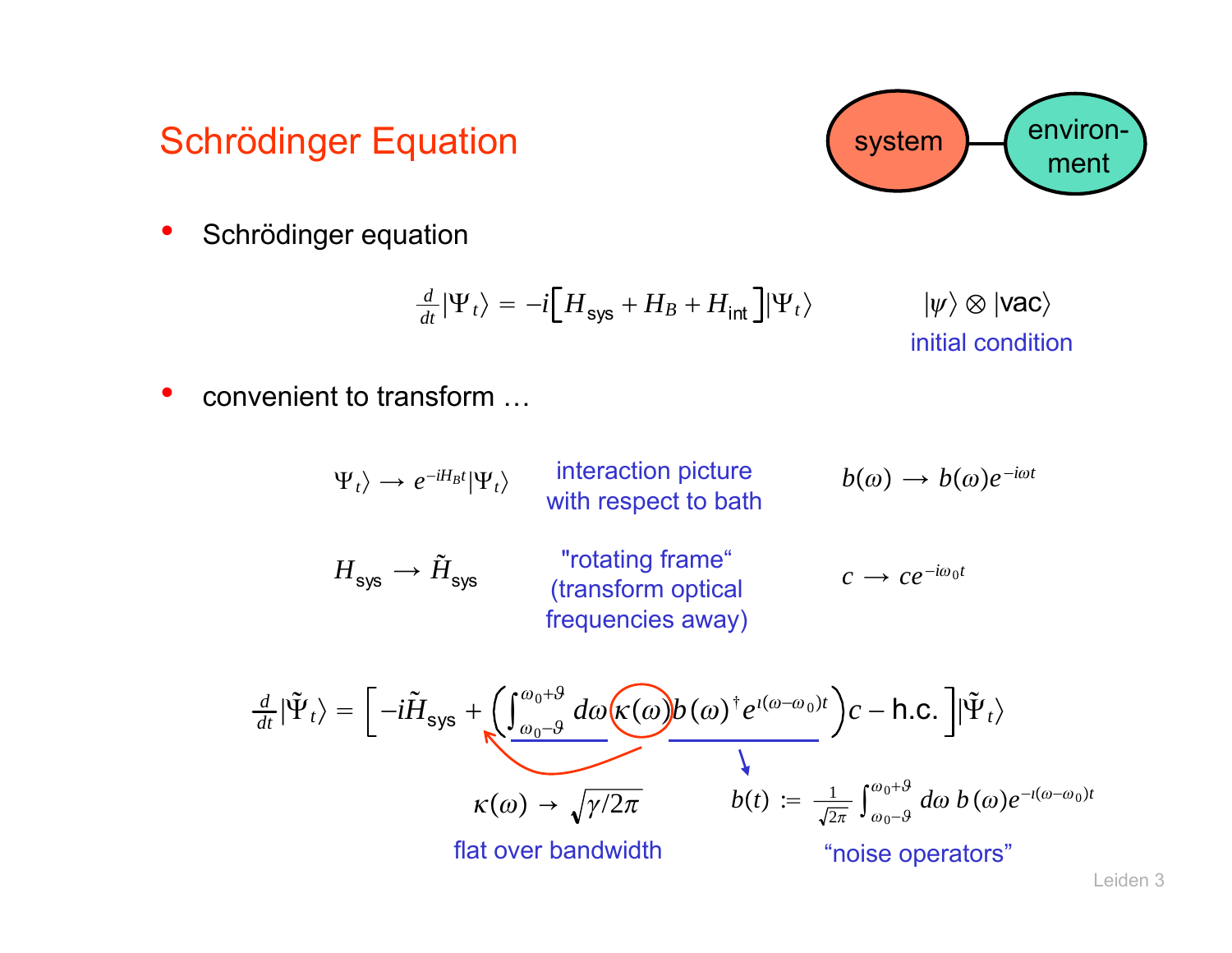

•**Schrödinger Equation**

$$
\frac{d}{dt}|\Psi_t\rangle = \left[-iH_{\text{sys}} + \sqrt{\gamma} b(t)^{\dagger} c - \sqrt{\gamma} c^{\dagger} b(t)\right] |\Psi_t\rangle
$$
\n
$$
b(t) := \frac{1}{\sqrt{2\pi}} \int_{\omega_0 - \vartheta}^{\omega_0 + \vartheta} d\omega b(\omega) e^{-i(\omega - \omega_0)t}
$$
\n"noise operators"

 $\tau_{sys} \gg 1/9 \gg p$ White noise limit  $9 \to \infty$  $[b(t), b^{\dagger}(s)] = \delta(t - s)$  $\langle b(t)b^{\dagger}(s) \rangle = \delta(t-s)$ white noise limit  $9 \rightarrow \infty$ transformed away after RWAvacuum

#### **Remarks:**

- $\bullet$  [We can give precise meaning as a "Quantum Stochastic Schrödinger Equation" within a stochastic Stratonovich calculus]
- •We can integrate this equation exactly
	- counting statistics
	- master equation



quantum operations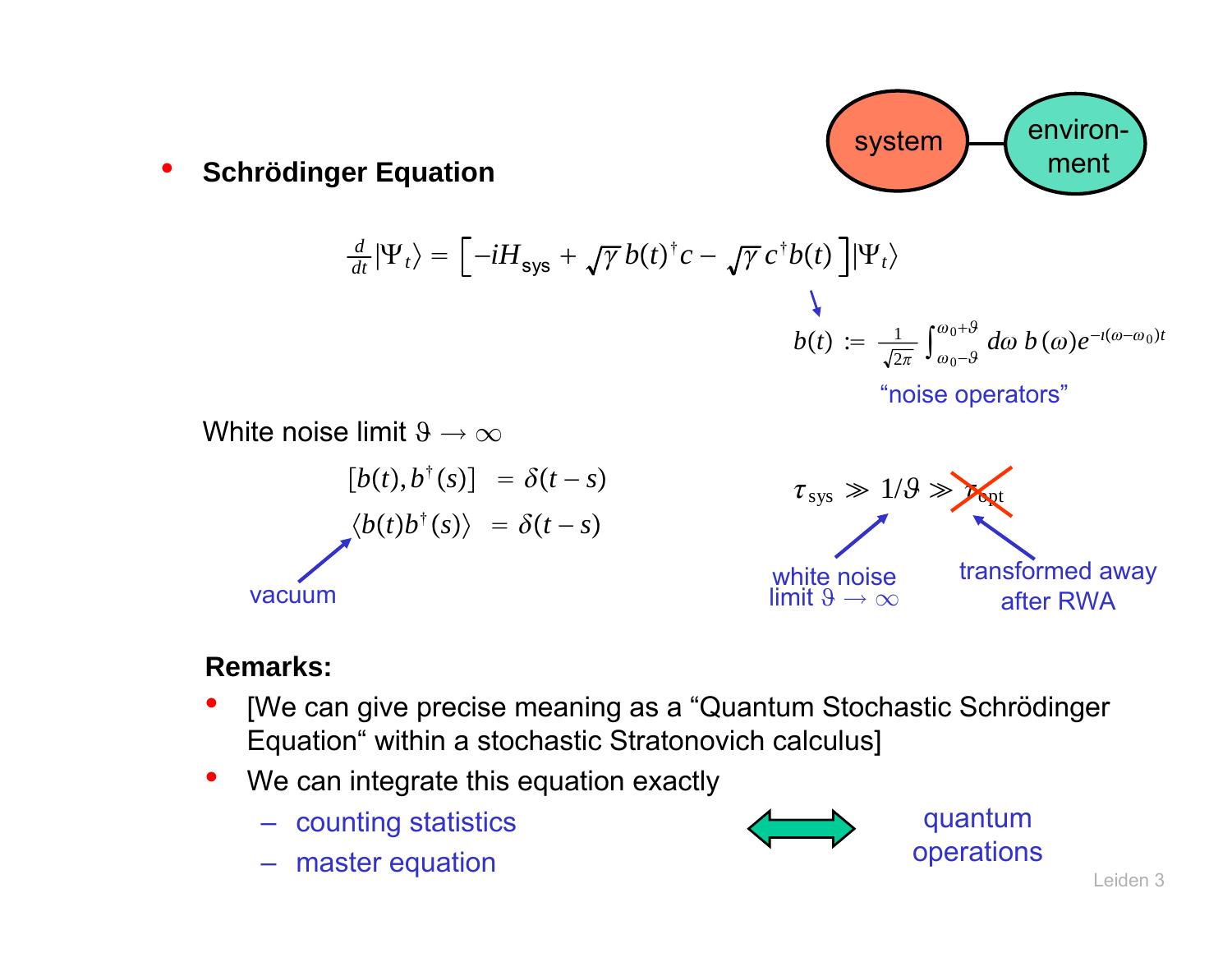#### 3. Integrating the "Quantum Stochastic Schrödinger Equation"



$$
|\Psi_0\rangle \rightarrow |\Psi_t\rangle = e^{-iH_{\text{tot}}t}|\Psi_0\rangle
$$

Schrödinger equation: system + environment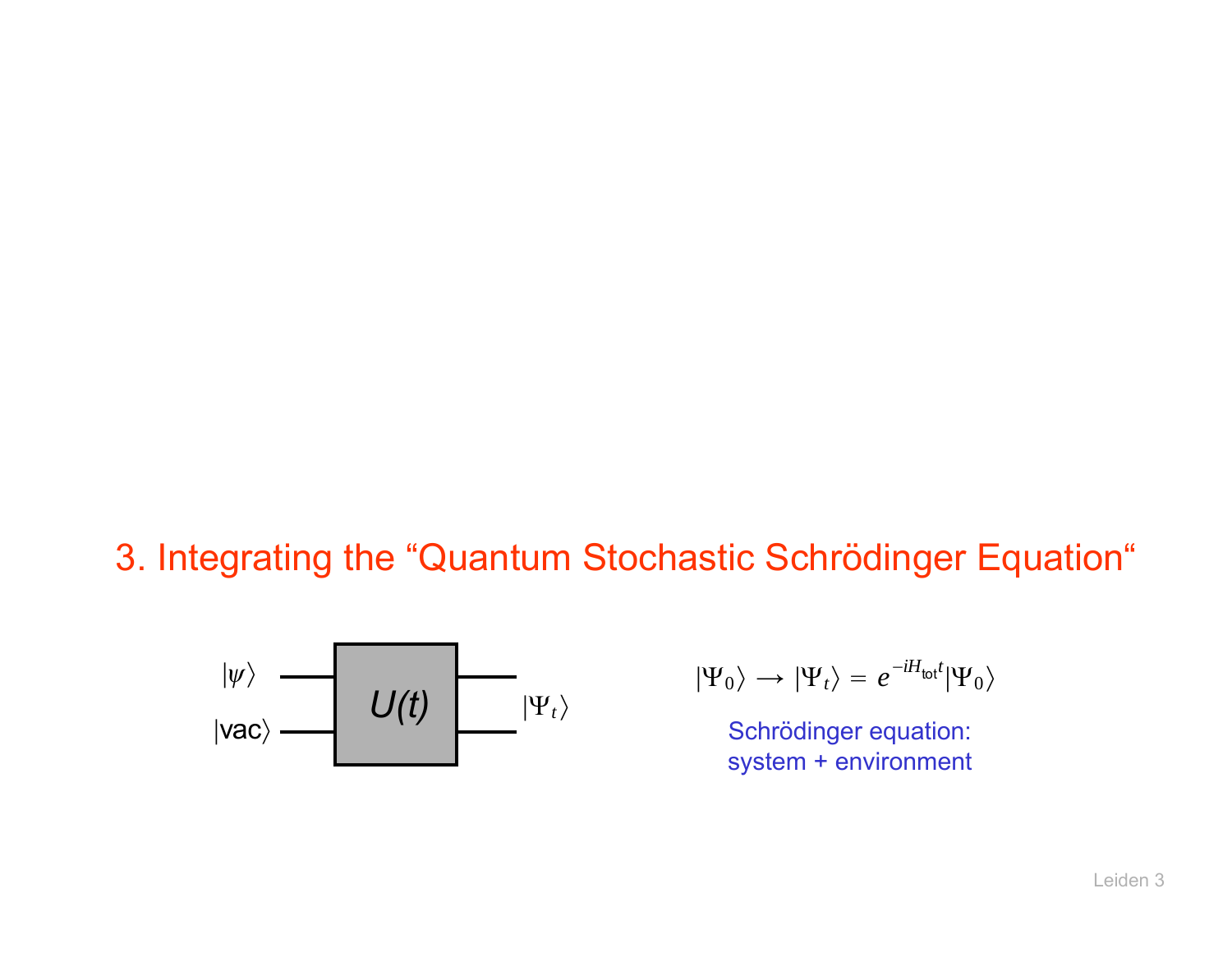What we want to calculate ...

•**We do not observe the environment:** reduced density operator

$$
|\psi\rangle
$$
  
 
$$
|\psi\rangle
$$
  
 
$$
U(t)
$$
  $\rho_t = tr_B|\Psi_t\rangle\langle\Psi_t|$ 

master equation:

 $\checkmark$  decoherence

- $\checkmark$  preparation of the system (e.g. laser cooling to ground state)
- •**We measure the environment:** continuous measurement



*<sup>t</sup>* conditional wave function:

 $\checkmark$  counting statistics

 $\checkmark$  effect of observation on system evolution (e.g. preparation of the (single quantum) system)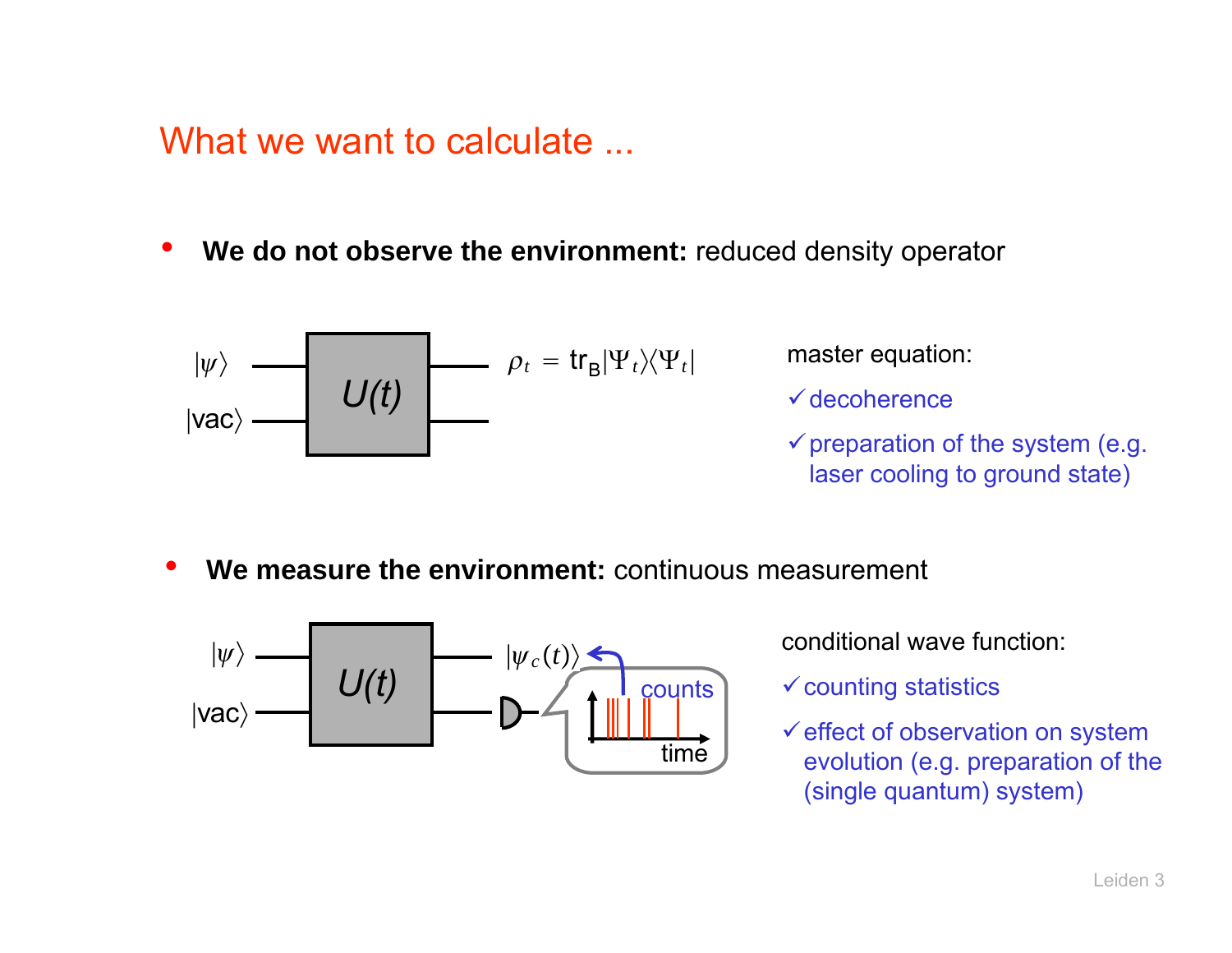#### Remark: simple man's version of conversion from Stratonovich to Ito

#### Integration in small timesteps

•We integrate the Schrödinger equation in small time steps



 $\ket{\Psi(t=t_f)} \ = \ U(\Delta t_f) \ldots U(\Delta t_1) U(\Delta t_0) \ket{\Psi(0)}$ 

 $\bullet$ Remark: choice of time step

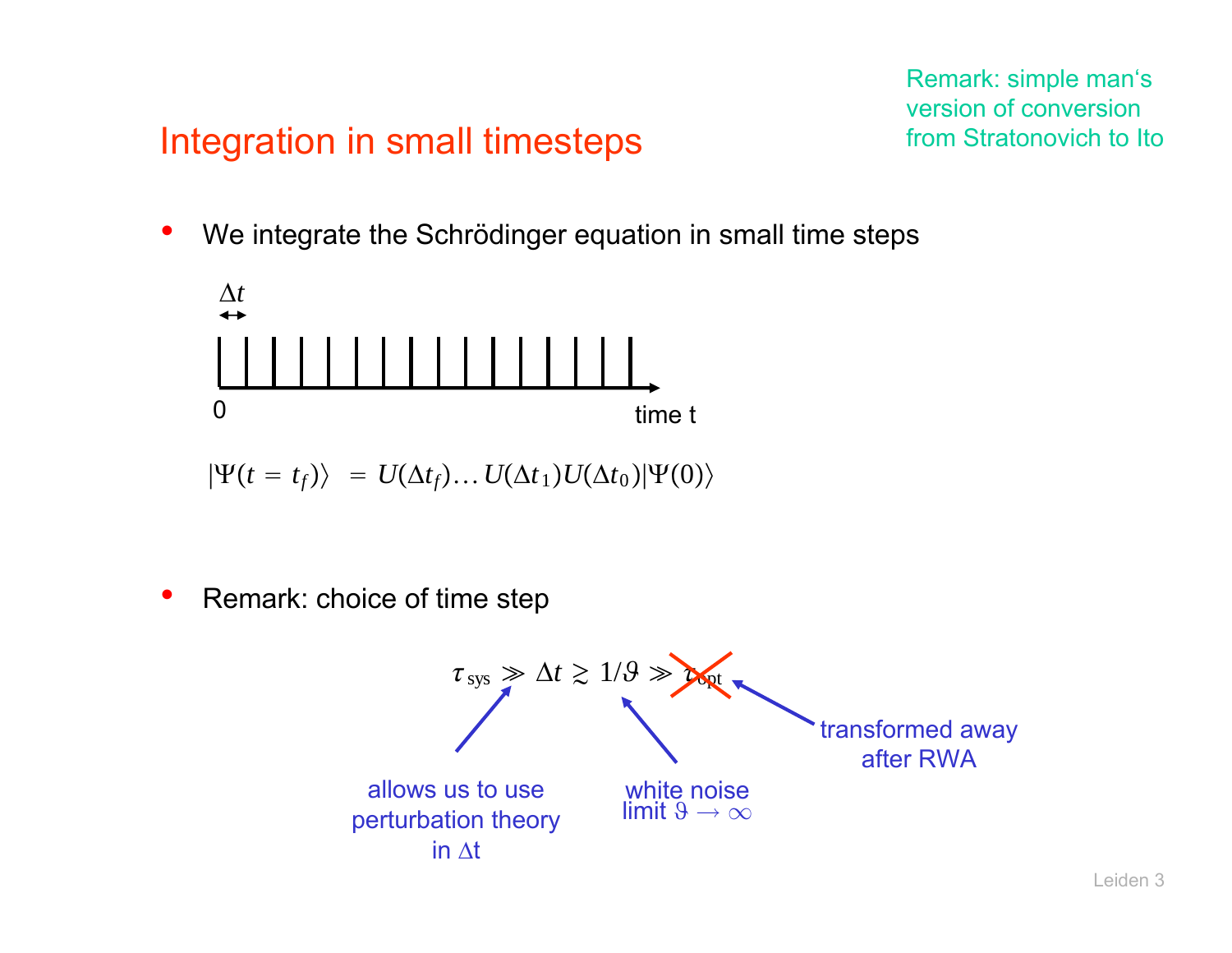

 $\bullet$ **First time step:** first order in *Δt*

$$
U(\Delta t)|\Psi(0)\rangle = \left\{\hat{1} - iH_{\text{sys}}\Delta t + \sqrt{\gamma} c \int_0^{\Delta t} b^{\dagger}(t) dt - \sqrt{\gamma} c^{\dagger} \int_0^{\Delta t} \mathbf{V}(t) dt - \mathbf{V}(0)\right\}
$$
  
... }\|\Psi(0)\rangle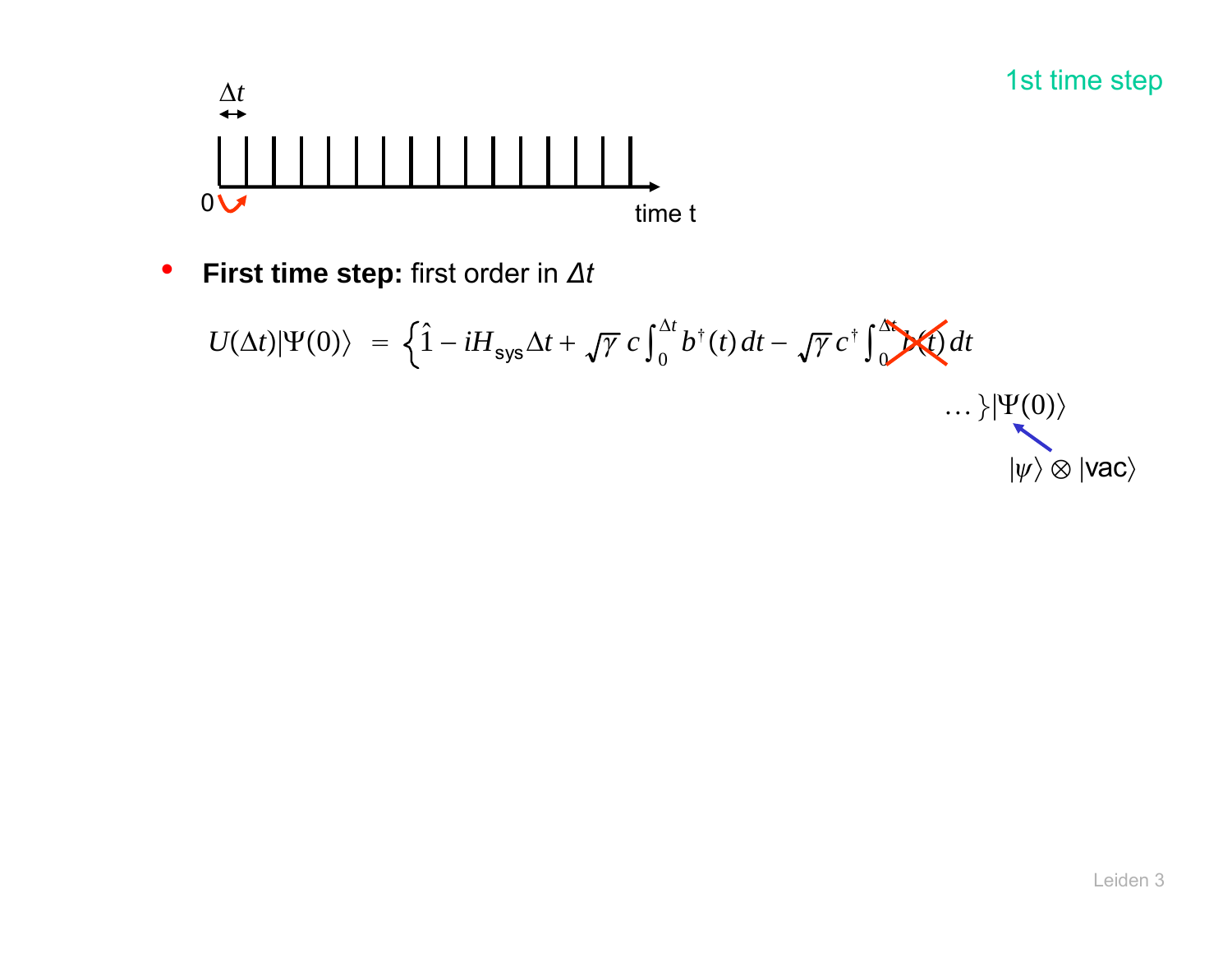

 $\bullet$ **First time step:** first order in *Δt*

$$
U(\Delta t)|\Psi(0)\rangle = \left\{\hat{1} - iH_{\text{sys}}\Delta t + \sqrt{\gamma} c \int_0^{\Delta t} b^{\dagger}(t) dt - \sqrt{\gamma} c^{\dagger} \int_0^{\Delta t} \partial t \right\}
$$
  
+  $(-i)^2 \gamma c^{\dagger} c \int_0^{\Delta t} dt \int_0^{t_2} dt' b(t) b^{\dagger}(t') + ... \} |\Psi(0)\rangle$   

$$
\left.\int_0^t dt_2 \int_0^{t_2} dt_1 b(t_2) b^{\dagger}(t_1) |\text{vac}\rangle = \int_0^t dt_2 \int_0^{t_2} dt_1 [b(t_2), b^{\dagger}(t_1)] |\text{vac}\rangle
$$
  
=  $\int_0^t dt_2 \int_0^{t_2} dt_1 \delta(t_2 - t_1) |\text{vac}\rangle$   
=  $\frac{1}{2} \Delta t |\text{vac}\rangle$  first order in  $\Delta t$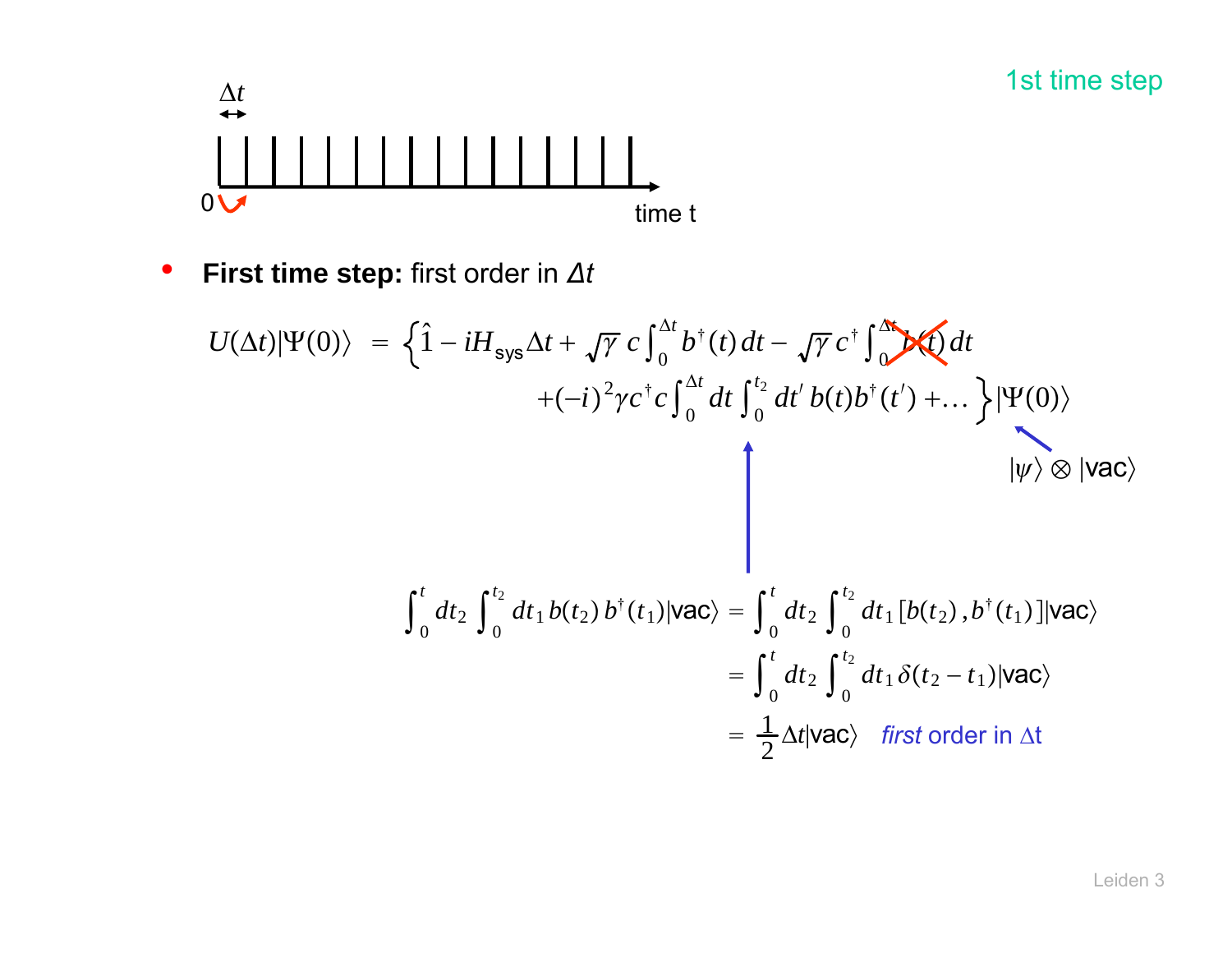

•**First time step:** to first order in *Δt*

$$
|\Psi(\Delta t)\rangle = \hat{U}(\Delta t)|\Psi(0)\rangle
$$
  
=  $\left\{\hat{1} - \left(H_{\text{eff}}\right)t + \sqrt{\gamma} \left(\Delta B(0)^{\dagger}\right)\right\}|\Psi(0)\rangle$ 

We define:

 $\bullet$ effective (non-hermitian) system Hamiltonian

$$
H_{\text{eff}} := H_{\text{sys}} - \frac{i}{2} \gamma c^{\dagger} c
$$

 $\bullet$ annihilation / creation operator for a photon in the time slot Δ*t* :

$$
\Delta B(t) := \int_{t}^{t+\Delta t} b(s) ds
$$

 $\mathbf{b}$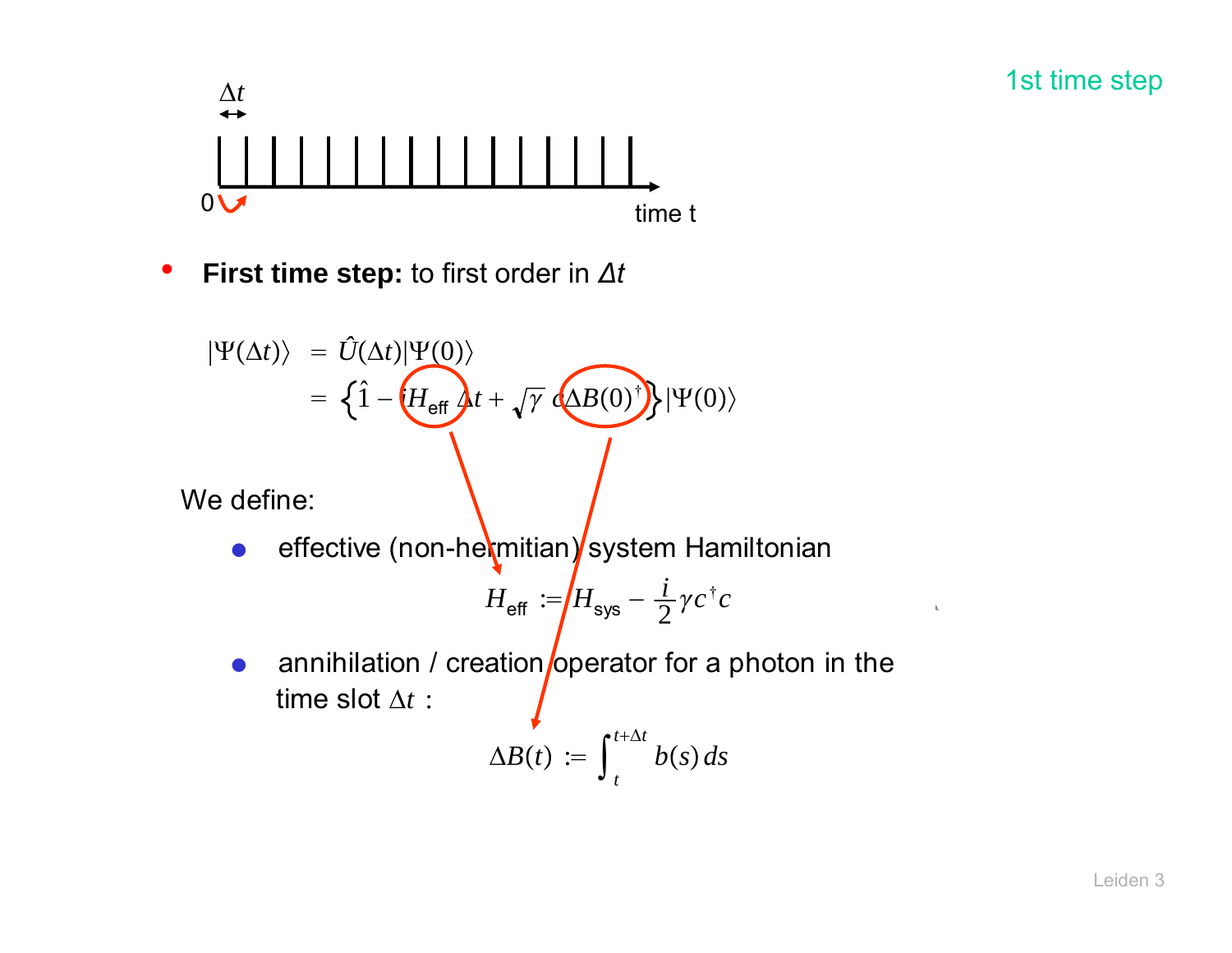

•**First time step:** to first order in *Δt*

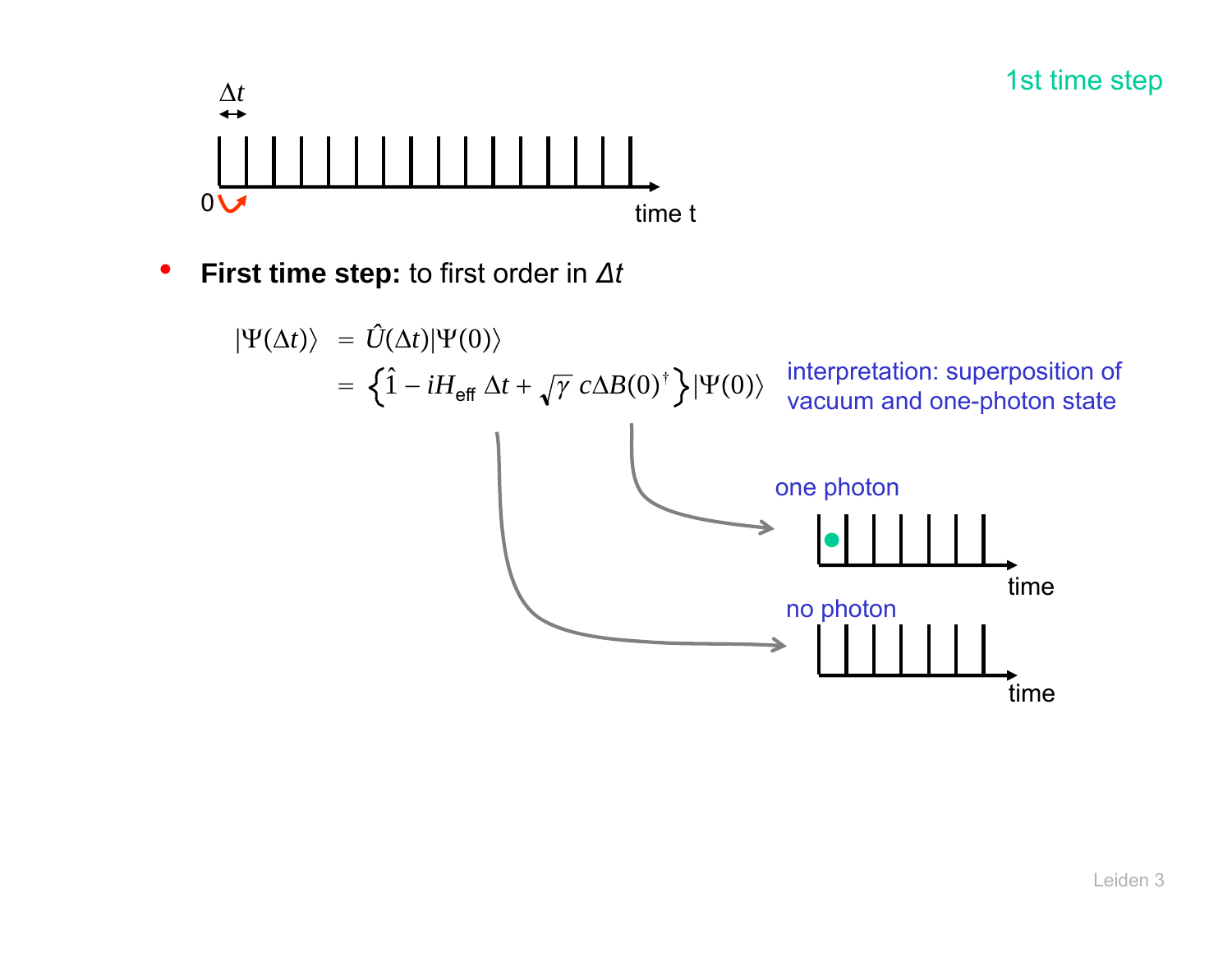#### **Discussion:**  $\qquad \qquad$  1st time step  $\qquad \qquad$  1st time step

annihilation / creation operator for a photon in the time slot  $\Delta t$  :

$$
\Delta B(t) := \int_{t}^{t+\Delta t} b(s) \, ds
$$



#### **Remarks and properties:**

 $\bullet$ commutation relations:

$$
[\Delta B(t), \Delta B^{\dagger}(t')] = \begin{cases} \Delta t & t = t' \text{ overlapping intervals} \\ 0 & t \neq t' \text{ nonoverlapping intervals} \end{cases}
$$

 $\bullet$  $\bullet$  one-photon wave packet in time slot  $\Delta t$ 

> $\Delta B^\dagger(t)$  $\langle \frac{\Delta t}{\Delta t} | \text{vac} \rangle = |1\rangle_t$  (normalized)

0 number operator of photon in time slot *t*:

$$
N(t) = \frac{\Delta B^{\dagger}(t)}{\sqrt{\Delta t}} \frac{\Delta B(t)}{\sqrt{\Delta t}}
$$

 $\bullet$  $N(t)$  as set up commuting operators,  $[N(t), N(t')] = 0$ , which can be measured "simultaneously"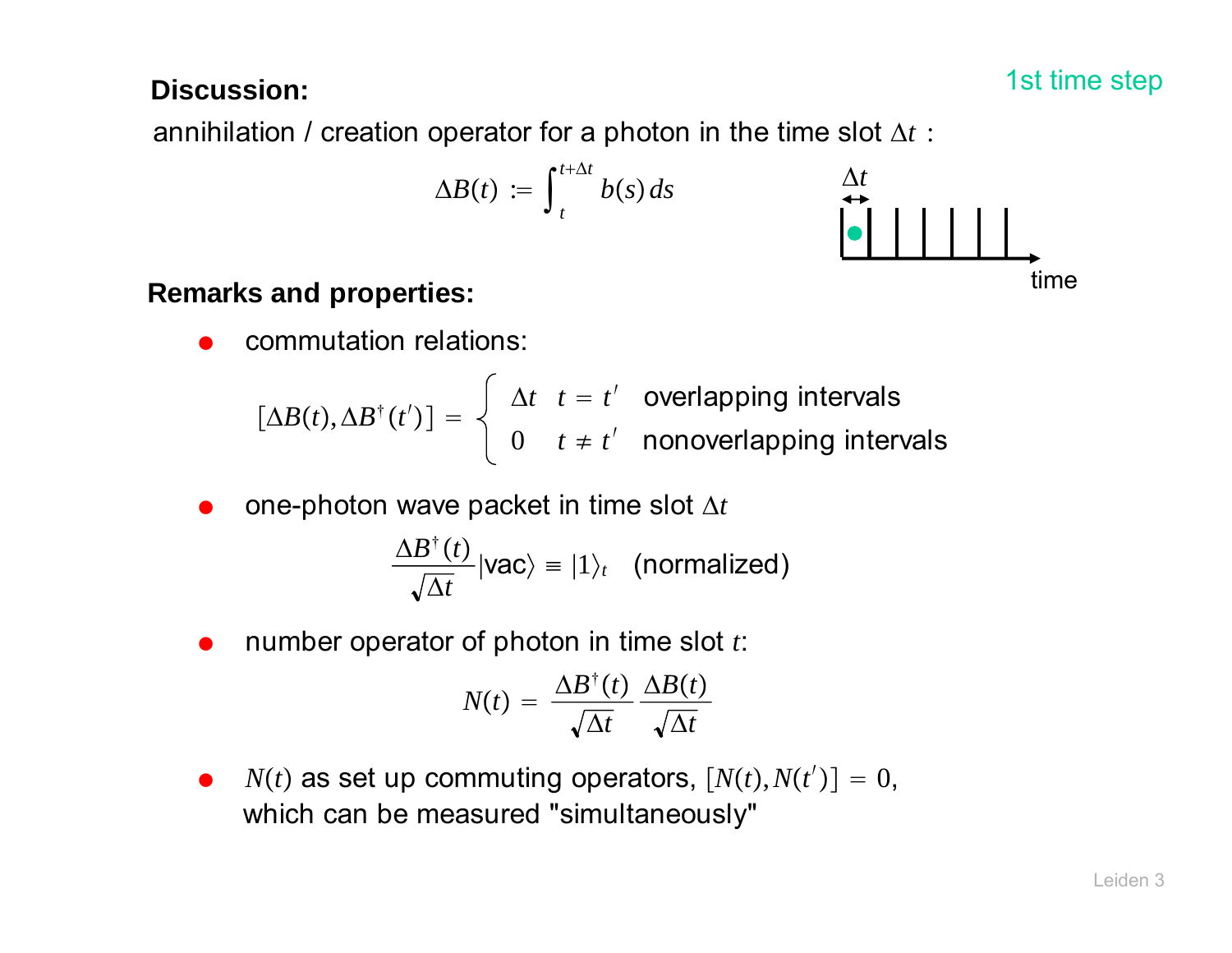

 $|\psi\rangle$ 

quantum operations

 $\bullet$ **Summary of first time step:** to first order in *Δt*

$$
|\Psi(\Delta t)\rangle = [1 - iH_{\text{eff}}\Delta t + \sqrt{\gamma} c \Delta B^{\dagger}(0)]|\Psi(0)\rangle
$$
  
\n
$$
= |\text{vac}\rangle \otimes (1 - iH_{\text{eff}}\Delta t)|\psi(0)\rangle + |1\rangle_t \otimes (\sqrt{\gamma\Delta t} c|\psi(0)\rangle)
$$
  
\n
$$
= |\text{vac}\rangle \otimes E_0|\psi(0)\rangle + |1\rangle_t \otimes E_1|\psi(0)\rangle \text{ operation elements}
$$
  
\nwhere we read off the operation elements  
\n
$$
E_0 = 1 - iH_{\text{eff}}\Delta t \text{ (no photon)}
$$
  
\n
$$
E_1 = \sqrt{\gamma\Delta t} c \text{ (1 photon)}
$$
  
\ntime time  
\ntime time  
\ntime  
\n
$$
|\psi\rangle
$$
  
\n
$$
|\psi\rangle|e_0\rangle \rightarrow |\Psi\rangle = U|\psi\rangle|e_0\rangle
$$
  
\n
$$
= \sum_{k} |e_k\rangle\langle e_k|U|e_0\rangle|\psi\rangle \text{ (where}
$$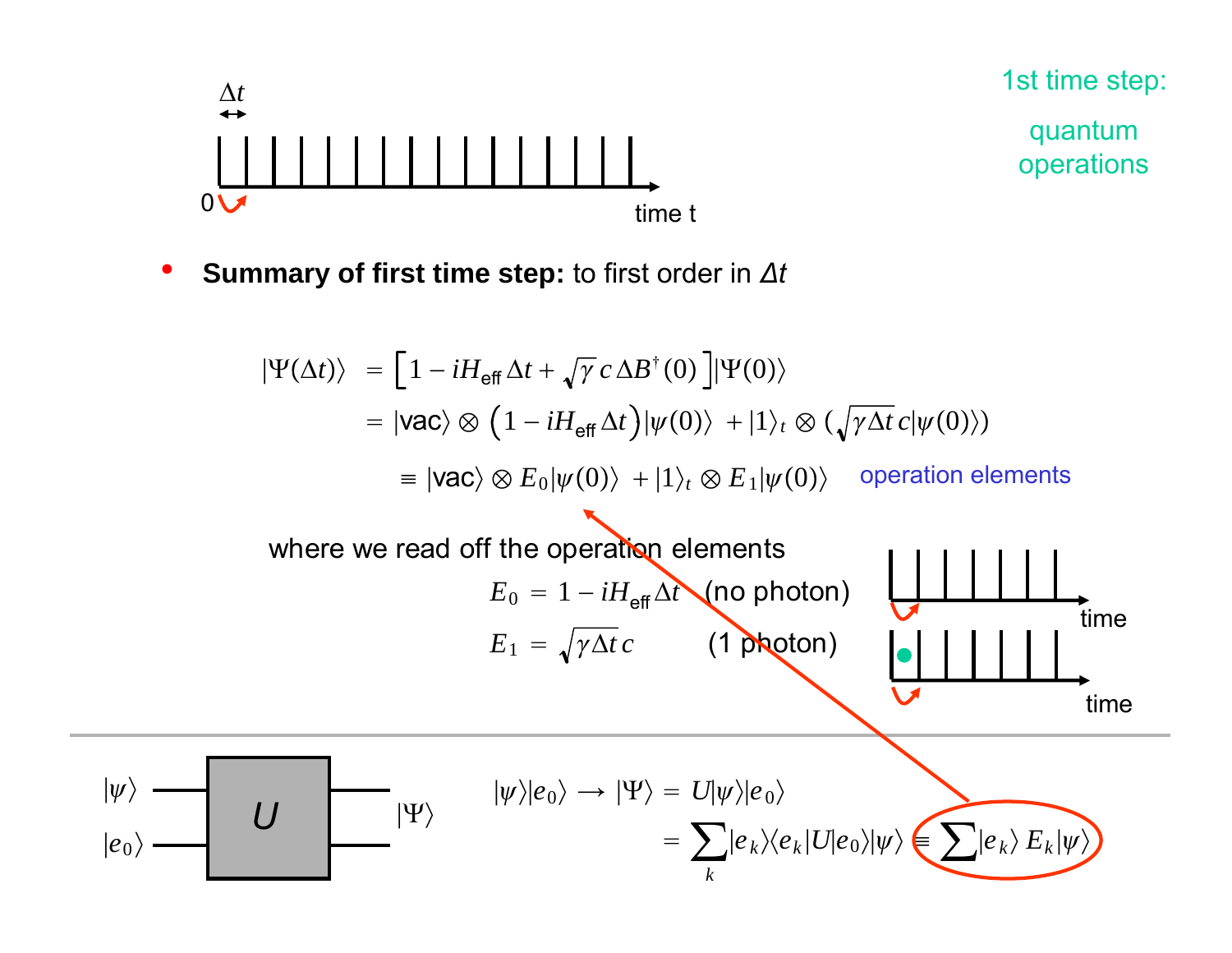1st time step

#### Discussion 1:

•**We do not read the detector:** reduced density operator

$$
|\psi\rangle
$$
\n
$$
|\text{vac}\rangle
$$
\n
$$
|VAC\rangle
$$
\n
$$
= \left(1 - iH_{\text{eff}}\Delta t\right)\rho(0)\left(1 - iH_{\text{eff}}\Delta t\right)^{\dagger} + \gamma c\rho(0)c^{\dagger}\Delta t
$$
\n
$$
= \left(1 - iH_{\text{eff}}\Delta t\right)\rho(0)\left(1 - iH_{\text{eff}}\Delta t\right)^{\dagger} + \gamma c\rho(0)c^{\dagger}\Delta t
$$
\nno photon

\none photon

master equation:

$$
\rho(\Delta t) - \rho(0) = -i \Big( H_{\text{eff}} \rho(0) - \rho(0) H_{\text{eff}}^{\dagger} \Big) \Delta t + \gamma c \rho(0) c^{\dagger} \Delta t
$$
  

$$
\equiv -i \Big[ H_{\text{sys}}, \rho(0) \Big] \Delta t + \frac{1}{2} \gamma (2c \rho(0) c^{\dagger} - c^{\dagger} c \rho(0) - \rho(0) c^{\dagger} c) \Delta t
$$

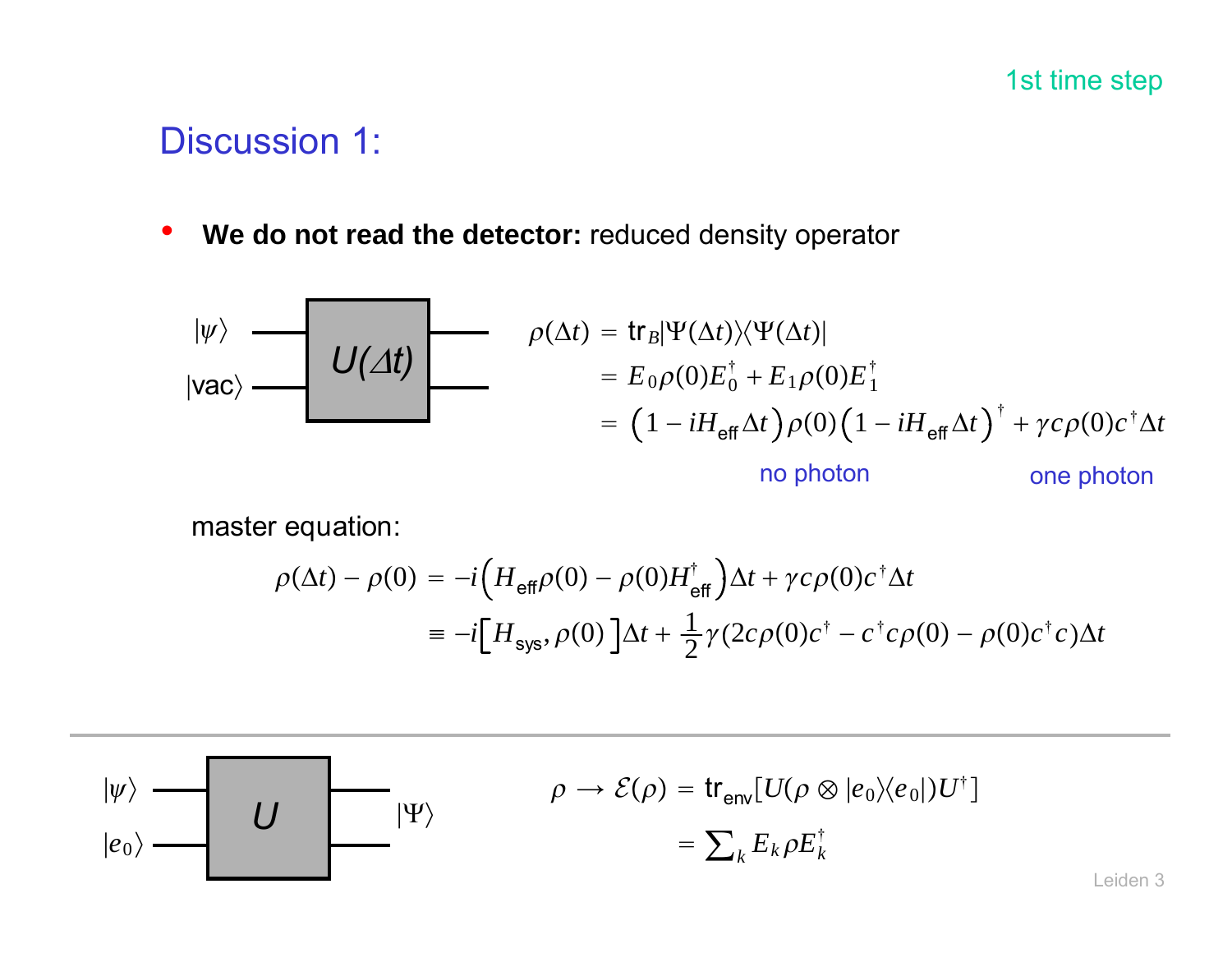1st time step

#### Discussion 2:

 $\bullet$ **We read the detector:**

$$
|\psi\rangle
$$
  
\n
$$
|vac\rangle
$$
  
\n
$$
U(\Delta t)
$$
  
\n
$$
\downarrow \text{click:}
$$
  
\n
$$
E_1|\psi(0)\rangle = |\psi^{\text{click}}(\Delta t)\rangle = \sqrt{\gamma \Delta t} \, c|\psi(0)\rangle \quad \text{(quantum jump)}
$$

with probability

$$
p^{\text{click}} = \text{tr}_{\text{sys}}(E_1 \rho(0) E_1) = \gamma \Delta t \, ||c\psi(0)||^2
$$

Rem.: density matrix  $\rho_1(0) = E_1 \rho(0) E_1/\text{tr}(\dots)$ 

$$
|\psi\rangle
$$
  
\n
$$
|e_0\rangle
$$
  
\n
$$
|W_k\rangle = (E_k|\psi\rangle)|e_k\rangle/||...||
$$
  
\n
$$
|e_0\rangle
$$
  
\n
$$
|W_k\rangle = (E_k|\psi\rangle)|e_k\rangle/||...||
$$
  
\n
$$
|e_0\rangle = ||E_k\psi||^2
$$

Leiden 3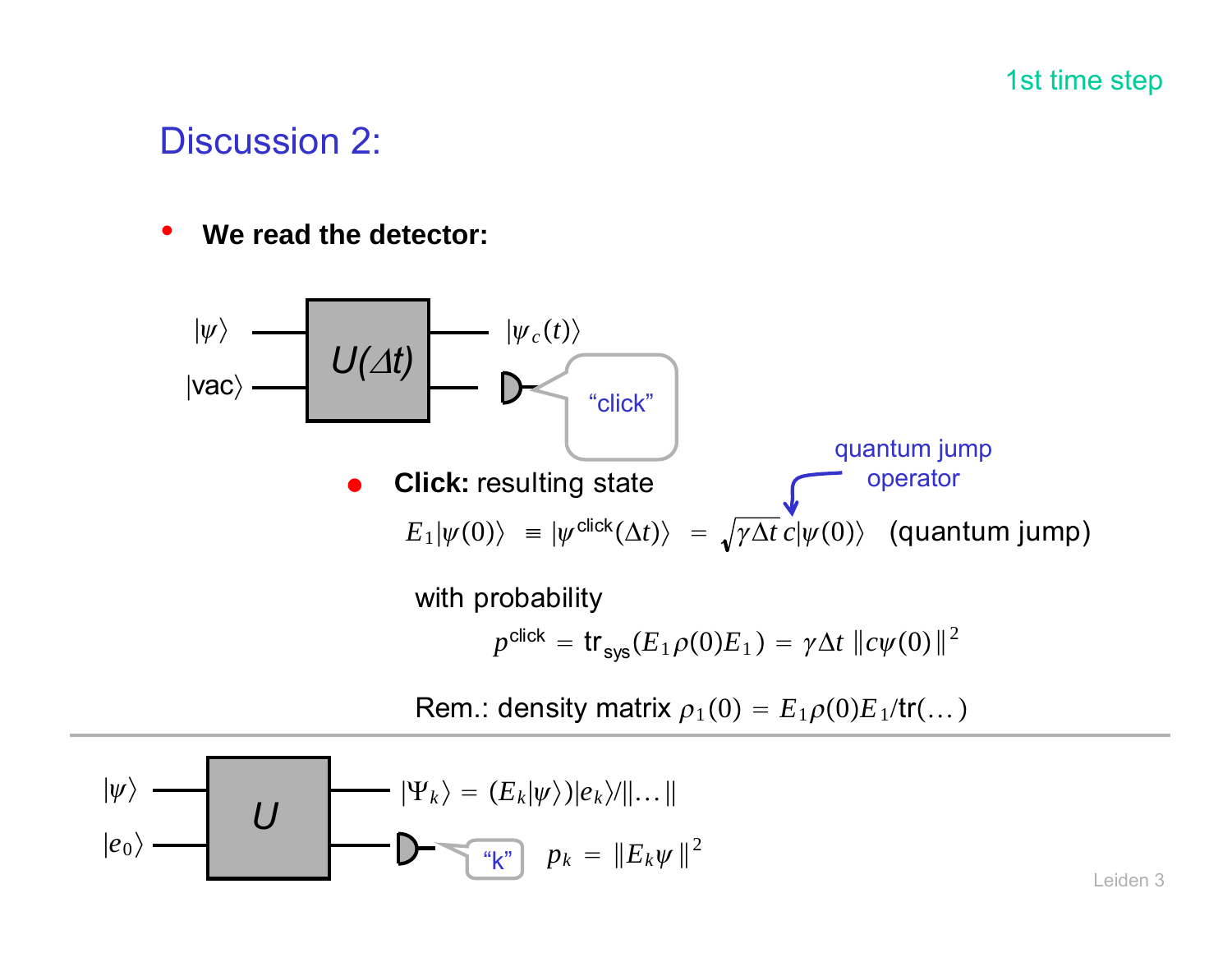1st time step

#### Discussion 2:

•**We read the detector:**



 $\bullet$  **No click:** resulting state  $E_0 |\psi(0)\rangle\,\,\, \equiv |\psi^{\,\textsf{no\,\,click}}(\Delta t)\rangle\,\,\, = \, \big(\,1 - i H_{\textsf{eff}}\Delta t\,\big) |\psi(0)\rangle\,\,\, \approx \, e^{-i H_{\textsf{eff}}\Delta t} |\psi(0)\rangle$ with probability decaying norm

$$
p^{\textsf{no click}} = \textsf{tr}_{\textsf{sys}}(E_0\rho(0)E_0) = \left\| e^{-iH_{\textsf{eff}}\Delta t} \psi(0) \right\|^2
$$

$$
|\psi\rangle
$$
  
\n
$$
|e_0\rangle
$$
  
\n
$$
|W_k\rangle = (E_k|\psi\rangle)|e_k\rangle/||...||
$$
  
\n
$$
e_0\rangle
$$
  
\n
$$
|e_0\rangle
$$
  
\n
$$
|e_0\rangle
$$
  
\n
$$
e_0
$$
  
\n
$$
e_0
$$
  
\n
$$
|e_0\rangle
$$
  
\n
$$
e_0
$$
  
\n
$$
e_0
$$
  
\n
$$
e_0
$$
  
\n
$$
e_0
$$
  
\n
$$
e_0
$$
  
\n
$$
e_0
$$
  
\n
$$
e_0
$$
  
\n
$$
e_0
$$
  
\n
$$
e_0
$$
  
\n
$$
e_0
$$
  
\n
$$
e_0
$$
  
\n
$$
e_0
$$
  
\n
$$
e_0
$$
  
\n
$$
e_0
$$
  
\n
$$
e_0
$$
  
\n
$$
e_0
$$
  
\n
$$
e_0
$$
  
\n
$$
e_0
$$
  
\n
$$
e_0
$$
  
\n
$$
e_0
$$
  
\n
$$
e_0
$$
  
\n
$$
e_0
$$
  
\n
$$
e_0
$$
  
\n
$$
e_0
$$
  
\n
$$
e_0
$$
  
\n
$$
e_0
$$
  
\n
$$
e_0
$$
  
\n
$$
e_0
$$
  
\n
$$
e_0
$$
  
\n
$$
e_0
$$
  
\n
$$
e_0
$$
  
\n
$$
e_0
$$
  
\n
$$
e_0
$$
  
\n
$$
e_0
$$
  
\n
$$
e_0
$$
  
\n
$$
e_0
$$
  
\n
$$
e_0
$$
  
\n
$$
e_0
$$
  
\n
$$
e_0
$$
  
\n
$$
e_0
$$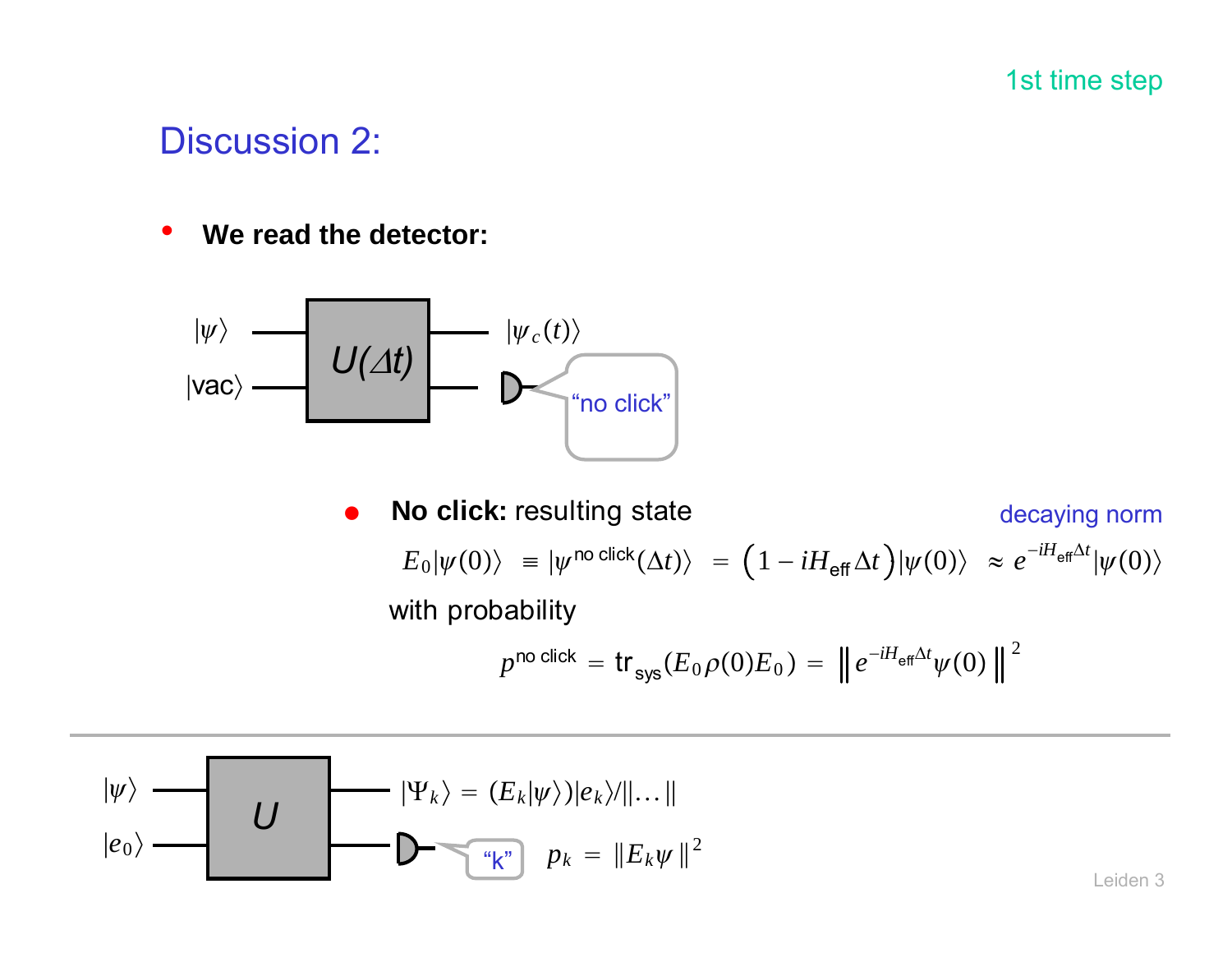

•**Second and more time steps:**

$$
|\Psi(n\Delta t)\rangle = \left[1 - iH_{\text{eff}}\Delta t + \sqrt{\gamma} c \Delta B^{\dagger}((n-1)\Delta t)\right] |\Psi((n-1)\Delta t)\rangle \quad \text{stroboscopic integration}
$$
  

$$
\equiv \left[1 - iH_{\text{eff}}\Delta t + \sqrt{\gamma} c \Delta B^{\dagger}((n-1)\Delta t)\right] \times \dots \times \left[1 - iH_{\text{eff}}\Delta t + \sqrt{\gamma} c \Delta B^{\dagger}(0)\right] |\Psi(0)\rangle
$$

 $\left[\Delta B(t),\Delta B^{\dagger}(t^{\prime})\right]=\left.\begin{cases} \begin{array}{c} \Delta t\quad t=t^{\prime}\quad \text{overlapping intervals}\ 0\quad \ t\neq\,t^{\prime}\quad \text{nonoverlapping intervals} \end{array}\right.$  $\checkmark$  Note: remember ... commute in different time slots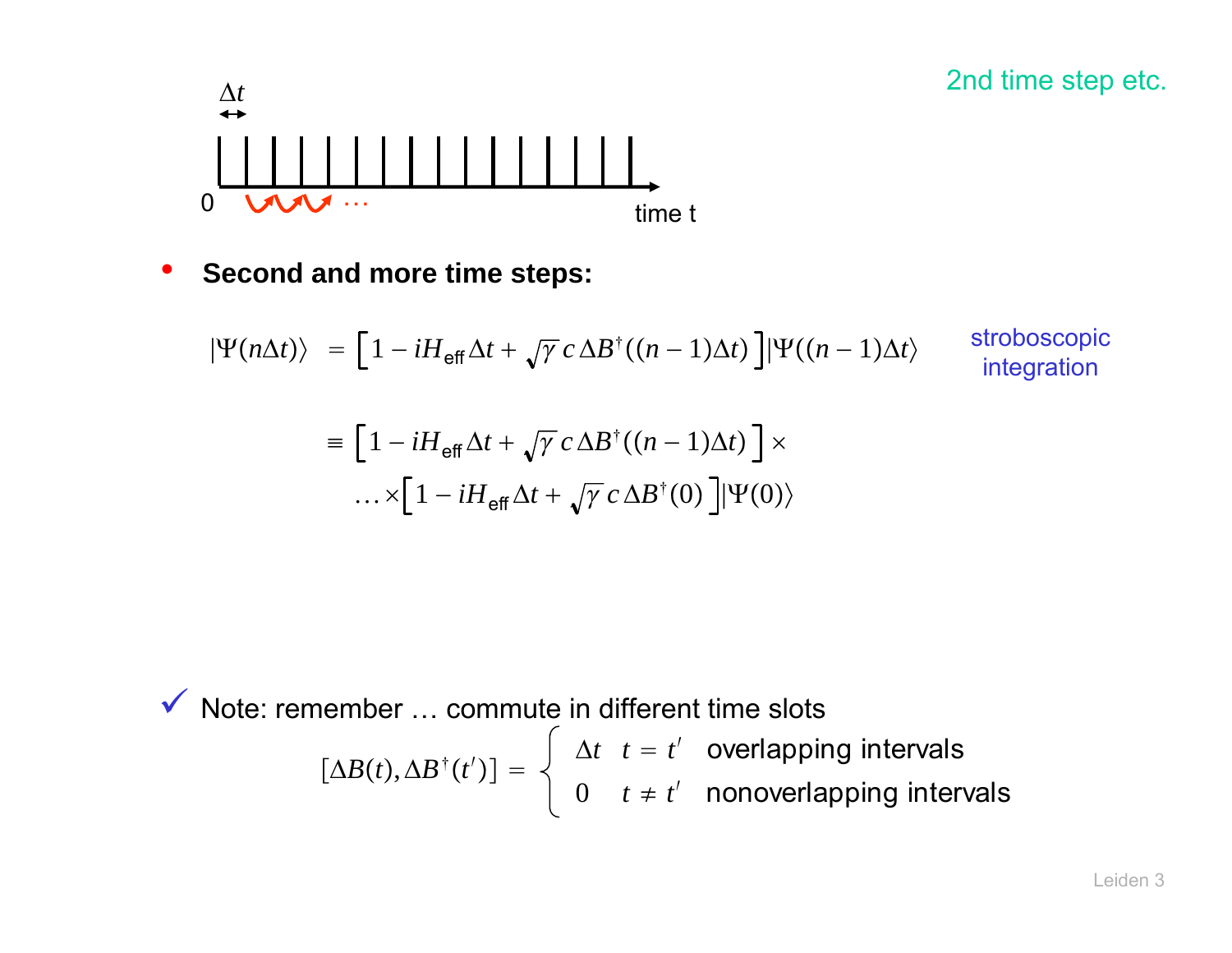#### Final result for solution of SSE

•**Wave function of the system + environment: entangled state**

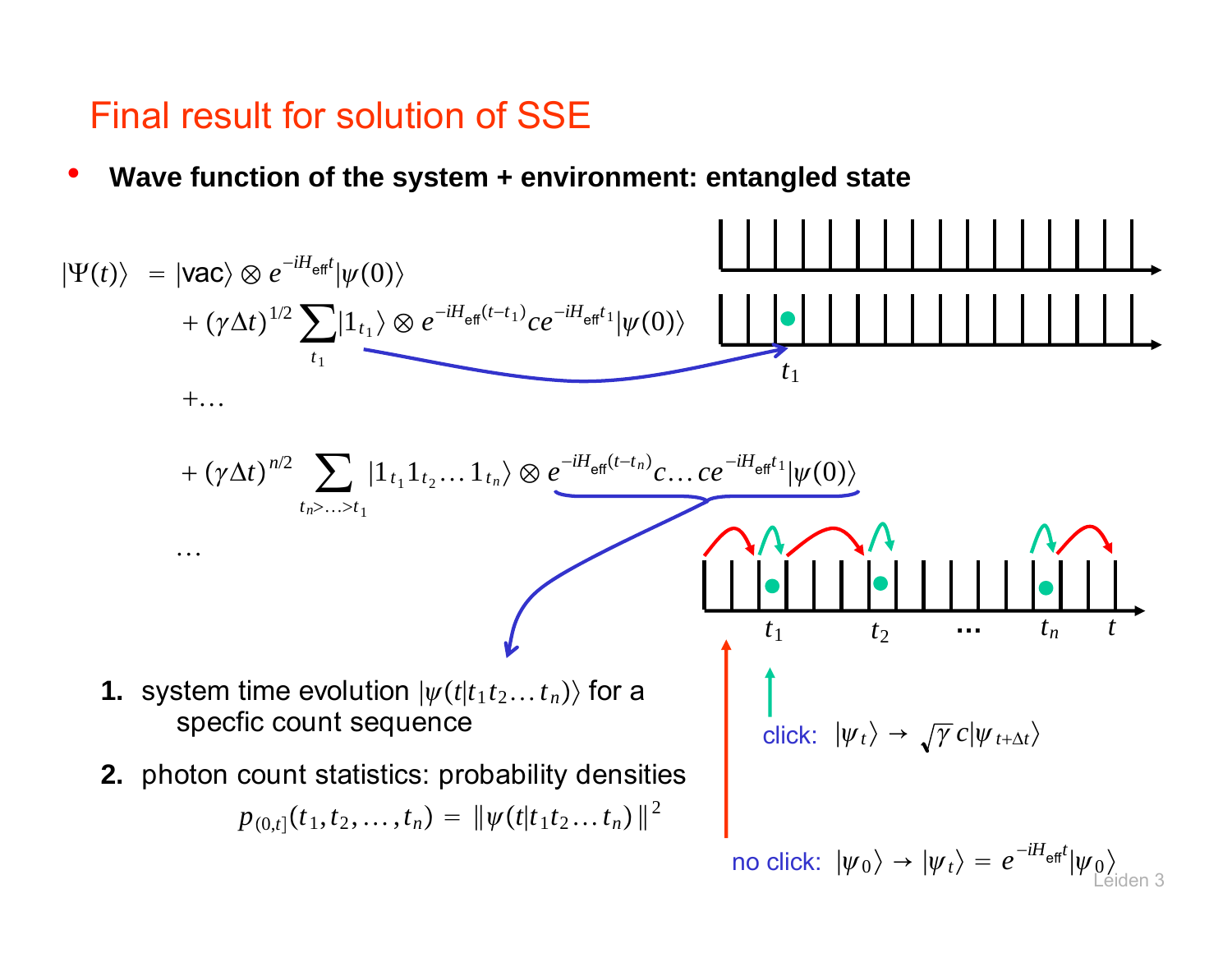•**Tracing over the environment we obtain the master equation**



$$
\frac{d}{dt}\rho(t) = -i[H_{\text{sys}}, \rho(t)] + \frac{1}{2}\gamma(2c\rho(t)c^{\dagger} - c^{\dagger}c\rho(t) - \rho(t)c^{\dagger}c)
$$

master equation

- $\checkmark$  Lindblad form
- $\checkmark$  coarse grained time derivative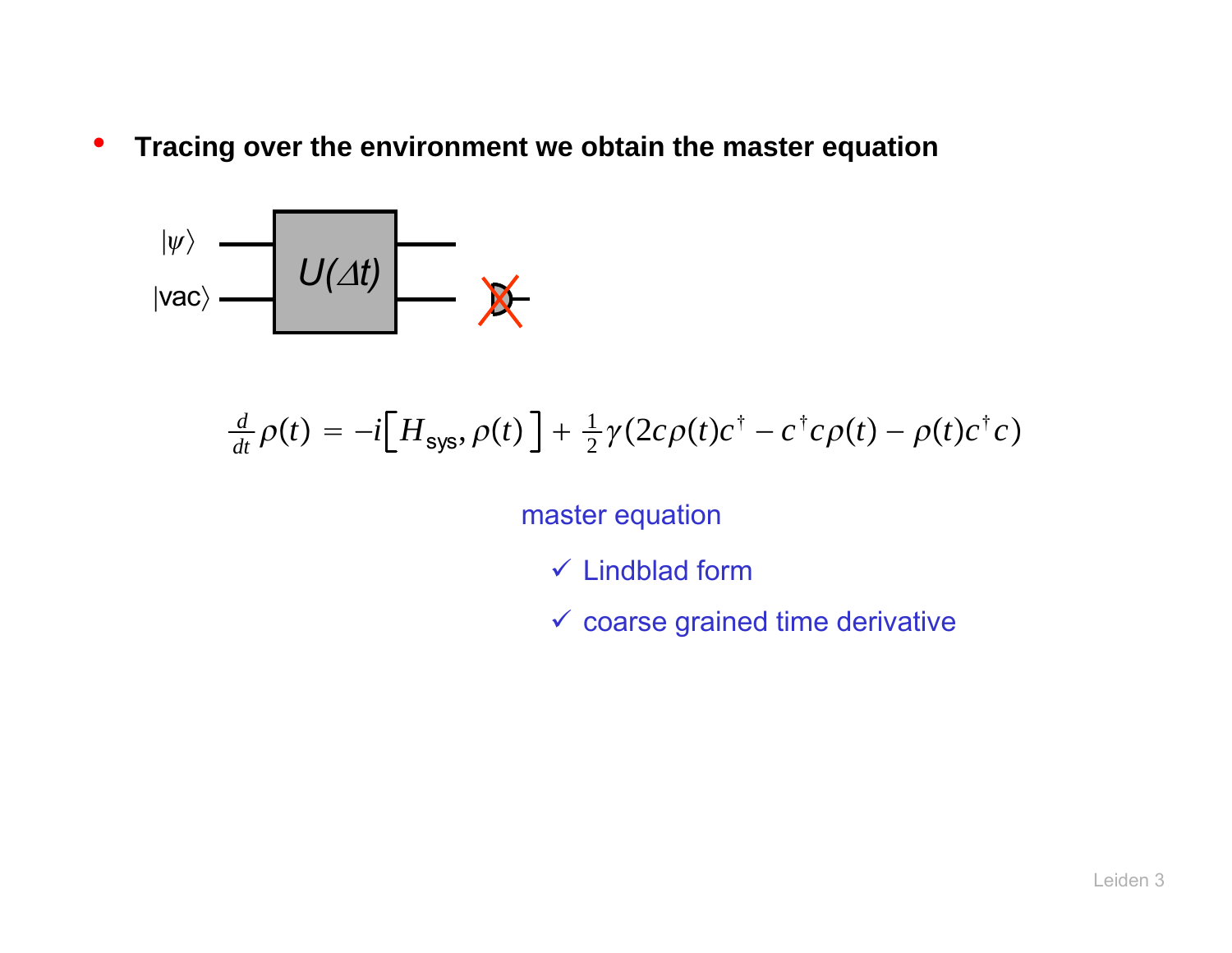For theorists …

#### Ito-Quantum Stochastic Schrödinger Equation

•taking the limit …

 $\Delta t \rightarrow dt$  $\Delta B(t) \rightarrow dB(t)$  $\Delta B^\dagger(t) \rightarrow dB(t)^\dagger$ 

Ito operator noise increments

 $\bullet$ Quantum Stochastic Schrödinger Equation

$$
d|\Psi(t)\rangle = \left[-\frac{i}{\hbar}H_{\rm sys}\,dt + \sqrt{\gamma}\,c\,dB^{\dagger}(t) - \sqrt{\gamma}\,c^{\dagger}dB(t)\,\right]|\Psi(t)\rangle
$$

- • Properties of Ito increments:
	- point to the future:

 $dB(t)|\Psi(t)\rangle = 0$ 

– Ito rules:

$$
[dB(t)]^2 = [dB^{\dagger}(t)]^2 = 0,
$$
  
\n
$$
dB(t)dB^{\dagger}(t) = dt,
$$
  
\n
$$
dB^{\dagger}(t)dB(t) = 0.
$$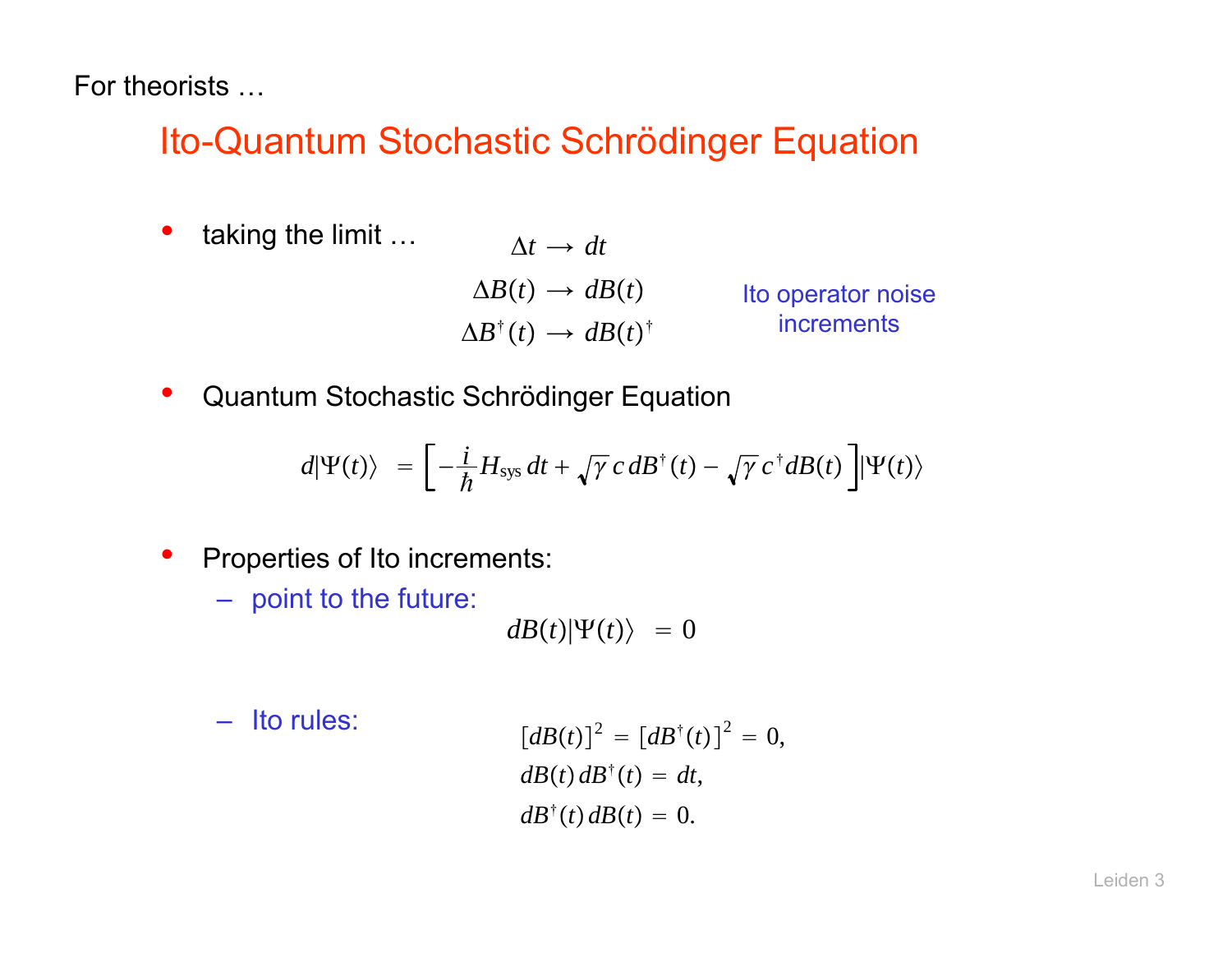#### Examples:

- •Two-level atom undergoing spontaneous emission
- $\bullet$ Driven two-level atom: Optical Bloch Equations



- • laser cooling and reservoir engineering of single trapped ion
	- ground state cooling
	- squeezed state generation by reservoir engineering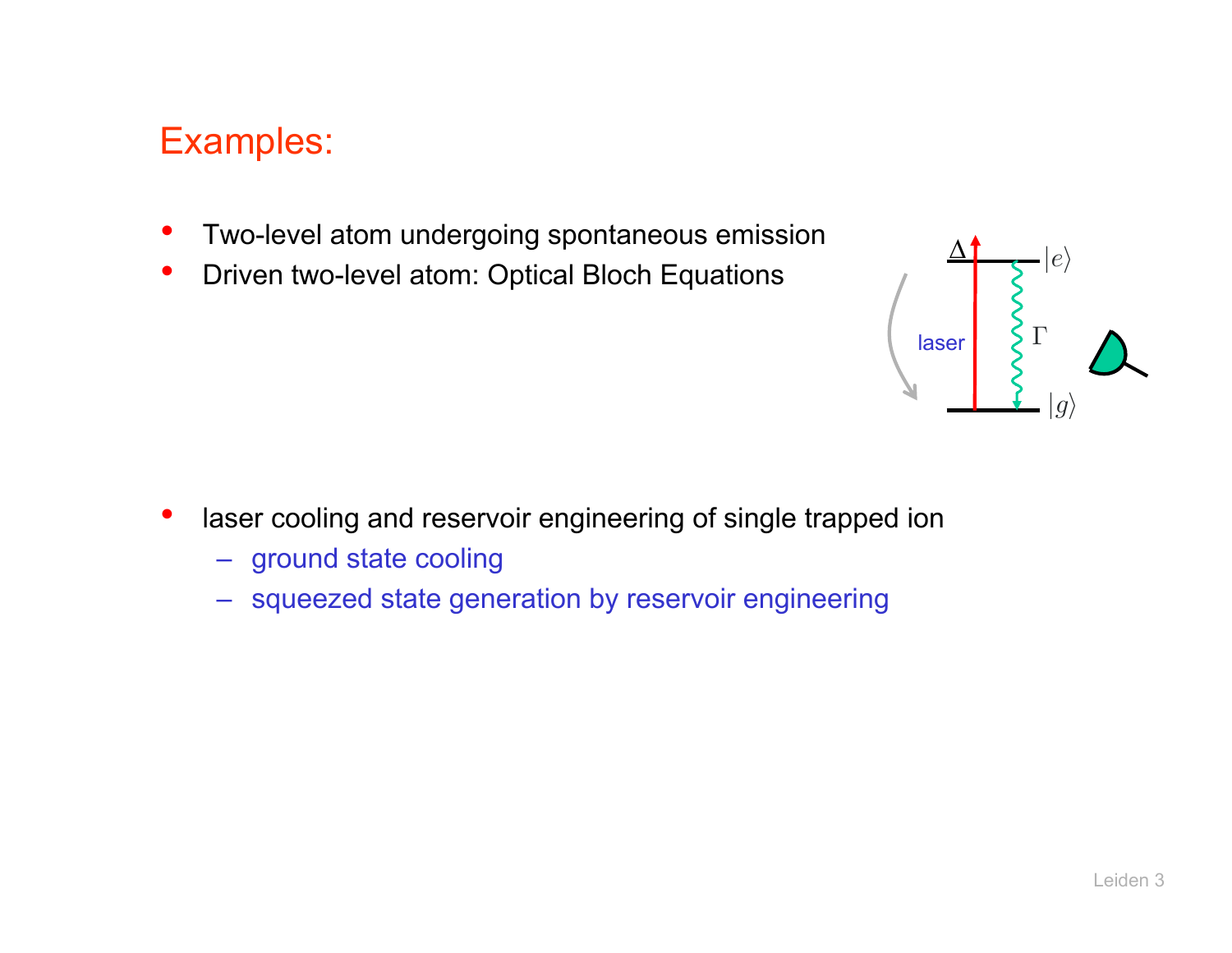#### Example 1: two-level atom undergoing spontaneous decay



probability that a photon is detected in  $(t, t+\Delta t)$   $\mathcal{P}_1^{(t,t+\Delta t)} = \Gamma |c_e|^2 e^{-\Gamma t} \Delta t$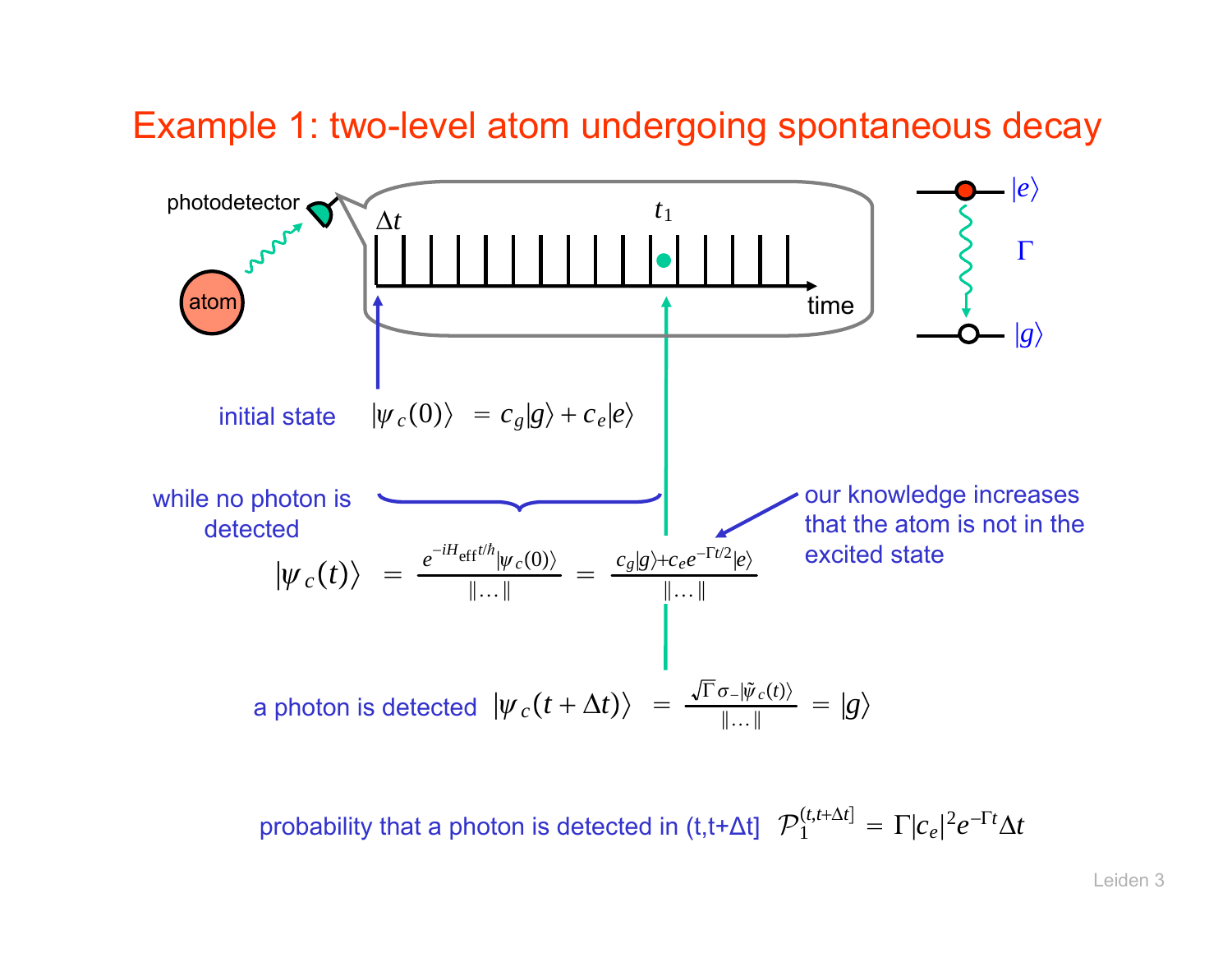## Example 2: driven two-level atom + spontaneous emission



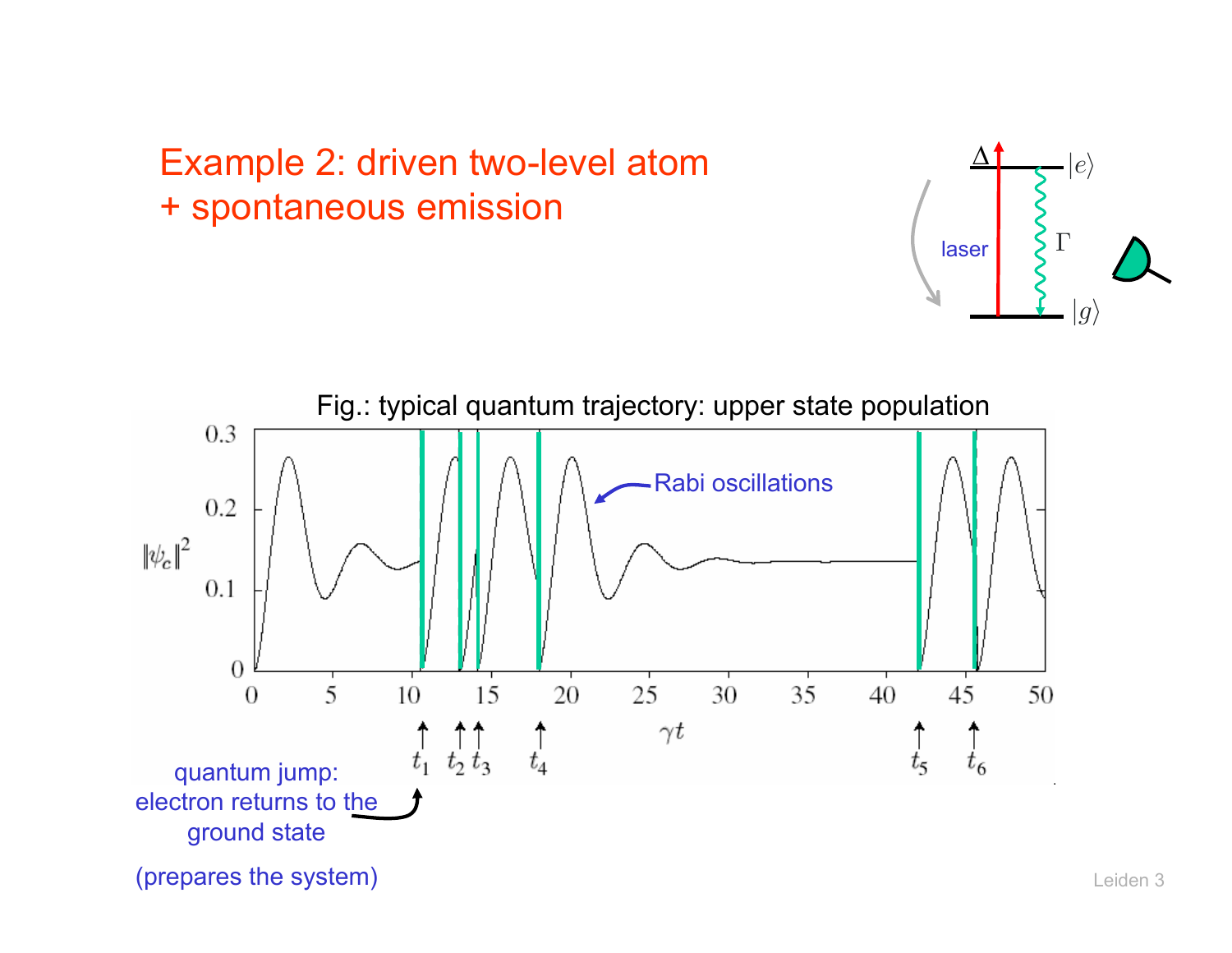#### Example 3: laser cooling of a trapped ion



$$
H_{\text{sys}} = \left(\frac{\hat{p}^2}{2m} + \frac{1}{2}mv^2\hat{X}^2\right) - \Delta|e\rangle\langle e| - \left(\frac{1}{2}\Omega e^{ik\hat{X}}\sigma_{-} + \text{h.c.}\right)
$$

0 Master equation (1D):

$$
\frac{d}{dt}\rho = -i[H_{sys}, \rho] + \frac{1}{2}\Gamma(2\int_{-1}^{+1} du \, N(u)(e^{ik\hat{x}u}\sigma_{-})\rho(\sigma_{+}e^{ik\hat{x}u}) - \sigma_{+}\sigma_{-}\rho - \rho\sigma_{+}\sigma_{-})
$$
\nquantum jump operator:  
\nrecoil from spontaneous emission  
\nmomentum  
\ntransfer  
\n
$$
h\vec{k}_{L} \sim \frac{h\vec{k}_{s}}{2}
$$
\n
$$
V
$$
\n
$$
V
$$
\n
$$
V
$$
\n
$$
V
$$
\n
$$
V
$$
\n
$$
V
$$
\n
$$
V
$$
\n
$$
V
$$
\n
$$
V
$$
\n
$$
V
$$
\n
$$
V
$$
\n
$$
V
$$
\n
$$
V
$$
\n
$$
V
$$
\n
$$
V
$$
\n
$$
V
$$
\n
$$
V
$$
\n
$$
V
$$
\n
$$
V
$$
\n
$$
V
$$
\n
$$
V
$$
\n
$$
V
$$
\n
$$
V
$$
\n
$$
V
$$
\n
$$
V
$$
\n
$$
V
$$
\n
$$
V
$$
\n
$$
V
$$
\n
$$
V
$$
\n
$$
V
$$
\n
$$
V
$$
\n
$$
V
$$
\n
$$
V
$$
\n
$$
V
$$
\n
$$
V
$$
\n
$$
V
$$
\n
$$
V
$$
\n
$$
V
$$
\n
$$
V
$$
\n
$$
V
$$
\n
$$
V
$$
\n
$$
V
$$
\n
$$
V
$$
\n
$$
V
$$
\n
$$
V
$$
\n
$$
V
$$
\n
$$
V
$$
\n
$$
V
$$
\n
$$
V
$$
\n
$$
V
$$
\n
$$
V
$$
\n
$$
V
$$
\n
$$
V
$$
\n
$$
V
$$
\n
$$
V
$$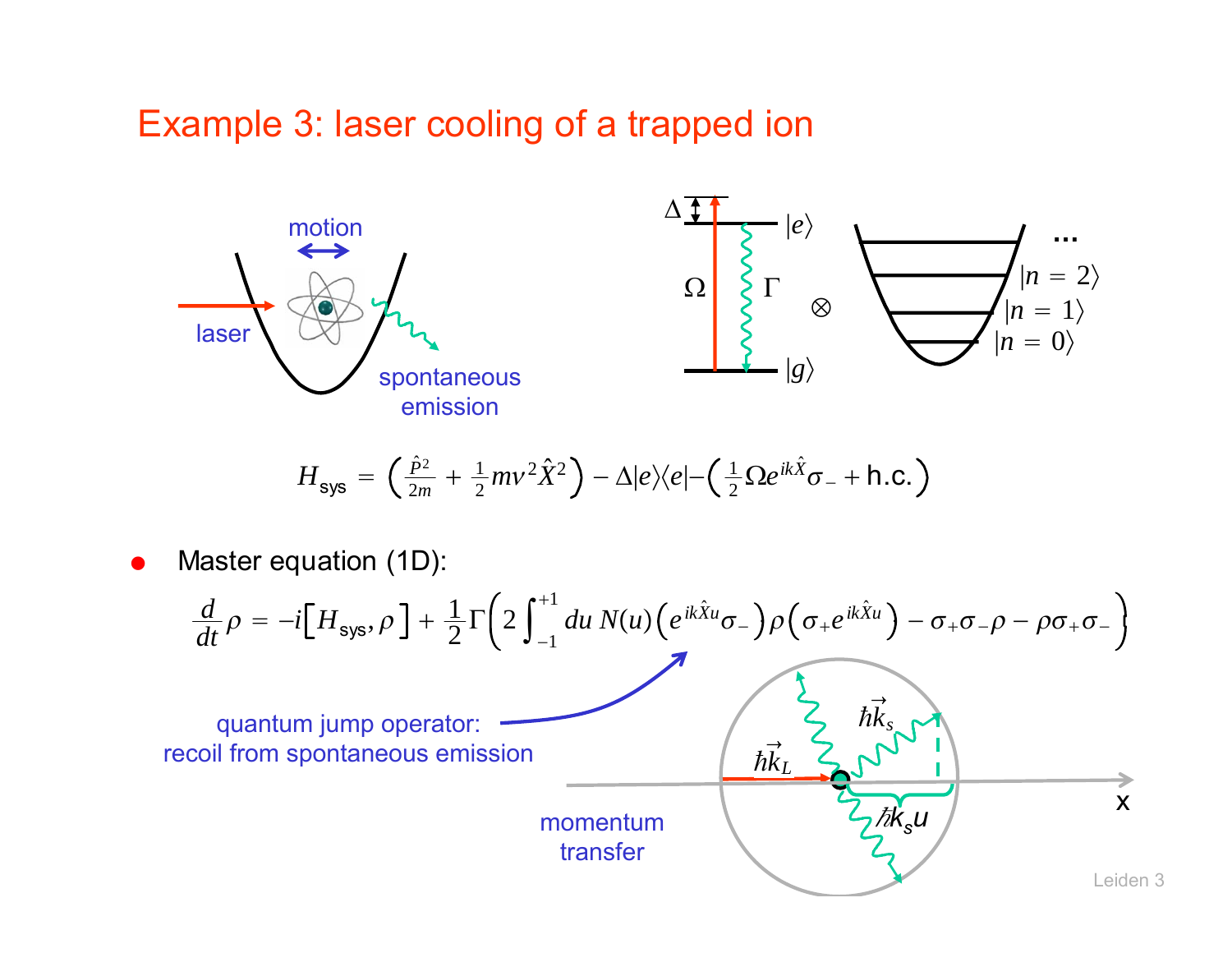•Lamb-Dicke limit: adiabatic elimination of internal dynamics

$$
\dot{\rho} = A_{+} \left( a \rho a^{\dagger} - \frac{1}{2} a^{\dagger} a \rho - \rho \frac{1}{2} a^{\dagger} a \right)
$$
cooling term  
+ 
$$
A_{-} \left( a^{\dagger} \rho a - \frac{1}{2} a a^{\dagger} \rho - \rho \frac{1}{2} a a^{\dagger} \right)
$$
heating term

•processes contributing at low intensity

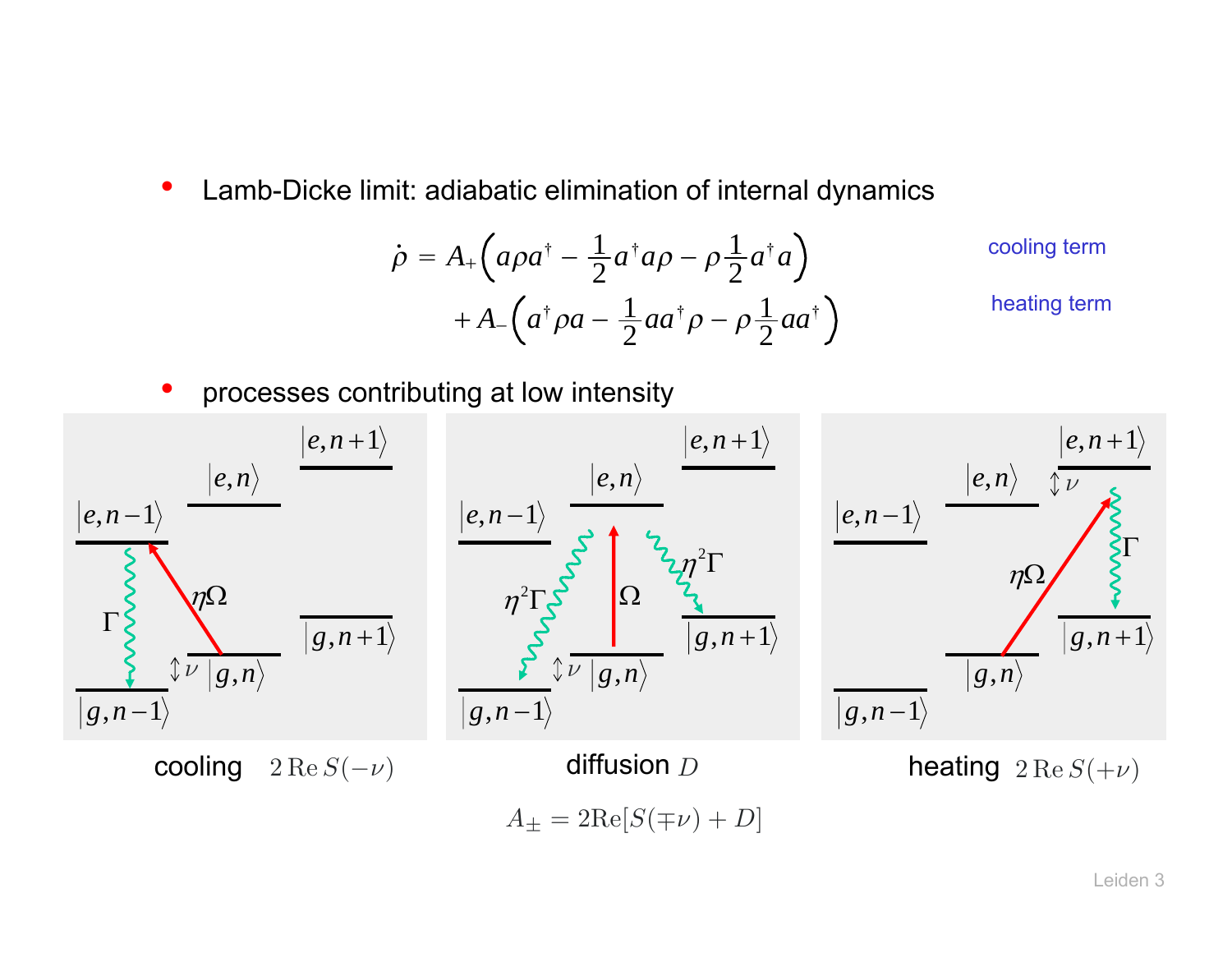#### sideband cooling

•... as optical pumping to the ground state



•master equation

$$
\dot{\rho} = A_{+}\left(a\rho a^{\dagger} - \frac{1}{2}a^{\dagger}a\rho - \rho \frac{1}{2}a^{\dagger}a\right) \quad (A_{+} \gg A_{-})
$$
 "dark s  
operator

•• final state

 $\rho_{\rm osc} \to$   $|0\rangle\!\langle 0|$   $\quad$  (Γ  $\ll$   $v,$  sideband cooling)

state" of the jump operator *<sup>a</sup>*:

$$
a|0\rangle = 0
$$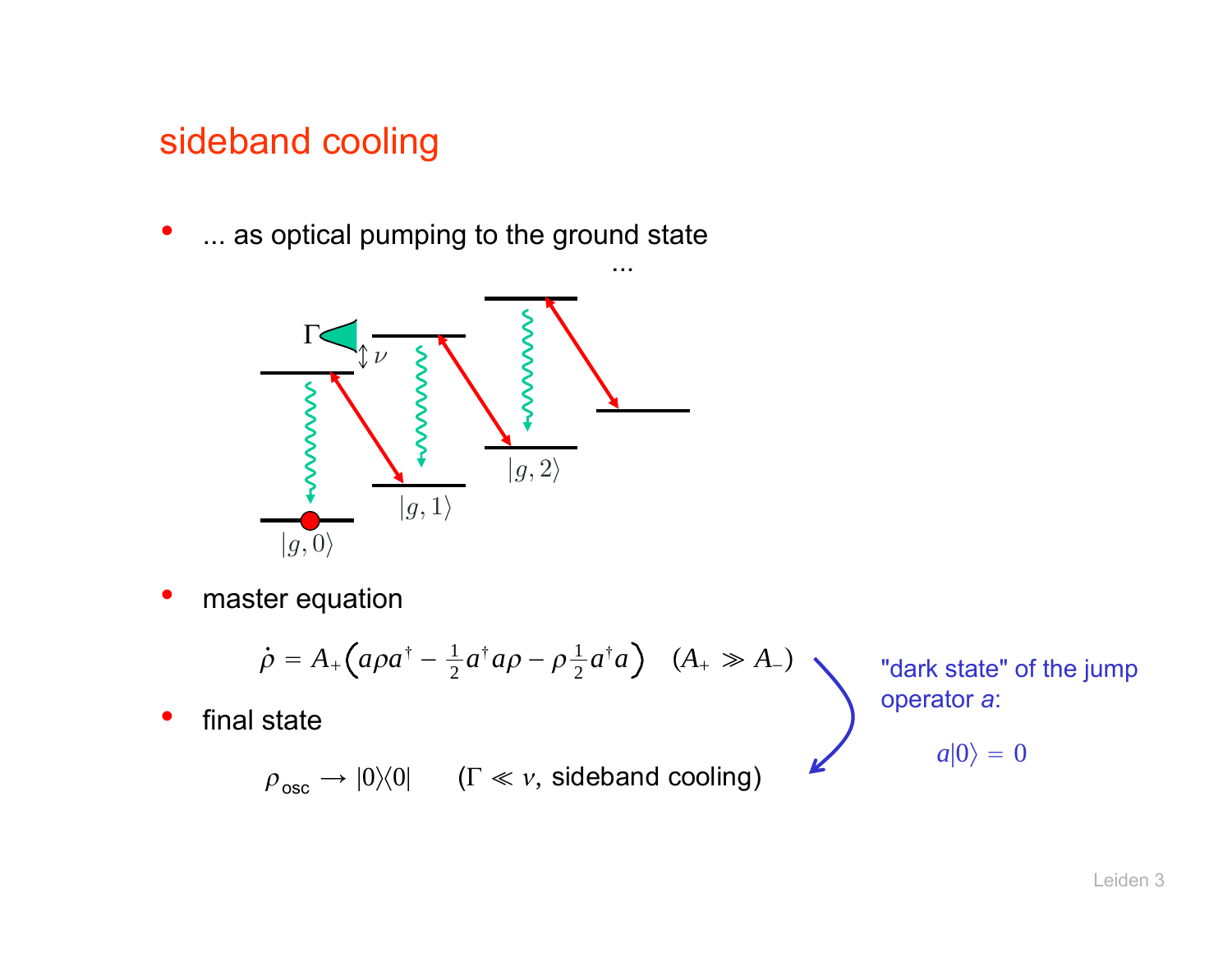#### Example 4: reservoir engineering / trapped ion

•Consider the master equation (in interaction picture)

$$
\dot{\rho} = \frac{1}{2}\gamma(2c\rho c^{\dagger} - c^{\dagger}c\rho - \rho c^{\dagger}c)
$$

•stationary state = dark state of the jump operator

$$
c|\psi_D\rangle = 0 \longrightarrow \rho = |\psi_D\rangle\langle\psi_D|
$$

ssume 1-dim subspace

prepare a "pure state"

•reservoir engineering

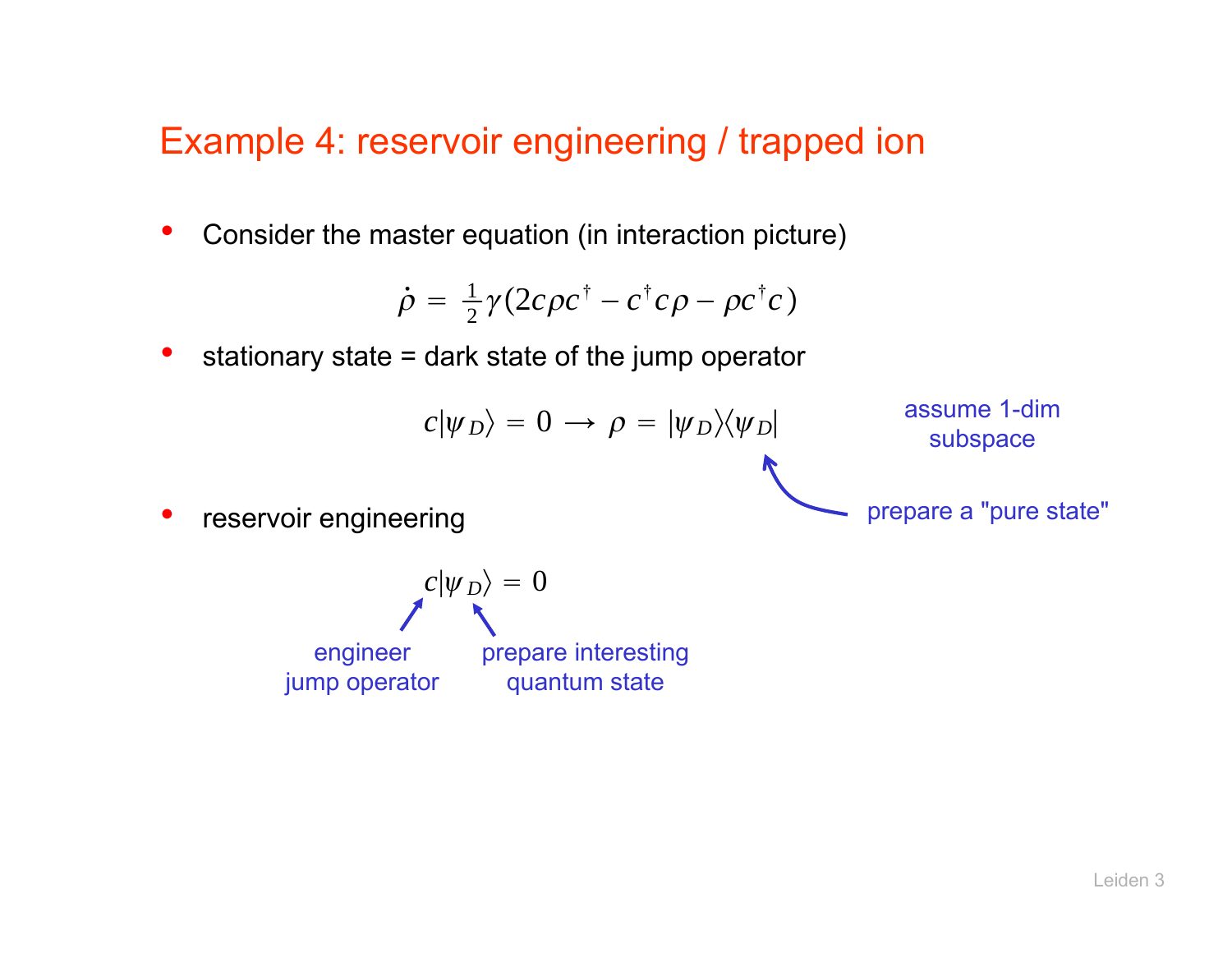•example: squeezed state of the harmonic oscillator

> $c \equiv \cosh r e^{i\epsilon/2}a + \sinh r e^{-i\epsilon/2}a^{\dagger}$  $|\psi_D\rangle = |r, \epsilon\rangle$  squeezed vacuum



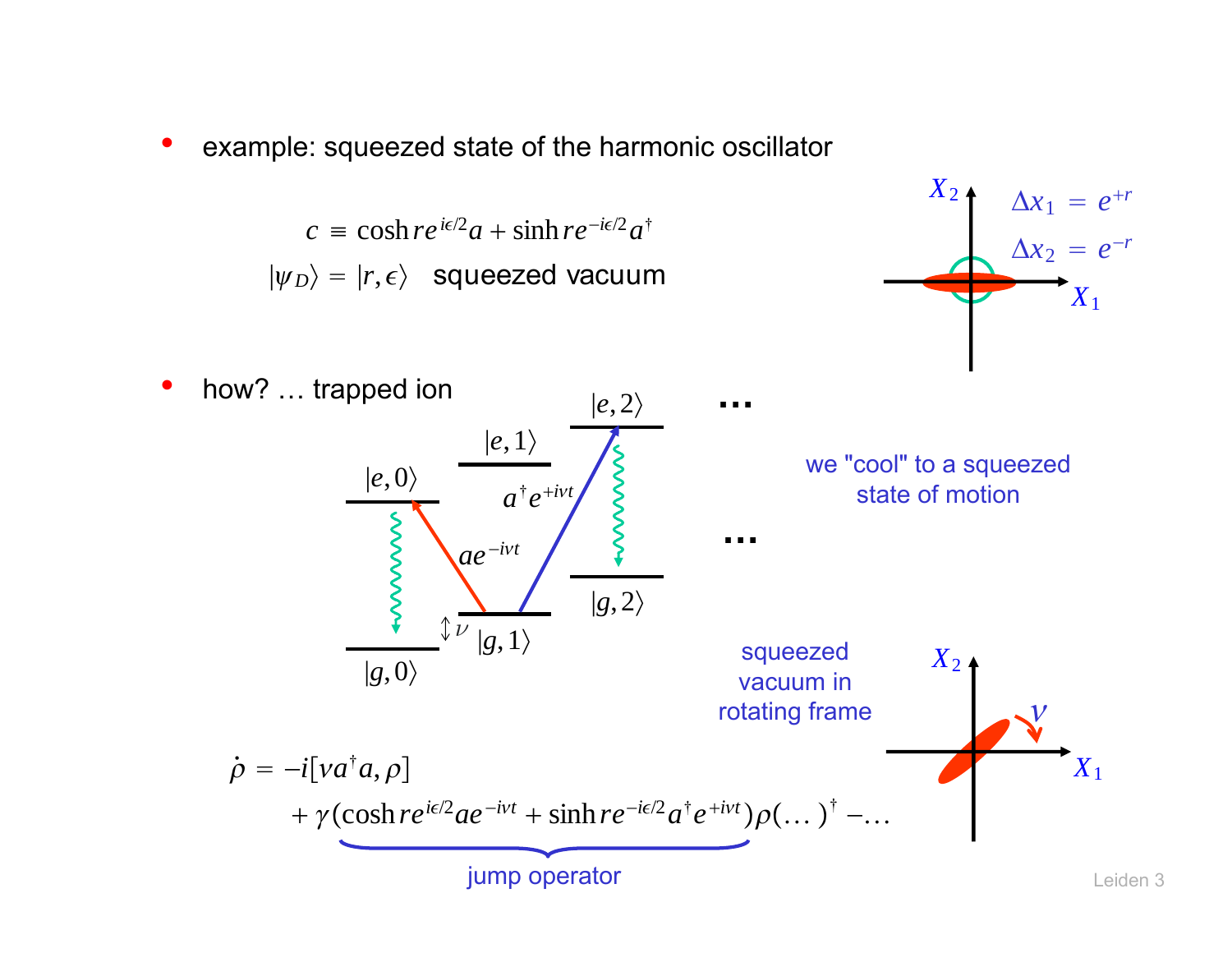#### Example 5: State measurement & quantum jumps in 3 level systems

•three level atom



•single atom photon counting

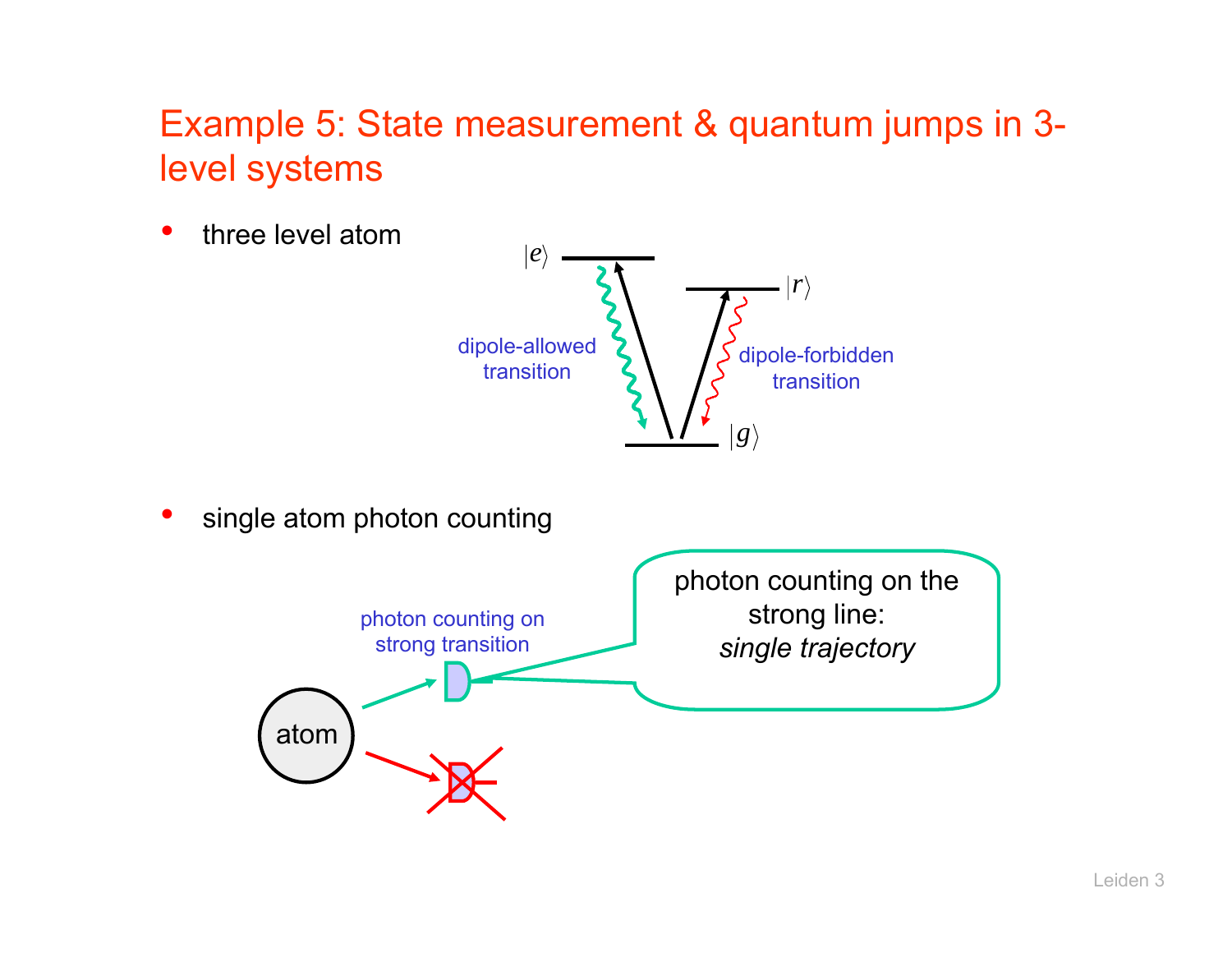#### photon counting on strong transition

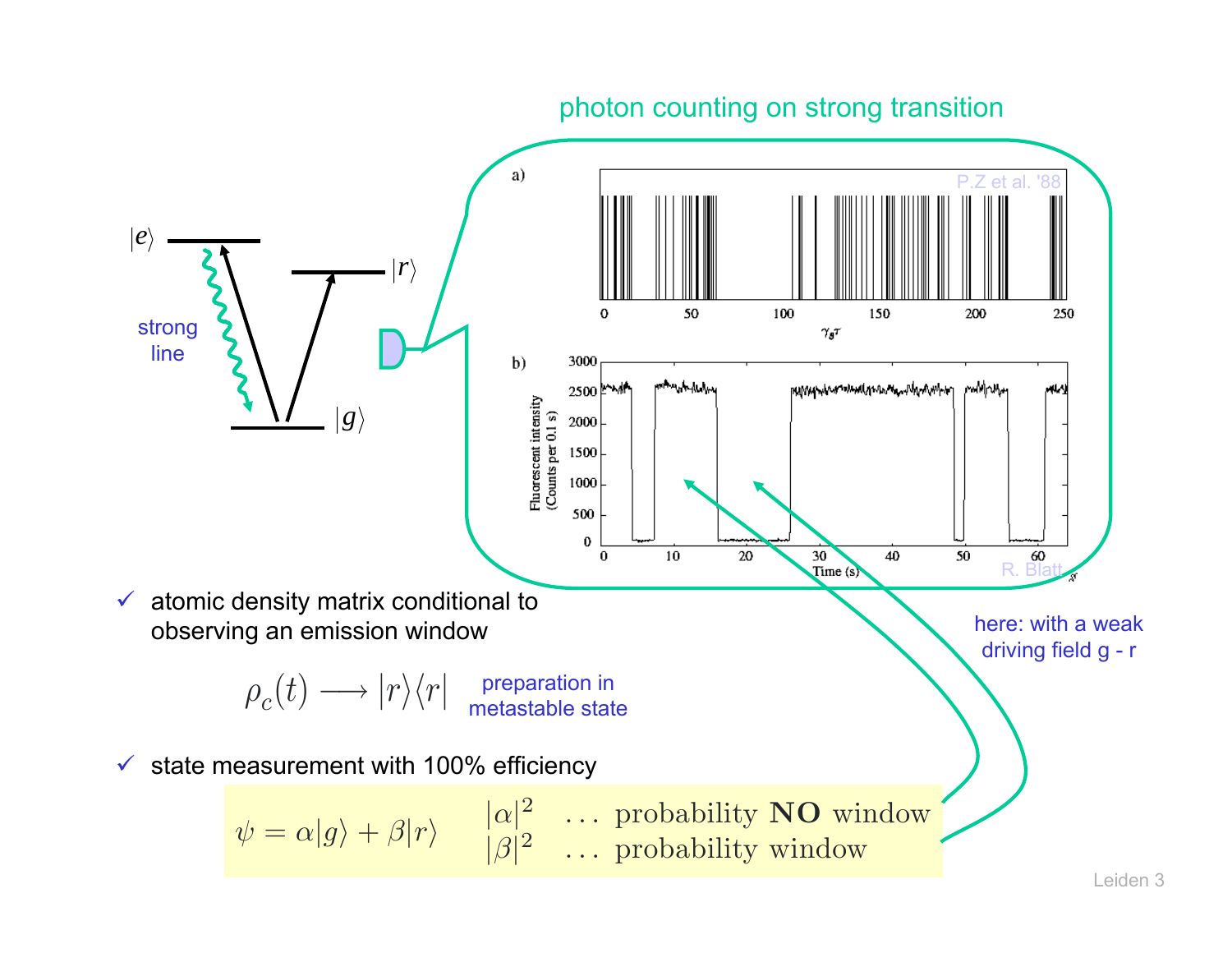## 4. Cascaded Quantum Systems

- •formal theory
- example
	- optical interconnects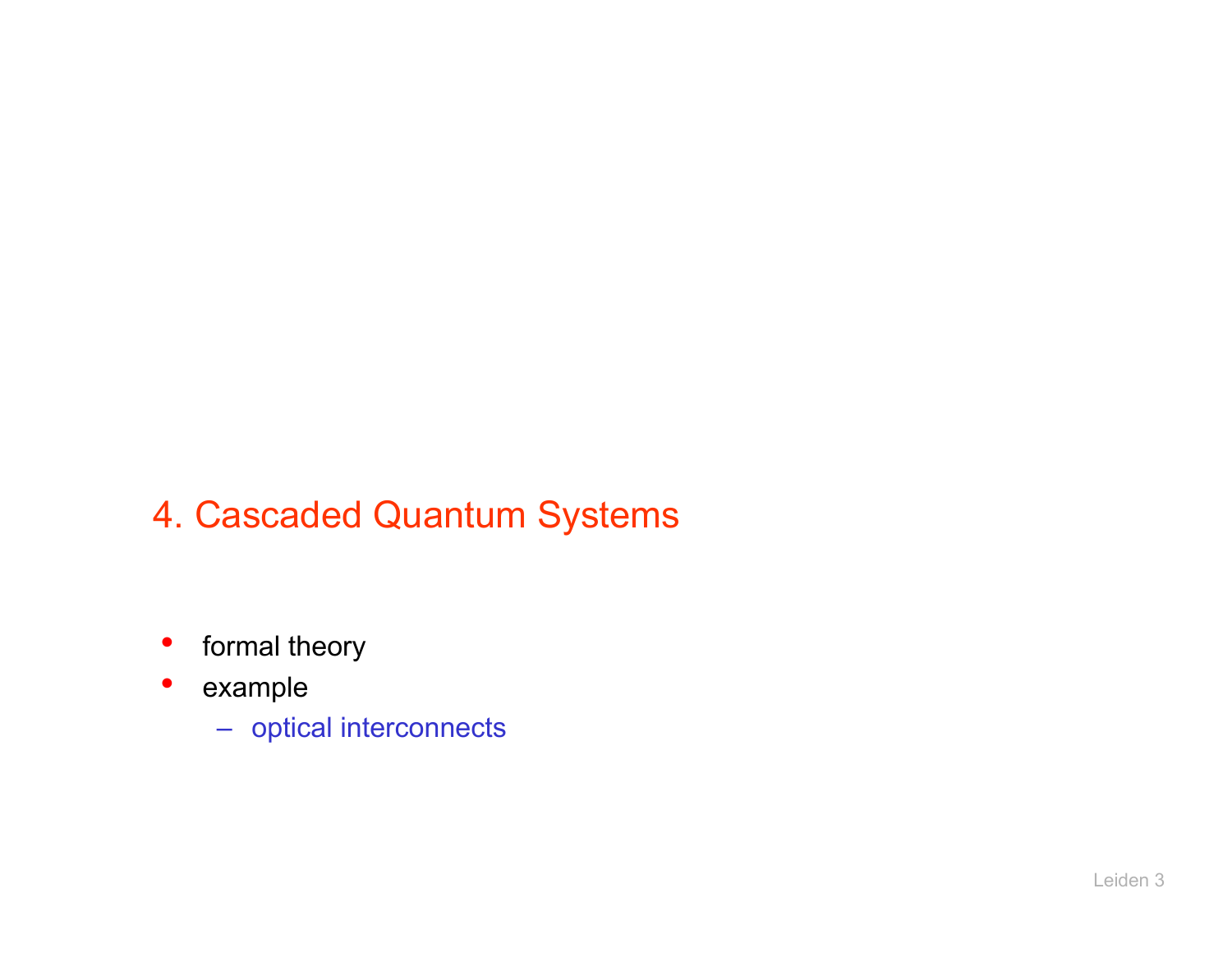Motivation: Theory of Optical Interconnects

J.I. Cirac, P.Z. H.J. Kimble and H. Mabuchi PRL '97

•A cavity QED implementation

Optical cavities connected by <sup>a</sup> quantum channel



•We call this protocol *photonic channel*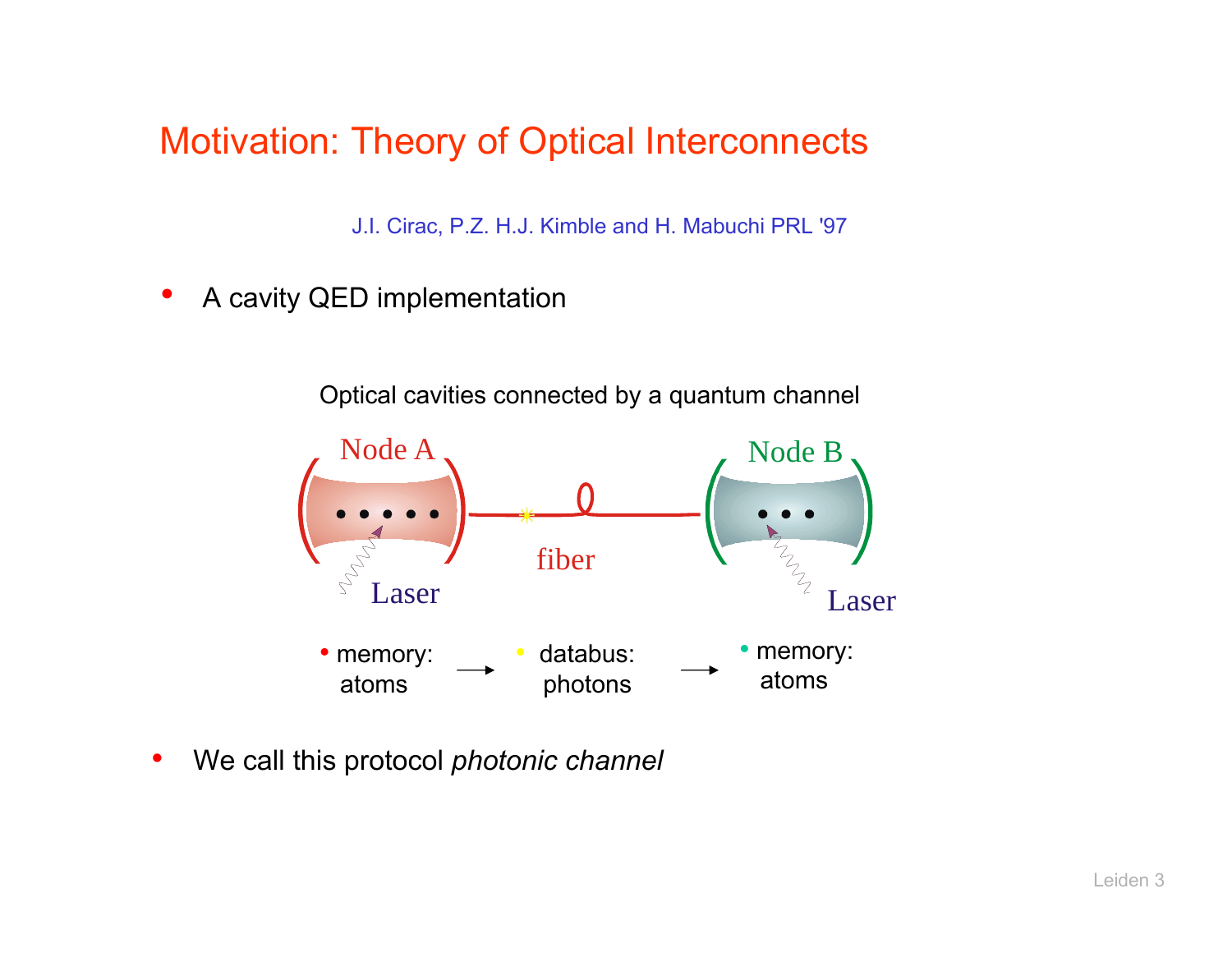#### Cascaded Quantum Systems

• cascaded quantum system = first quantum system drives a second quantum system: *unidirectional* coupling

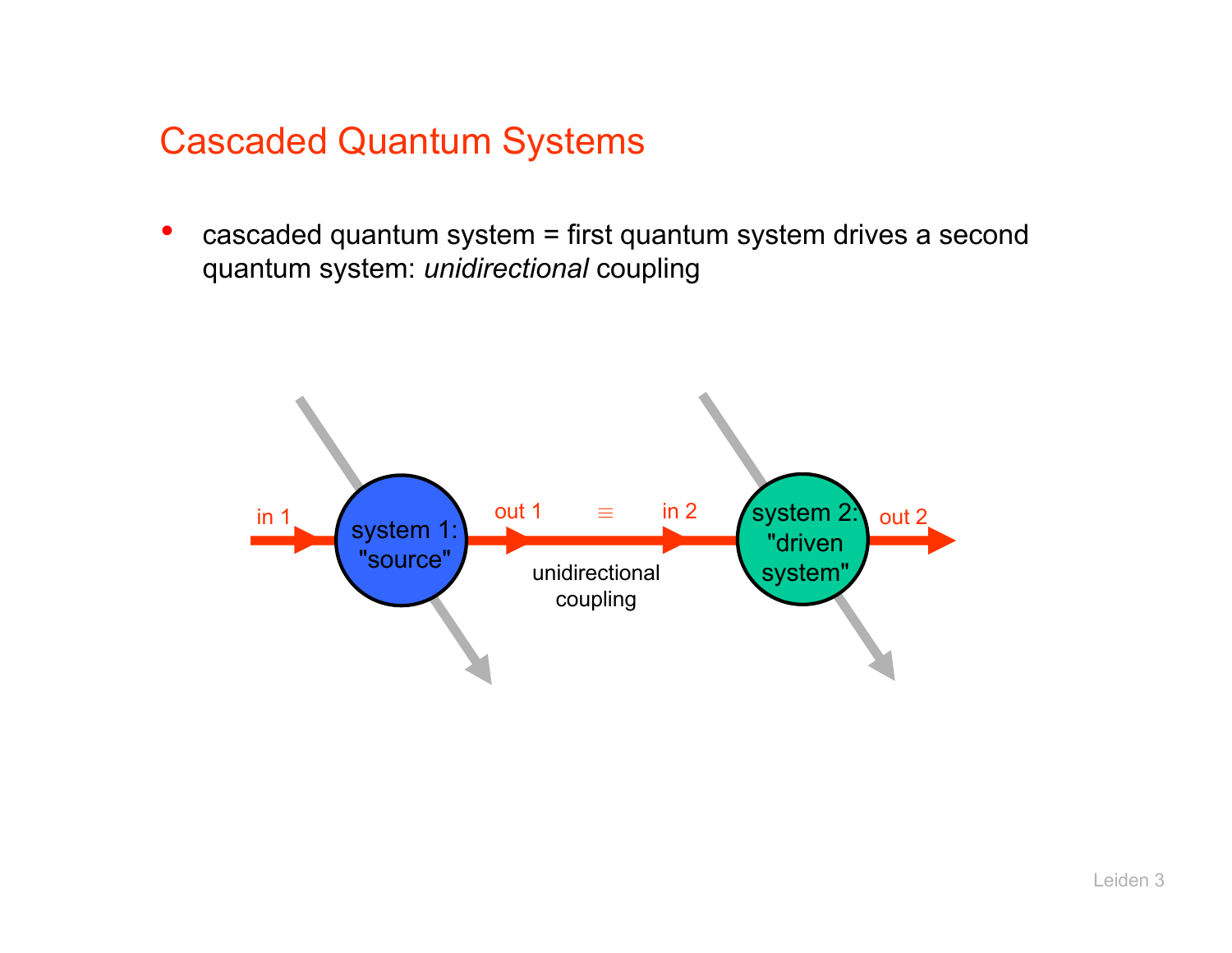## Cascaded Quantum Systems

•example of a cascaded quantum system

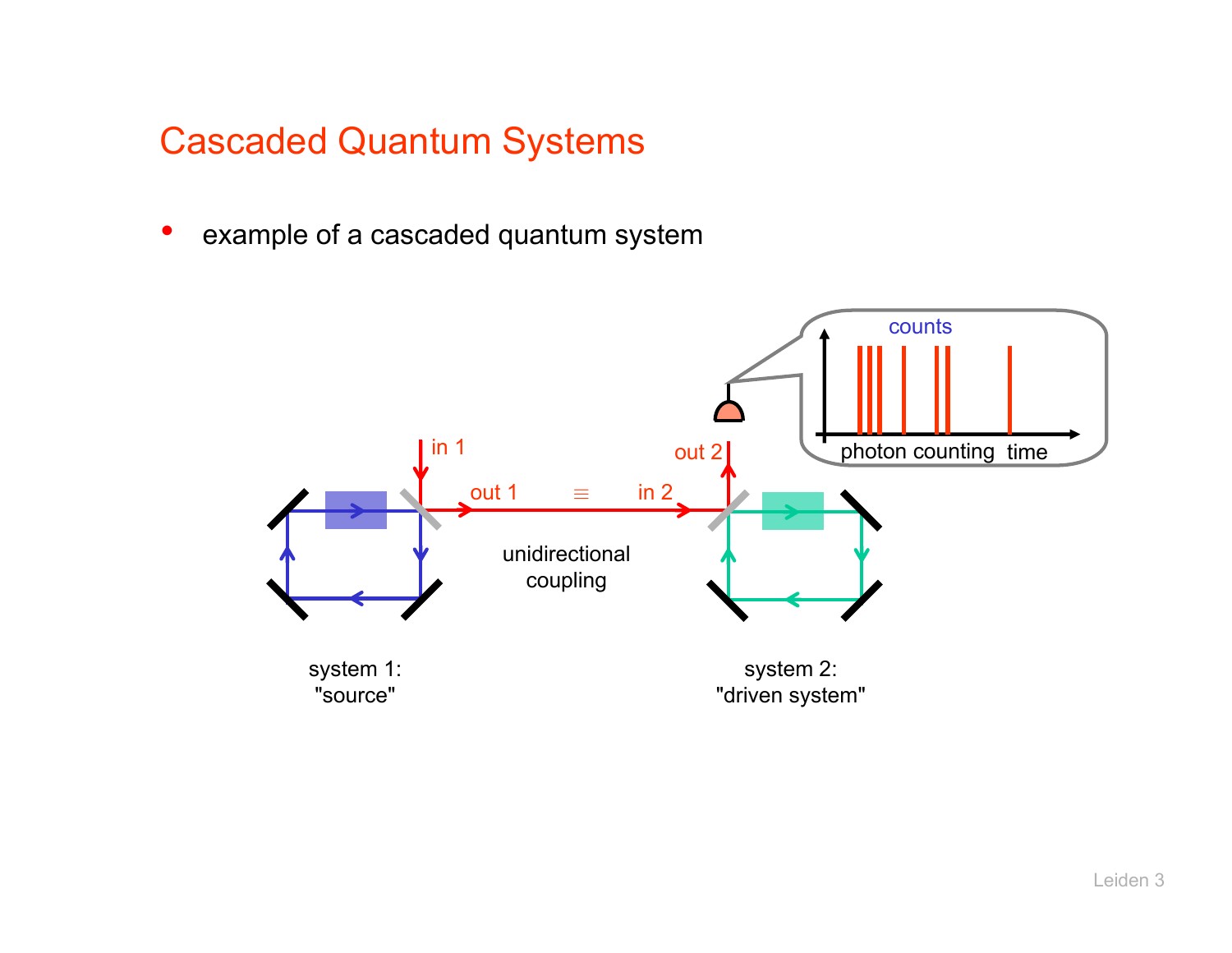

Hamiltonian

$$
H = H_{\text{sys}}(1) + H_{\text{sys}}(2) + H_{\text{B}} + H_{\text{int}}
$$

$$
H_B = \int_{\omega_0 - \vartheta}^{\omega_0 + \vartheta} d\omega \, \hbar \omega \, b^{\dagger}(\omega) b(\omega)
$$

with  $b(\omega)$  the annihilation operator

$$
[b(\omega), b^{\dagger}(\omega')] = \delta(\omega - \omega')
$$
position of  
first system  

$$
H_{int}^{(9)}(t) = i\hbar \int d\omega \kappa_1(\omega) [b^{\dagger}(\omega)e^{-i\omega/cx_1}c_1 - c_1^{\dagger}b(\omega)e^{+i\omega/cx_1}]
$$
position of  

$$
+i\hbar \int d\omega \kappa_2(\omega) [b^{\dagger}(\omega)e^{-i\omega/cx_2}c_2 - c_2^{\dagger}b(\omega)e^{+i\omega/cx_2}]
$$
 (x<sub>2</sub> > x<sub>1</sub>)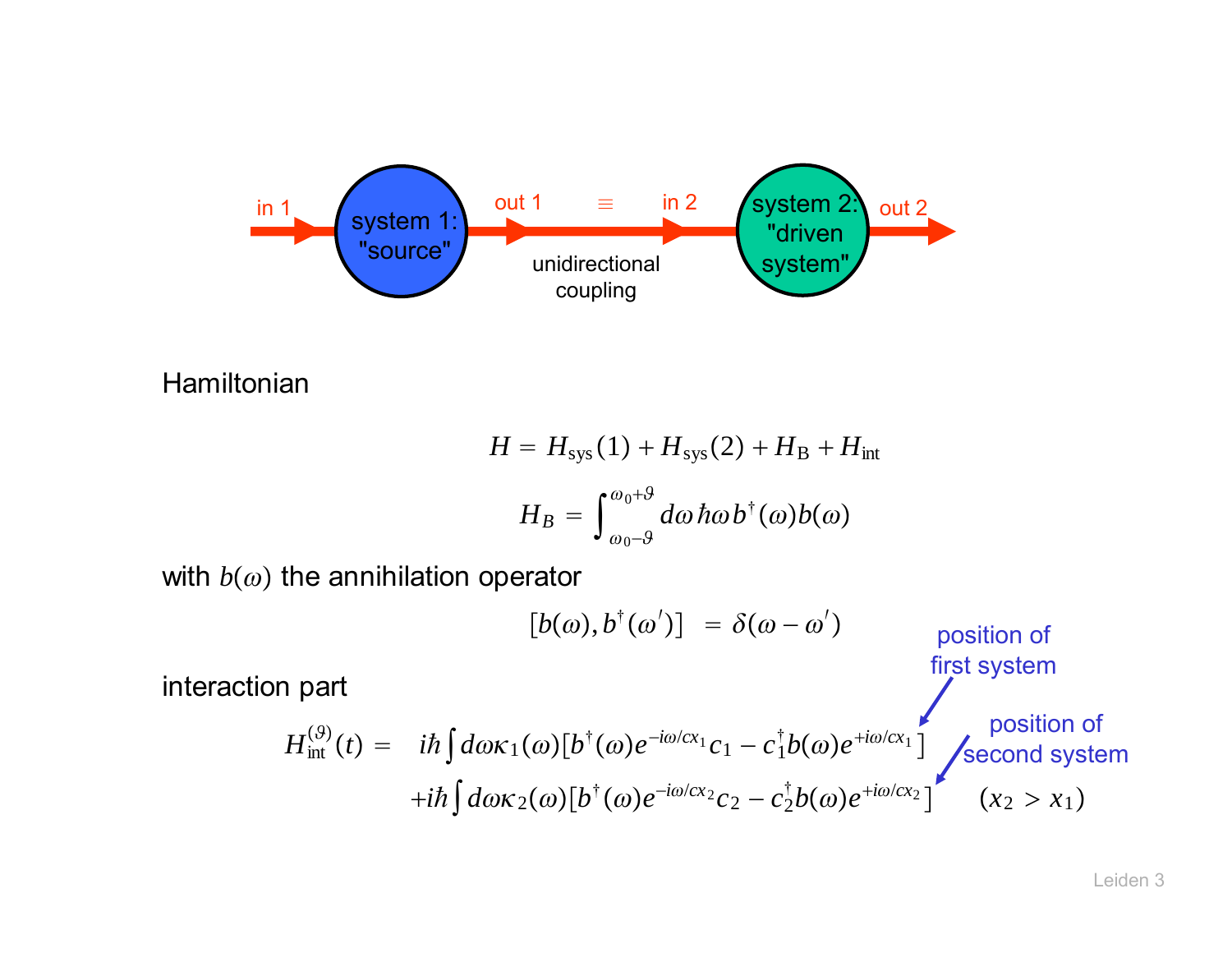

interaction picture  $H_{int}(t) = i\hbar \sqrt{\gamma_1} \left[ b^{\dagger}(t)c_1 - b(t)c_1^{\dagger} \right] + i\hbar \sqrt{\gamma_2} \left[ b^{\dagger}(t^{-})c_2 - b(t^{-})c_2^{\dagger} \right]$ with  $t^-=t-\tau$  where  $\tau\to 0^+$  $b(t) \equiv b_{\rm in}(t) := -\frac{1}{\sqrt{2}}$  $\frac{1}{2\pi}\int_{-\infty}^{\infty}d\omega b(\omega)e^{-\iota(\omega-\omega_{0})t}$ time delay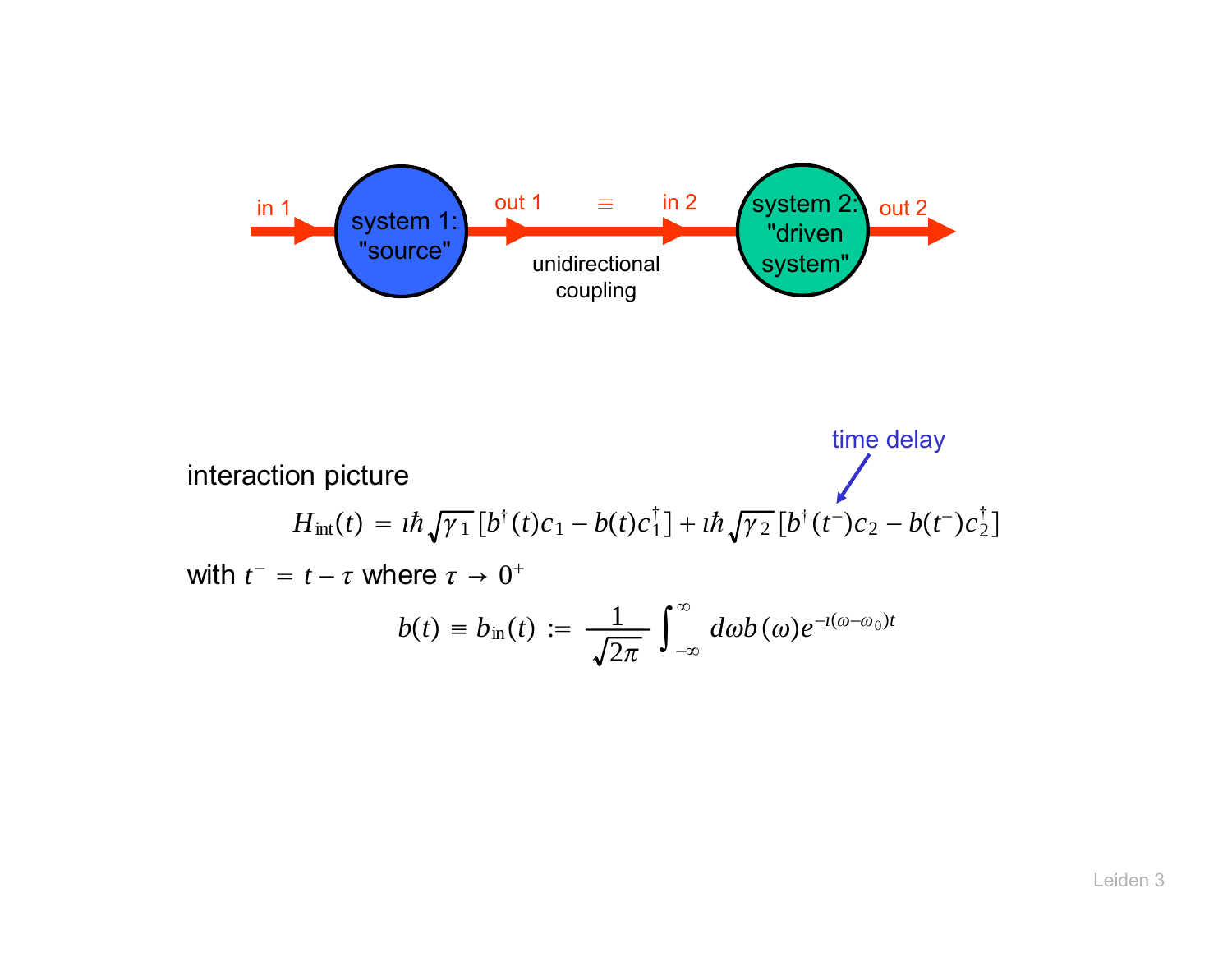

#### **Stratonovich SSE**

$$
\frac{d}{dt}\Psi(t) = \left\{-\frac{i}{\hbar}(H_{\text{sys}}(1) + H_{\text{sys}}(2)) + \sqrt{\gamma_1}\left[b^{\dagger}(t)c_1 - b(t)c_1^{\dagger}\right] + \sqrt{\gamma_2}\left[b^{\dagger}(t^{-})c_2 - b(t^{-})c_2^{\dagger}\right]\right\}\Psi(t)
$$

**Initial condition:**

$$
|\Psi\rangle = |\psi\rangle \otimes |vac\rangle
$$

**Notation:**

$$
\sqrt{\gamma_1} c_1 \rightarrow c_1, \quad \sqrt{\gamma_2} c_2 \rightarrow c_2, \quad \hbar = 1
$$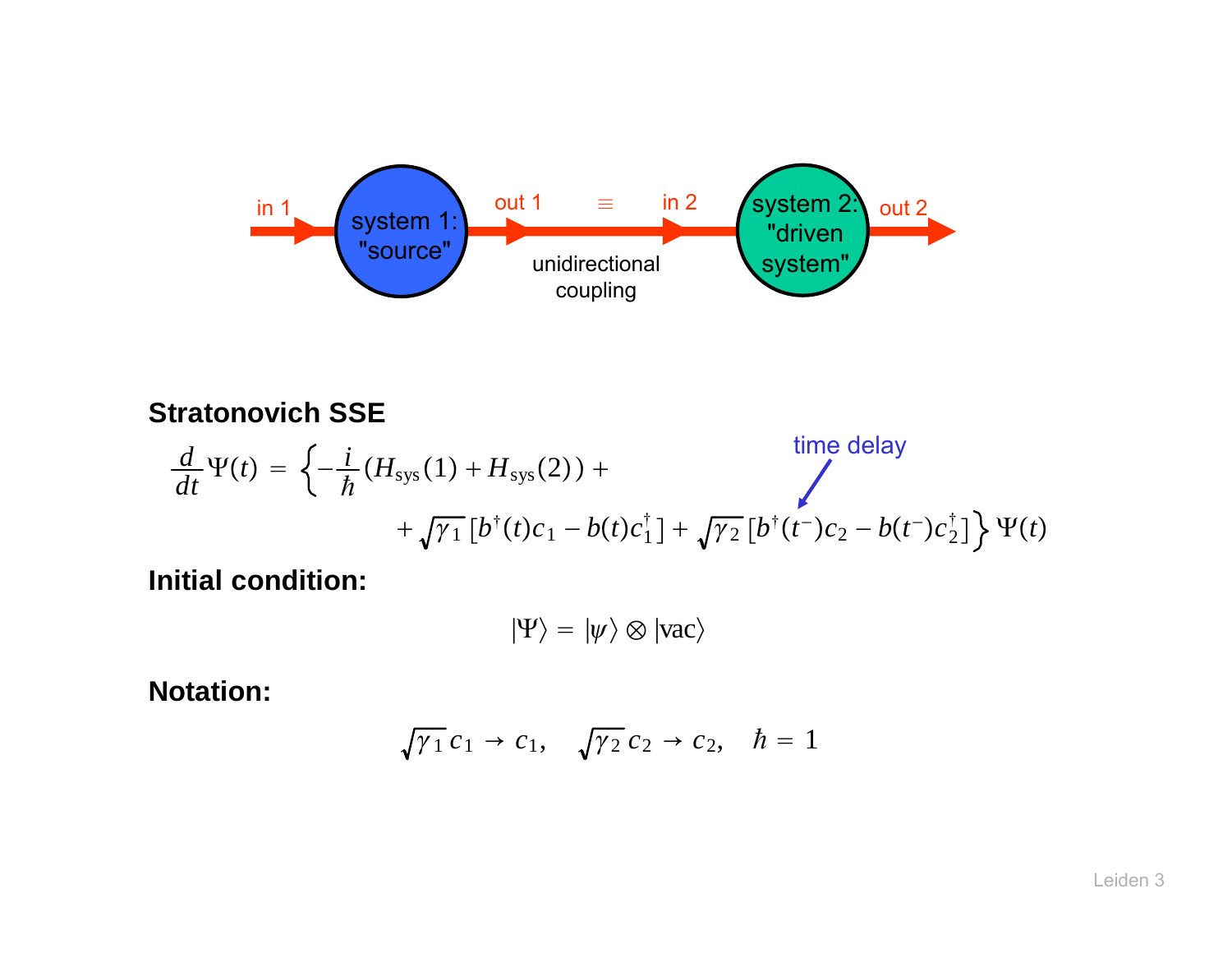#### First time step

Δ*t* 0 time t $U(\Delta t)|\Psi(0)\rangle = \frac{1}{2}\hat{1}$  − $-i[H(1) + H(2)]\Delta t + (c_2 + c_1) \int_0^{\Delta t} dt \, b^{\dagger}(t)$  $(-i)^2 \int_0^{\Delta t} dt_1 \int_0^{t_2} dt_2 \left(-b(t_1)c_1^{\dagger} - b(t_1^-)c_2^{\dagger}\right) \left(b^{\dagger}(t_2)c_1 + b^{\dagger}(t_2^-)c_2\right) + \dots$  $\, =\,$  $= \int_0^{\Delta t} dt_1 \int_0^{t_2} dt_2(-\delta(t_1-t_2)c_1^\dagger c_1 + \delta(t_1-t_2+\tau)c_1^\dagger c_2$ time delay!  $\longrightarrow \quad -\delta(t_1 - \tau - t_2) c_2^\dagger c_1 - \delta(t_1 - t_2) c_2^\dagger c_2 ) |\text{vac}\rangle$  $= \left(-\frac{1}{2}c_1^{\dagger}c_1 + 0 - c_2^{\dagger}c_1 - \frac{1}{2}c_2^{\dagger}c_2\right)$ |vac $\Delta t$ reabsorption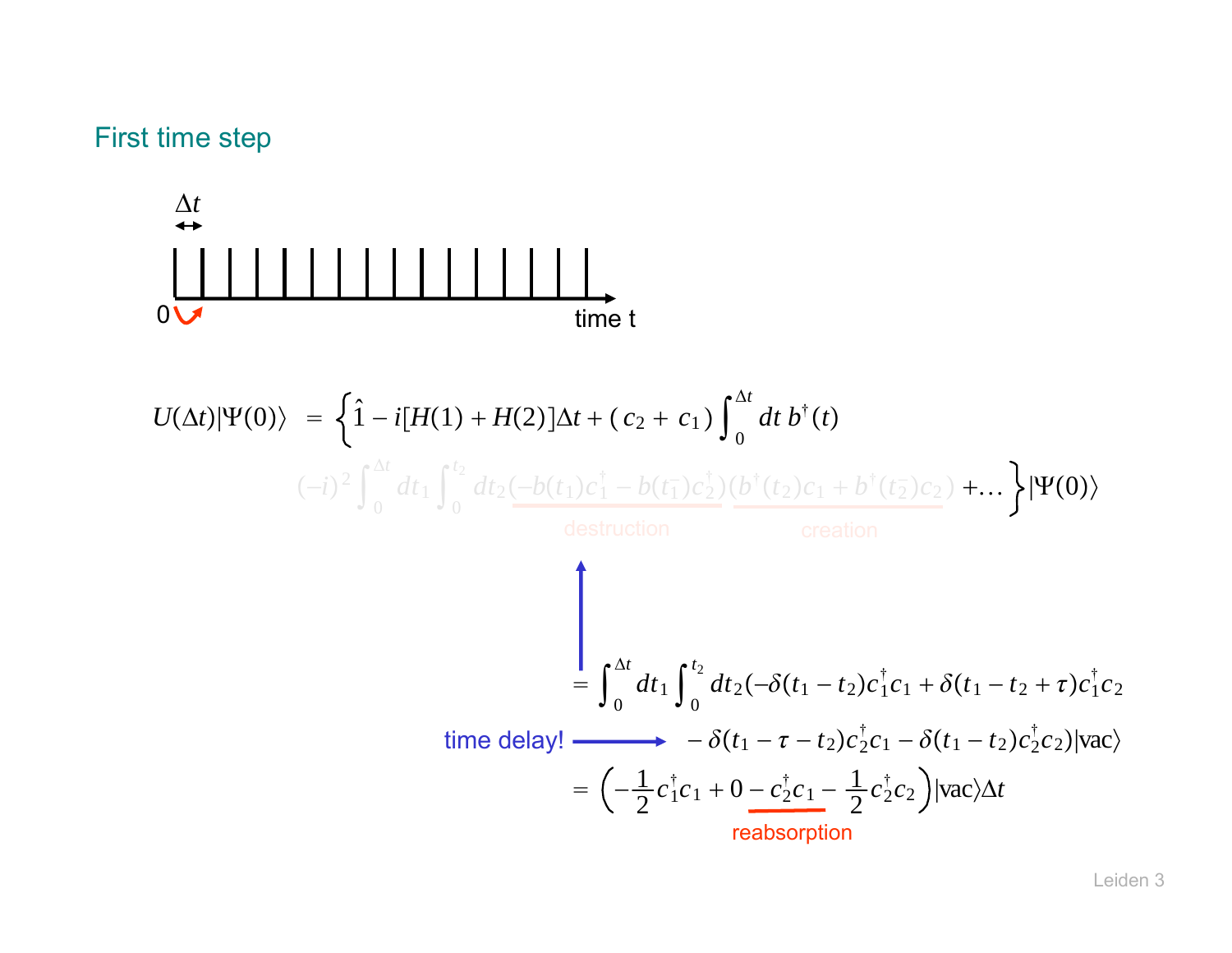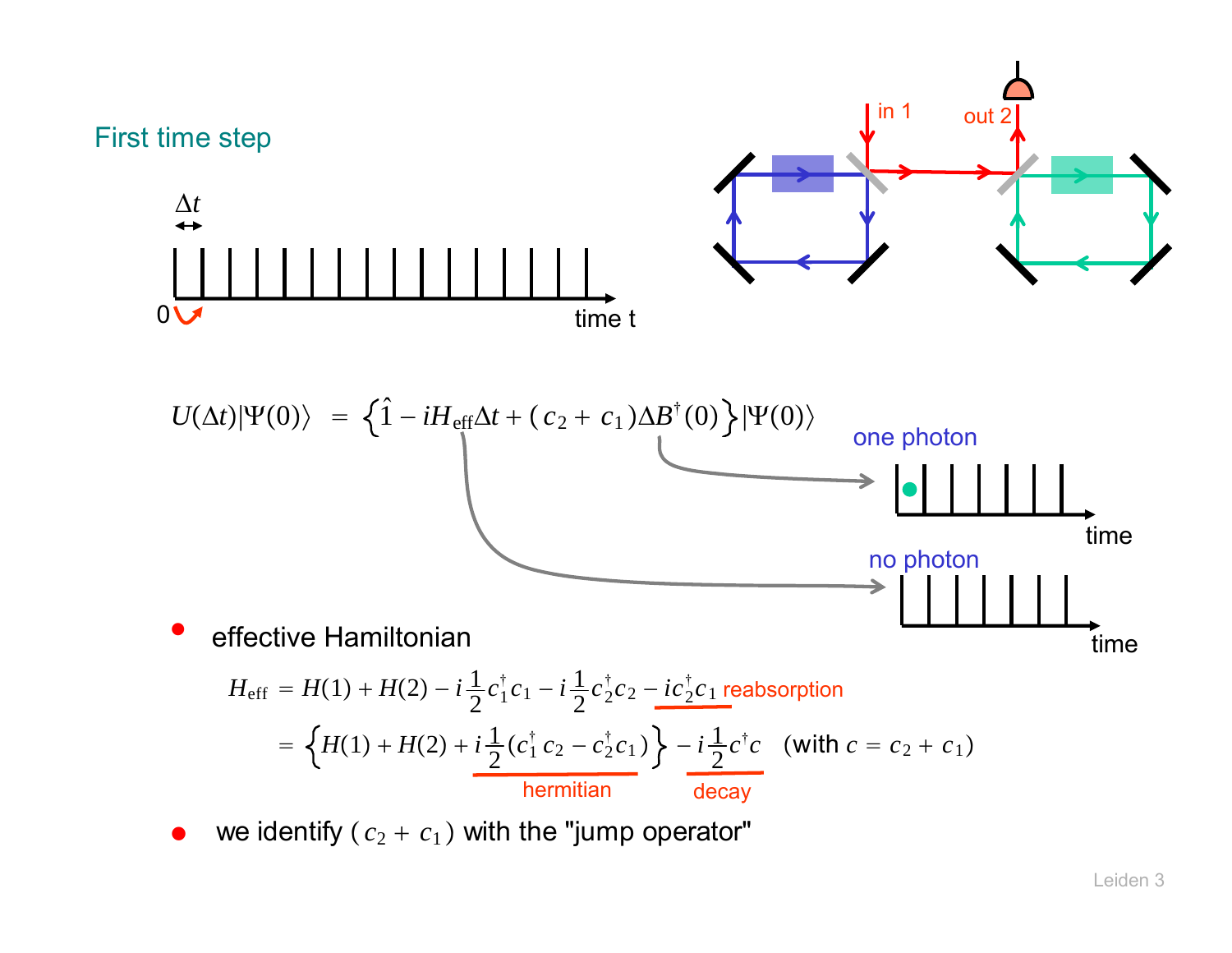#### Summary of results:

•Ito-type stochastic Schrödinger equation:

$$
d|\Psi(t)\rangle = |\Psi(t+dt)\rangle - |\Psi(t)\rangle
$$
  
=  $\left\{\hat{1} - iH_{\text{eff}}dt + (c_1 + c_2)dB^{\dagger}(t)\right\}|\Psi(0)\rangle$   

$$
H_{\text{eff}} = H_{\text{sys}} + i\frac{1}{2}(c_1^{\dagger}c_2 - c_2^{\dagger}c_1) - i\frac{1}{2}c^{\dagger}c_1
$$

 $\bullet$ master equation for source + system:

Version 1:

$$
\frac{d}{dt}\rho = -i(H_{\text{eff}}\rho - \rho H_{\text{eff}}^{\dagger}) + \frac{1}{2}(2c\rho c^{\dagger} - c^{\dagger}c\rho - \rho c^{\dagger}c)
$$
 Lindblad form

Version 2:

$$
\frac{d}{dt}\rho = -i[H_{sys}, \rho] \n+ \frac{1}{2} \{2c_1\rho c_1^{\dagger} - \rho c_1^{\dagger} c_1 - c_1^{\dagger} c_1 \rho\} + \frac{1}{2} \{2c_2\rho c_2^{\dagger} - \rho c_2^{\dagger} c_2 - c_2^{\dagger} c_2 \rho\} \n- \{[c_2^{\dagger}, c_1\rho] + [\rho c_1^{\dagger}, c_2]\}.
$$

unidirectional coupling of source to system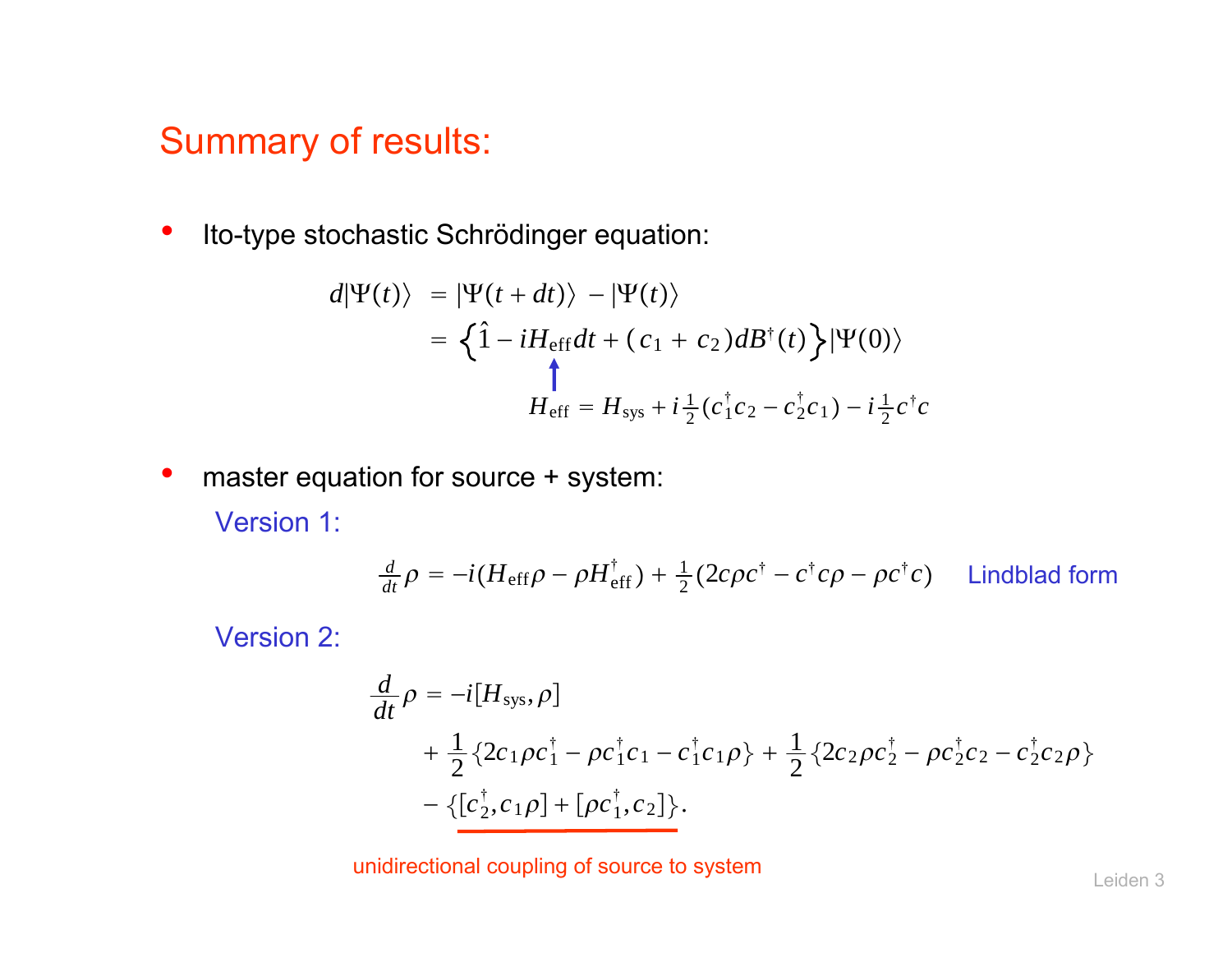#### Example: Optical Interconnects

J.I. Cirac, P.Z. H.J. Kimble and H. Mabuchi PRL '97

•A cavity QED implementation

Optical cavities connected by <sup>a</sup> quantum channel



•We call this protocol *photonic channel*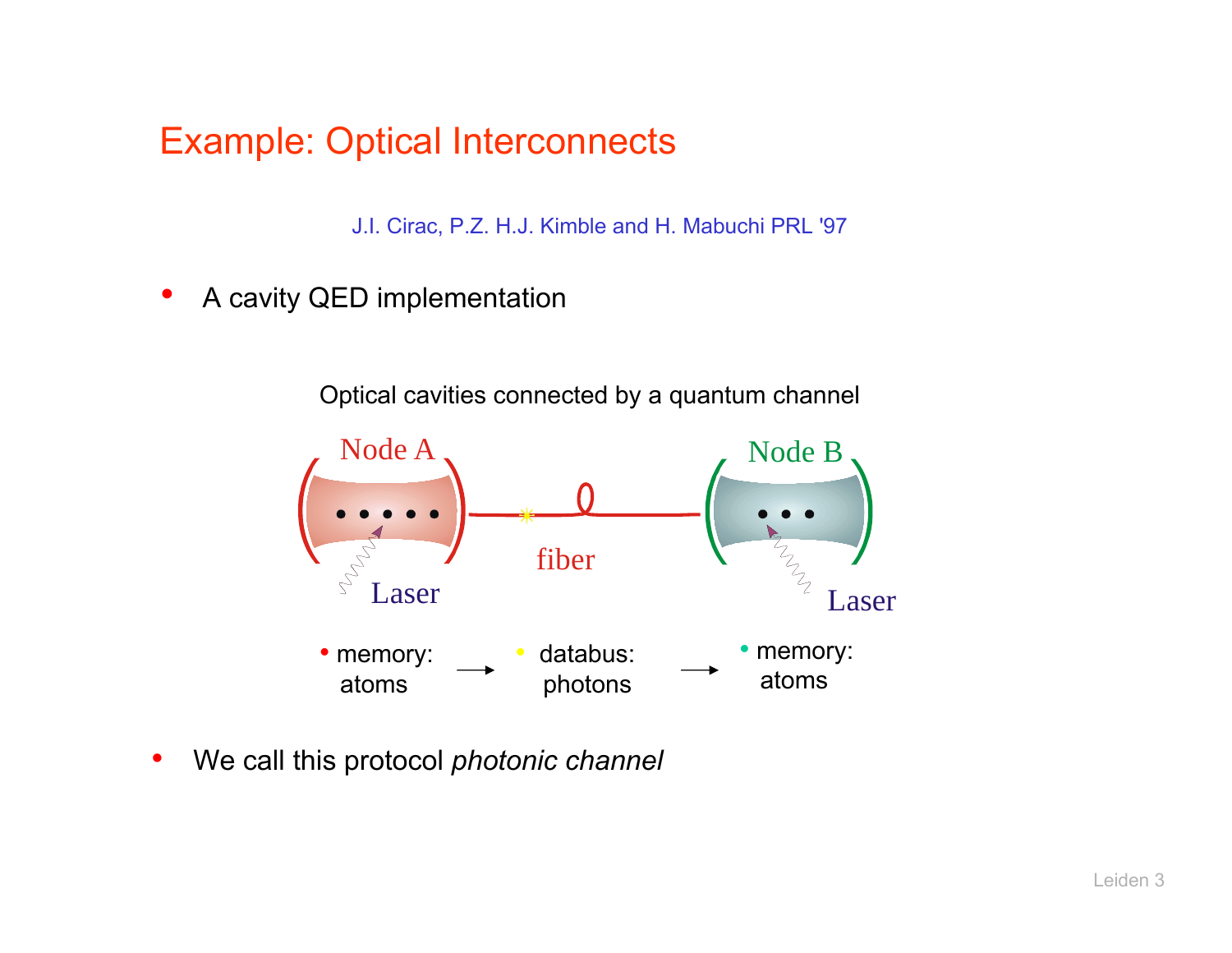## **System**

•System



- • Hamiltonian: eliminate the excited state adiabatically
	- Raman detuning  $\,\,\delta = \omega_L \omega_c$ Rabi frequency  $g_i(t) = \frac{g\Omega_i(t)}{2\Delta}$  $H=H_1+H_2$ H ˆ $\hat{H}_{\pmb{i}} = -\delta \hat{a}^{\dagger}_{\pmb{i}} \hat{a}_{\pmb{i}} - i g_{\pmb{i}}(t) \left[|1\rangle_{\pmb{i}} \langle 0|a-\text{h.c.}\right] \quad (i=1,2)$ Hamiltonian node i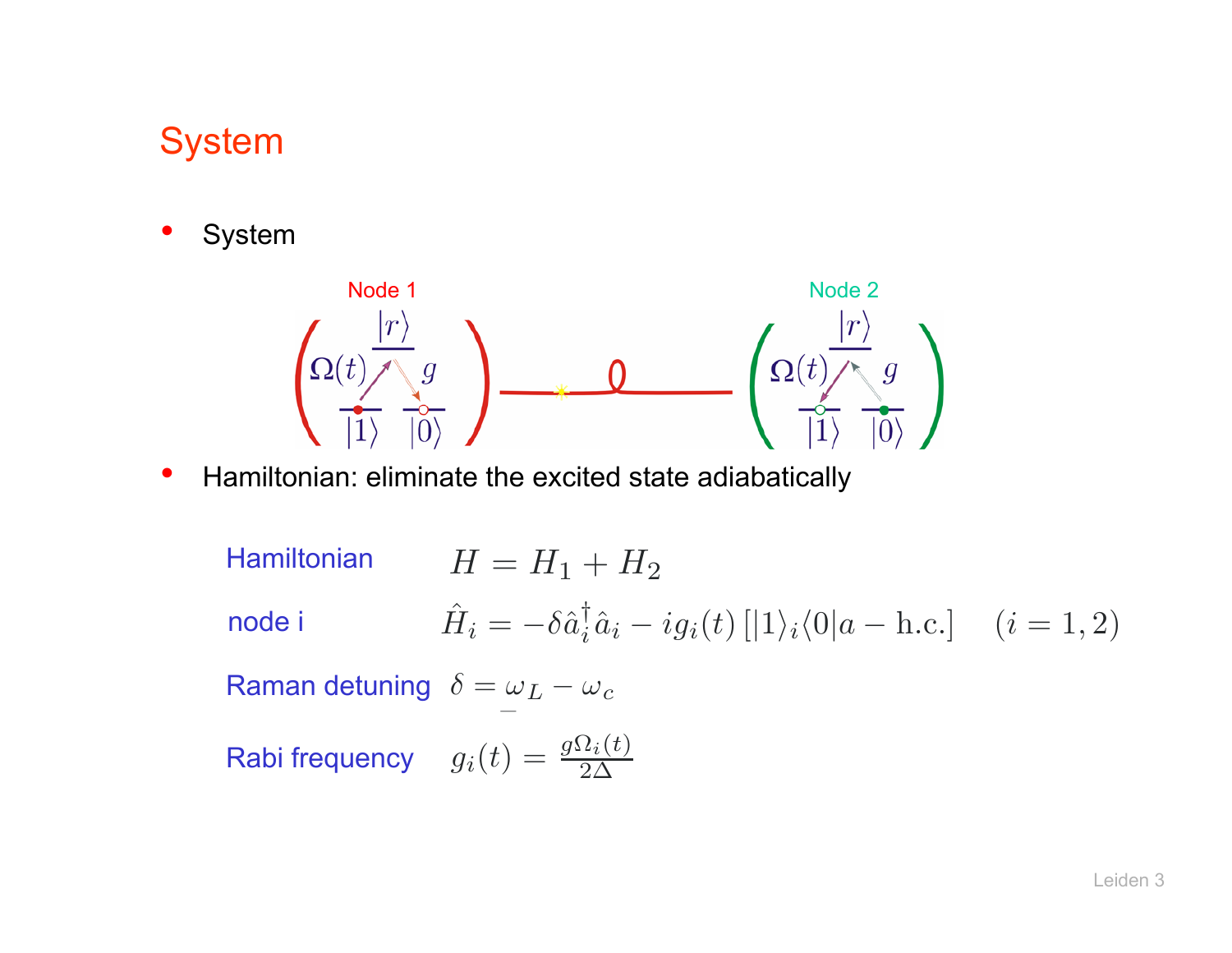#### Ideal transmission

•sending the qubit in state 0

$$
\left(\begin{array}{c}\n\overline{\smash{\big)}\text{Node 1}} \\
\hline\n\overline{\smash{\big)}\text{[1]}}\n\end{array}\right) \longrightarrow 0 \qquad \left(\begin{array}{c}\n\overline{\smash{\big)}\text{Node 2}} \\
\hline\n\overline{\smash{\big)}\text{[1]}}\n\end{array}\right)
$$
\n
$$
|0\rangle|0\rangle \longrightarrow |0\rangle|0\rangle
$$

 $\bullet$ sending the qubit in state 1



•

 $[\alpha |0\rangle + \beta |1\rangle] |0\rangle \rightarrow |0\rangle [\alpha |0\rangle + \beta |1\rangle]$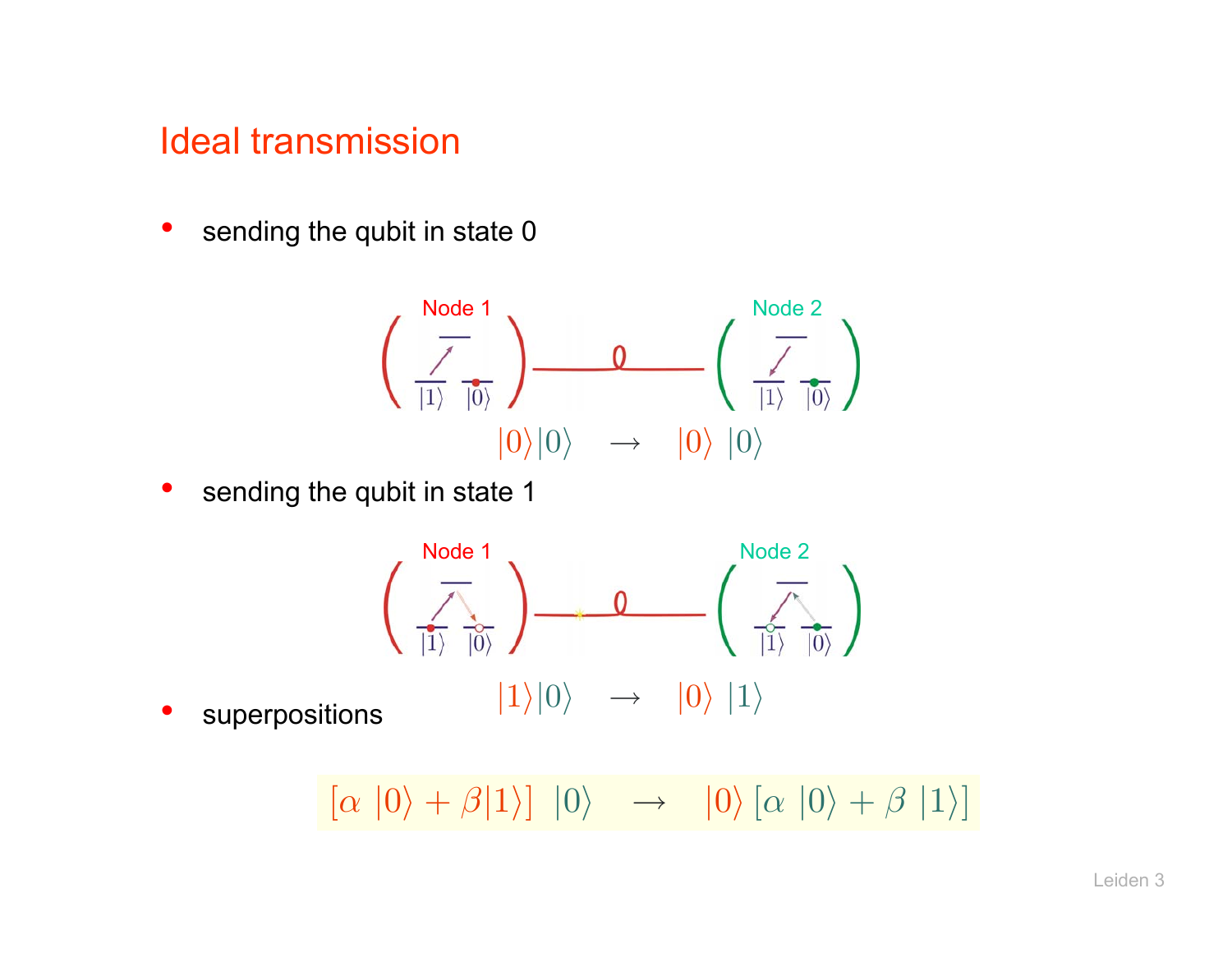#### Physical picture as guideline for solution

- •Ideal transmission = no reflection from the second cavity
- $\bullet$  Physical picture as guideline for solution: "time reversing cavity decay"
	- consider one cavity alone



– run the movie backwards



inverse laser pulse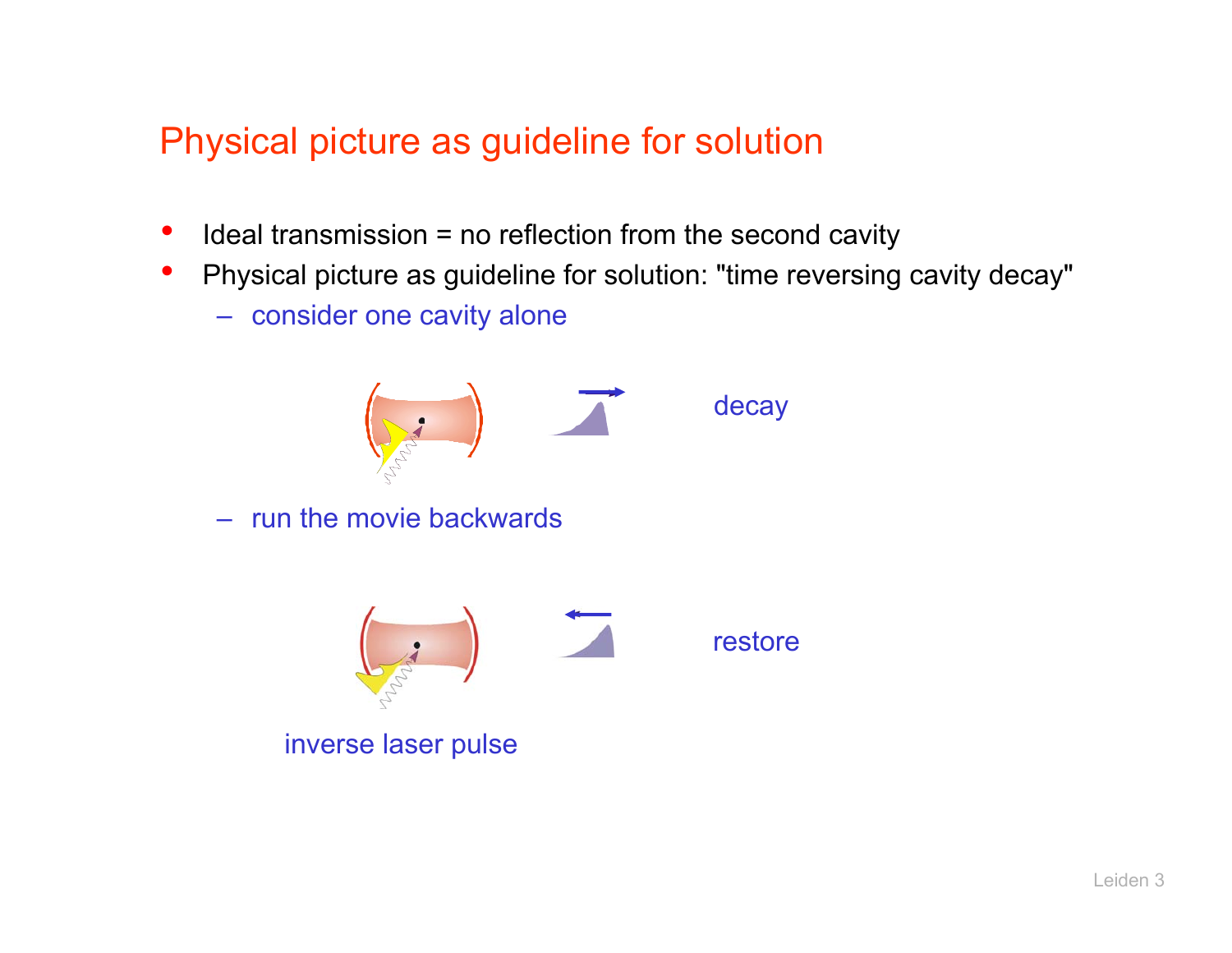#### –two cavities



–design laser pulses to make the outgoing wavepacket symmetric



– we try a solution where the laser pulses are the time reverse of each other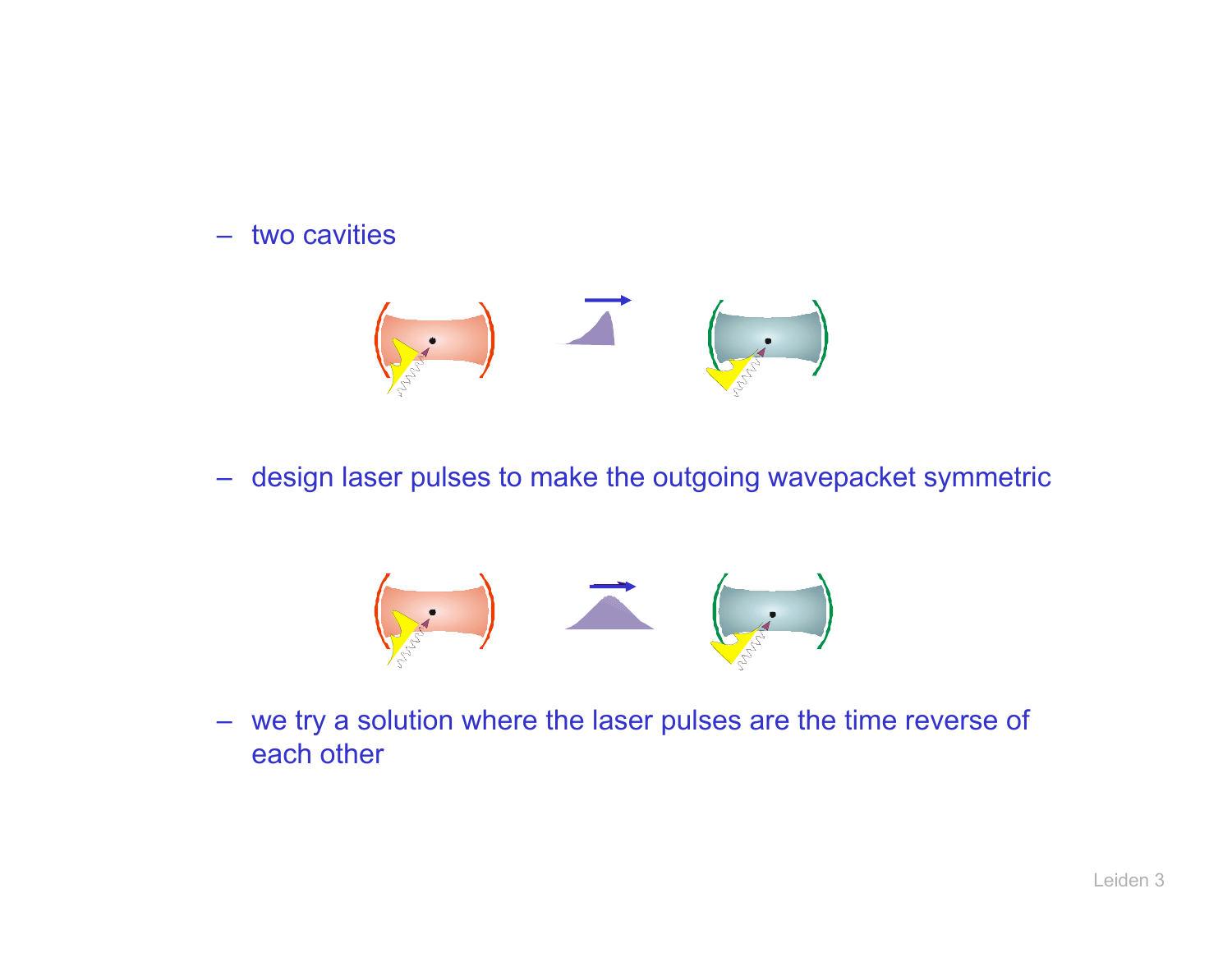#### Description ... as a cascaded quantum systems

•cascaded quantum system



• a theory of cascaded quantum systems H. Carmichael and C. Gardiner, PRL '94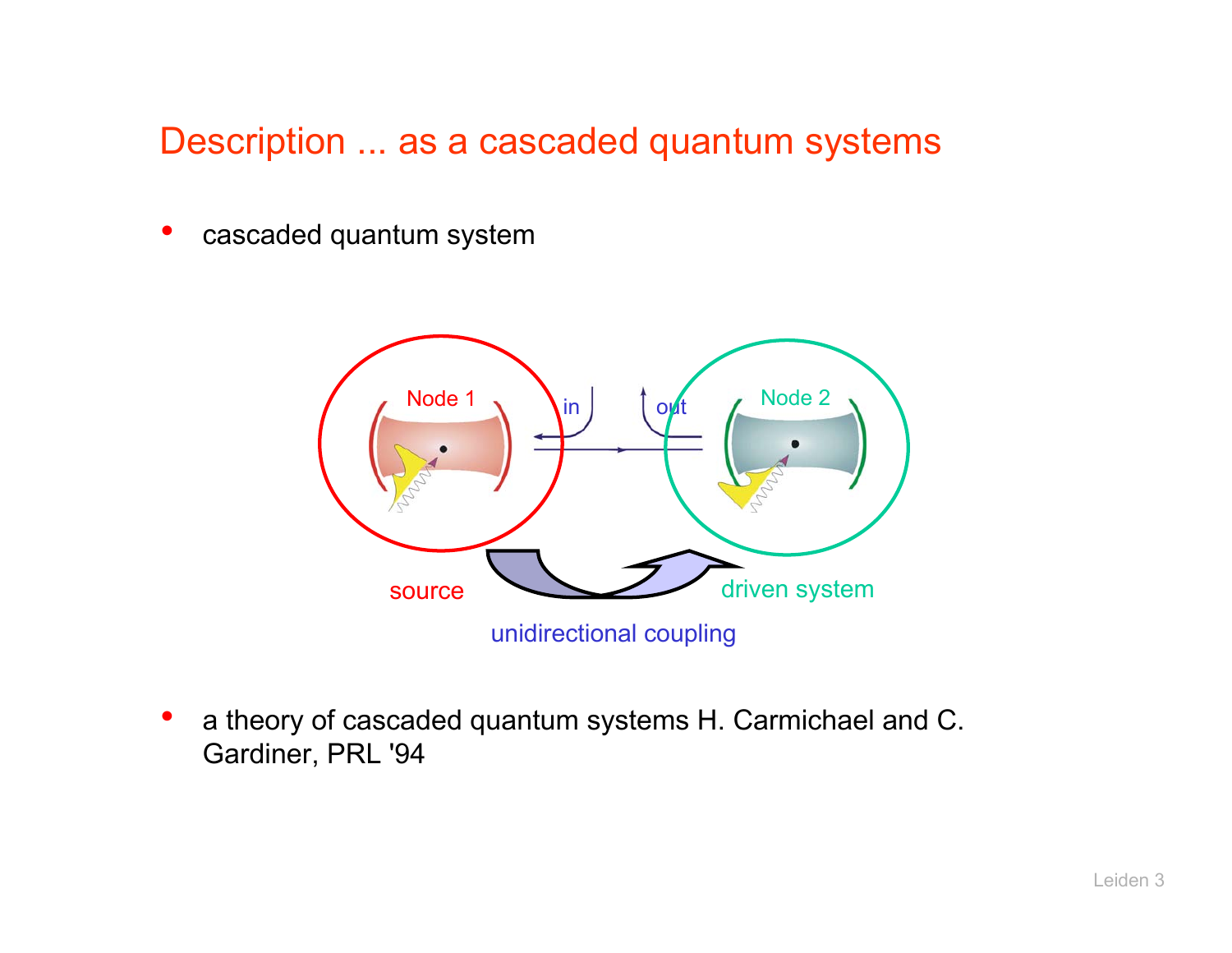#### ... quantum trajectories

•Quantum trajectory picture: *evolution conditional to detector clicks*



 $\bullet$  We want *no reflection*: this is equivalent to requiring that the detector never clicks (= dark state of the cascaded quantum system)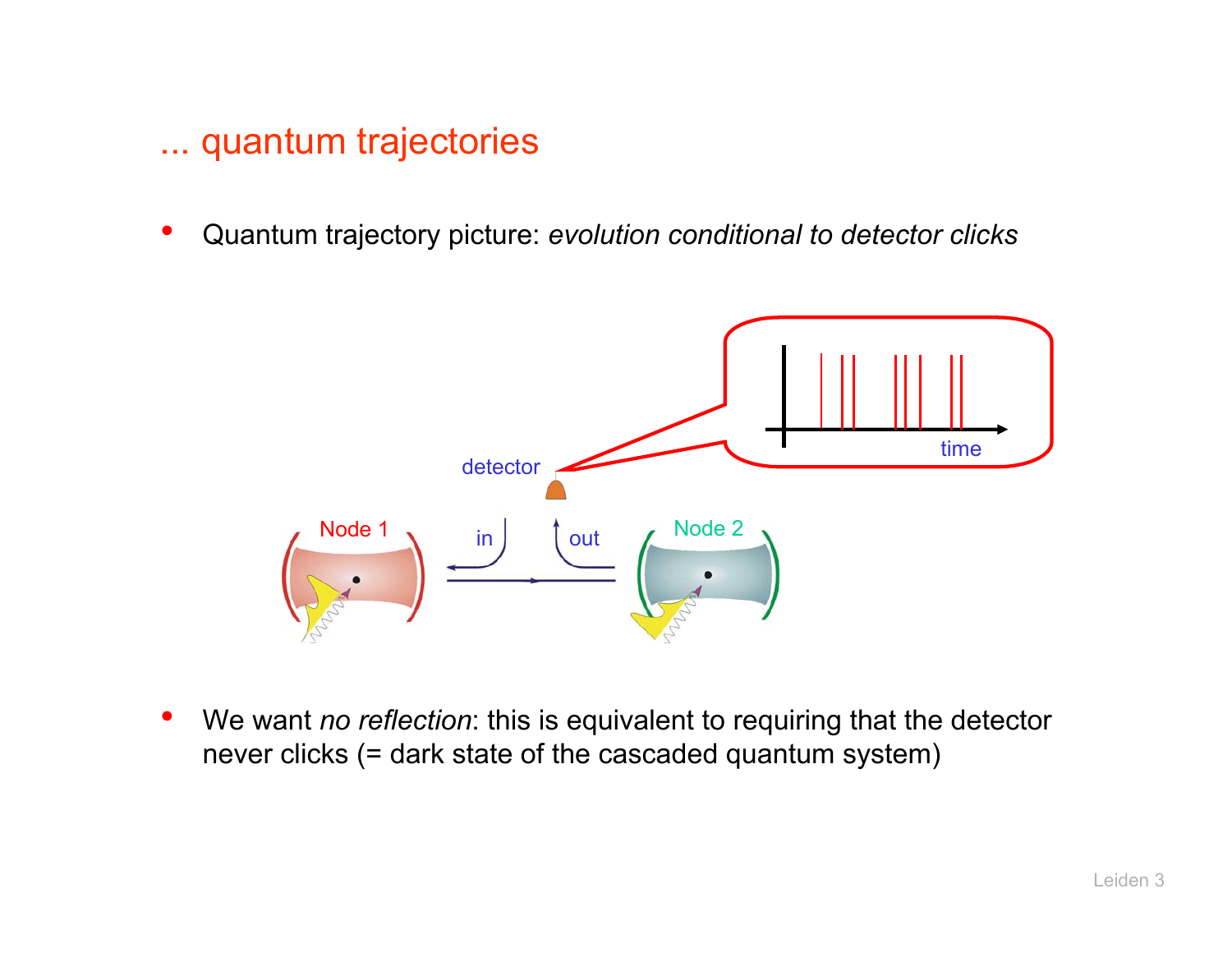

$$
\hat{H}_{\text{eff}}(t) = \hat{H}_1(t) + \hat{H}_2(t) - i\kappa \left( \hat{a}_1^{\dagger} \hat{a}_1 + \hat{a}_2^{\dagger} \hat{a}_2 + 2 \hat{a}_2^{\dagger} \hat{a}_1 \right)
$$

•quantum jump

 $|\psi_c(t + dt)\rangle \propto \hat{c}|\psi_c(t)\rangle$  (with  $\hat{c} = \hat{a}_1 + \hat{a}_2$ )

- •• probability for a jump  $\alpha \langle \psi_c(t)| \hat{c}^\dagger \hat{c} |\psi_c(t)\rangle$
- •condition that no jump occurs

Leiden 3 $\langle \psi_c(t)|\hat{c}^\dagger\hat{c}|\psi_c(t)\rangle = 0 \implies \hat{c}|\psi_c(t)\rangle = 0 \quad \forall t$  no reflection

Node 1

time

in  $\int$  out  $\int$  Node 2 out

detector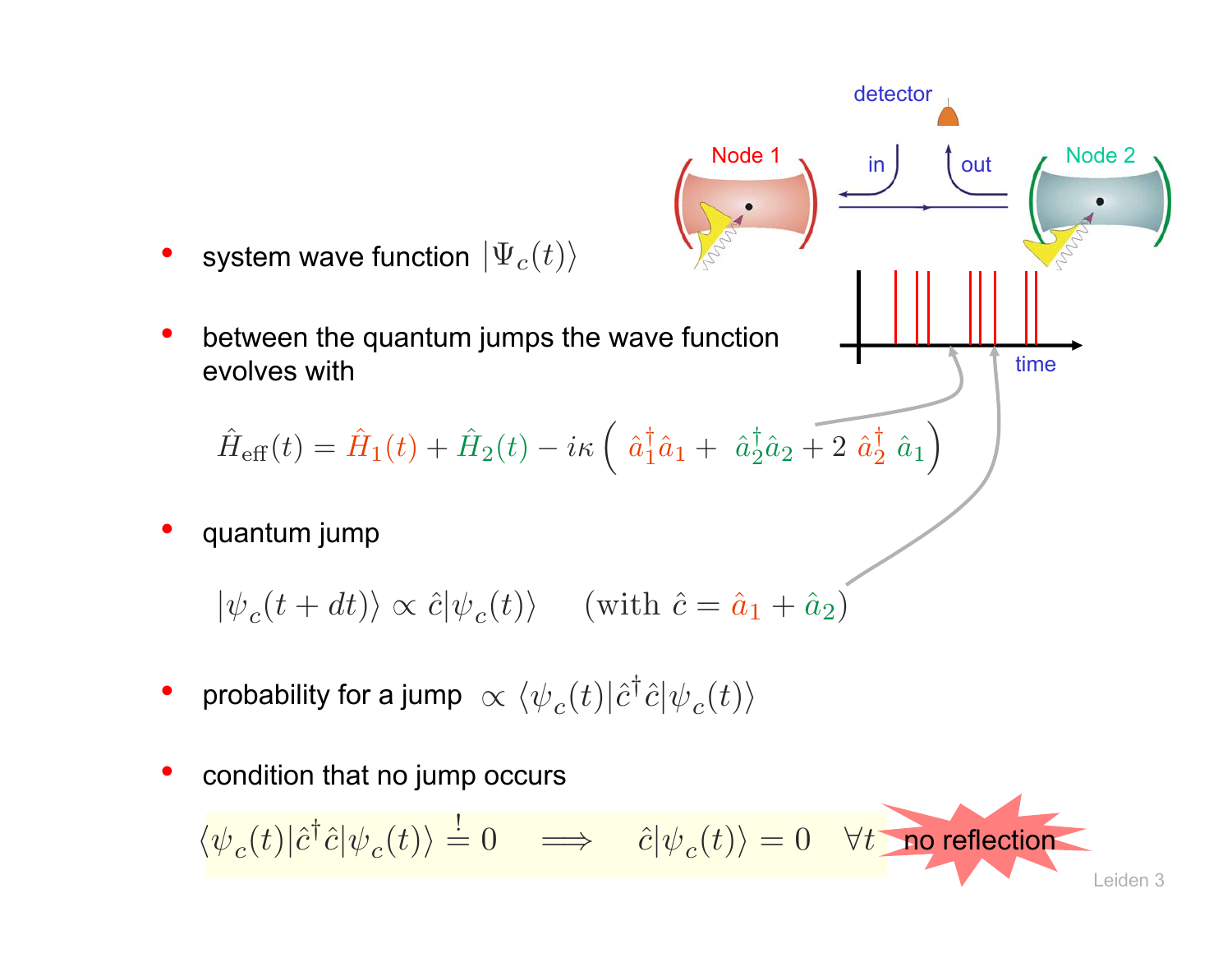#### **Equations**

•Wave function for quantum trajectories: ansatz



ONE excitation in system

- •we derive equations of motion ... and impose the dark state conditions
- • we find exact analytical solutions for pulse shapes leading to "no reflection" ...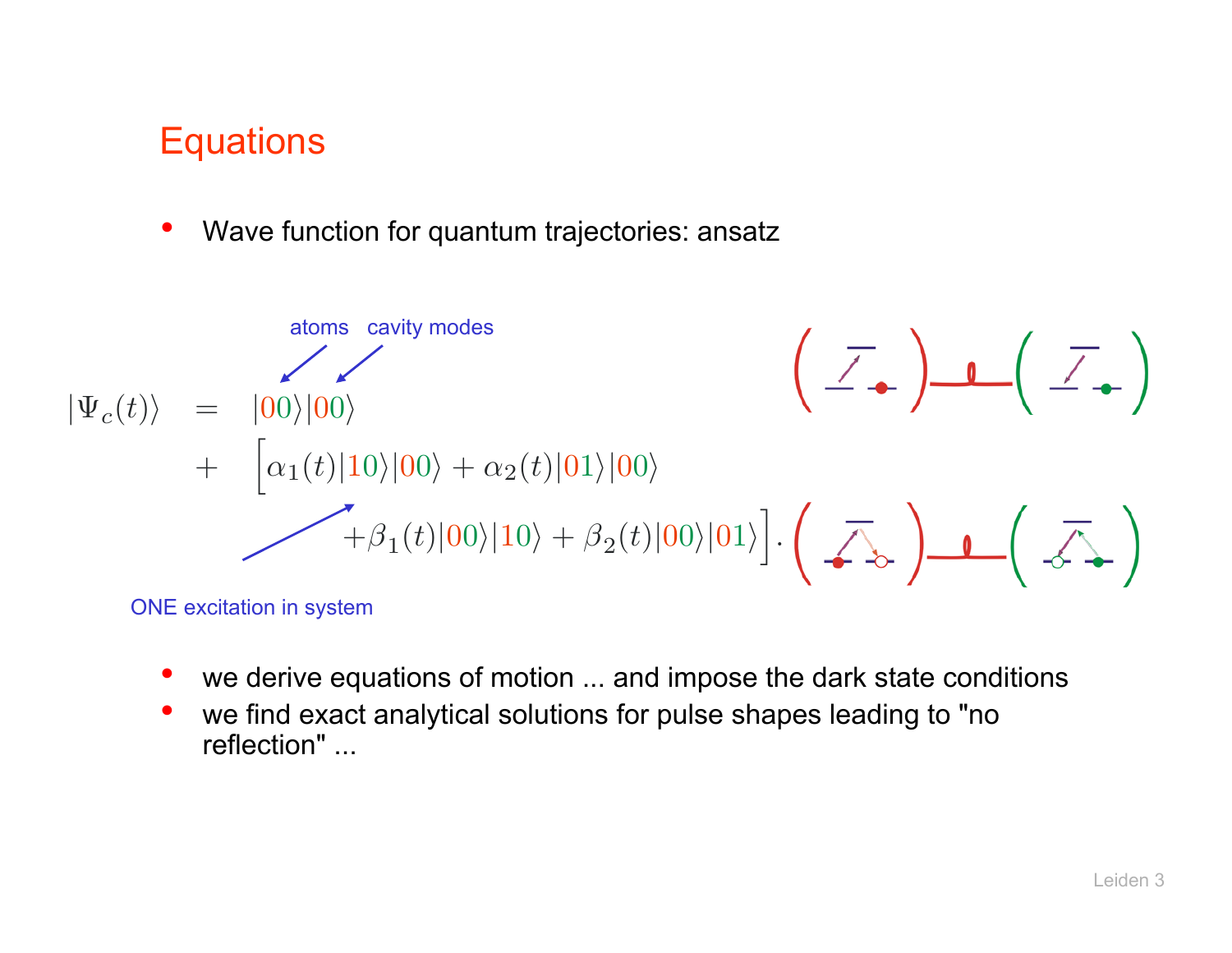